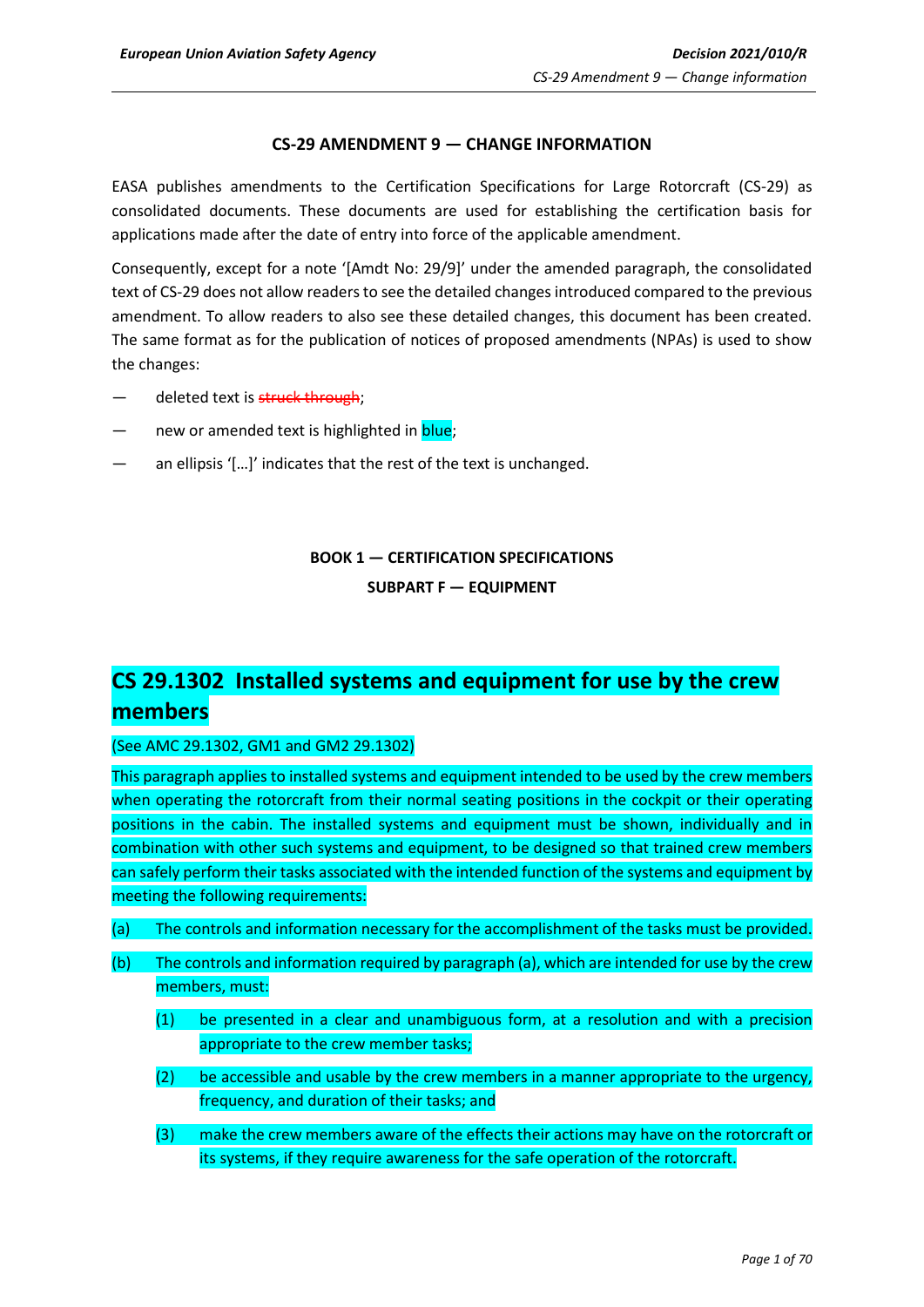- (c) Operationally relevant behaviour of the installed systems and equipment must be:
	- (1) predictable and unambiguous; and
	- (2) designed to enable the crew members to intervene in a manner that is appropriate to accomplish their tasks.
- (d) The installed systems and equipment must enable the crew members to manage the errors that result from the kinds of crew member interactions with the system and equipment that can be reasonably expected in service, assuming the crew member acts in good faith. Paragraph (d) does not apply to skill-related errors associated with the manual control of the rotorcraft.

## **CS 29.1457 Cockpit voice recorders**

(See AMC 29.1457)

[…]

- (c) Each cockpit voice recorder must be installed so that the part of the communication or audio signals specified in sub-paragraph (a) obtained from each of the following sources is recorded on a at least four separate channels:
	- $(1)$  For the first channel, fFrom each microphone, headset, or speaker used at the first pilot station.
	- (2) For the second channel, fFrom each microphone, headset, or speaker used at the second pilot station.
	- (3) For the third channel, fFrom the cockpit-mounted area microphone, or the continually energised or voice-actuated lip microphones at the first and second pilot stations.
	- $(4)$  For the fourth channel, fFrom:
		- (i)  $E$ each microphone, headset, or speaker used at the stations for the third and fourth crew members; or
		- (ii)  $\frac{1}{11}$  f the stations specified in sub-paragraph (c)(4)(i) are not required or if the signal at such a station is picked up by another channel, each microphone on the flight deck that is used with the passenger loudspeaker system if its signals are not picked up by another channel.
		- (iii) Each microphone on the flight deck that is used with the rotorcraft's loudspeaker system, if its signals are not picked up by another channel.

No channel shall record communication or audio signals from more than one of the following sources: the first pilot station, second pilot station, cockpit-mounted area microphone, and additional crew member stations.

[…]

# **CS 29.1459 Flight data recorders**

(See AMC 29.1459)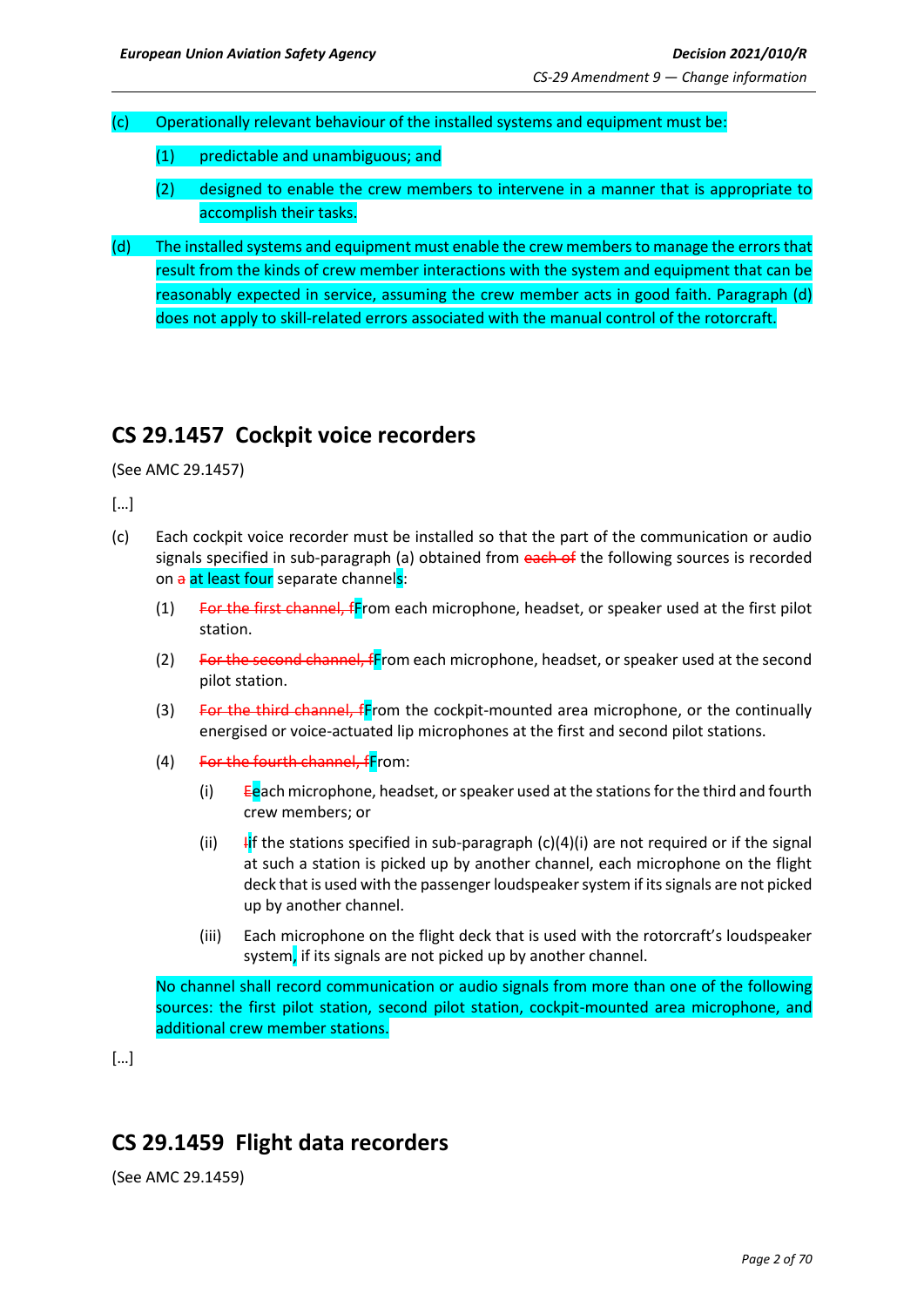(a) Each flight data recorder required by the applicable operating rules must be approved and must be installed so that:

[…]

## **CS 29.1460 Data link recorders**

### (See AMC 29.1460)

- (a) Each recorder performing the data link recording function required by the operating rules must be approved and must be installed so that it will record the data link communication messages related to air traffic service (ATS) communications to and from the rotorcraft.
- (b) Each data link recorder must be installed so that:
	- $(1)(i)$  it receives its electrical power from the bus that provides the maximum reliability for the operation of the recorder without jeopardising service to essential or emergency loads; and
	- (1)(ii) it remains powered for as long as possible without jeopardising the emergency operation of the rotorcraft; and
	- (2) there is an aural or visual means for pre-flight checking of the recorder for the proper recording of data in the storage medium.
- (c) The container of the recording medium must be located and mounted so as to minimise the probability of the container rupturing, the recording medium being destroyed, or the underwater locating device failing as a result of any possible combinations of:
	- impact with the Earth's surface;
	- the heat damage caused by a post-impact fire; and
	- immersion in water.
- (d) The container of the data link recorder must comply with the specifications applicable to the container of the cockpit voice recorder in CS 29.1457(g).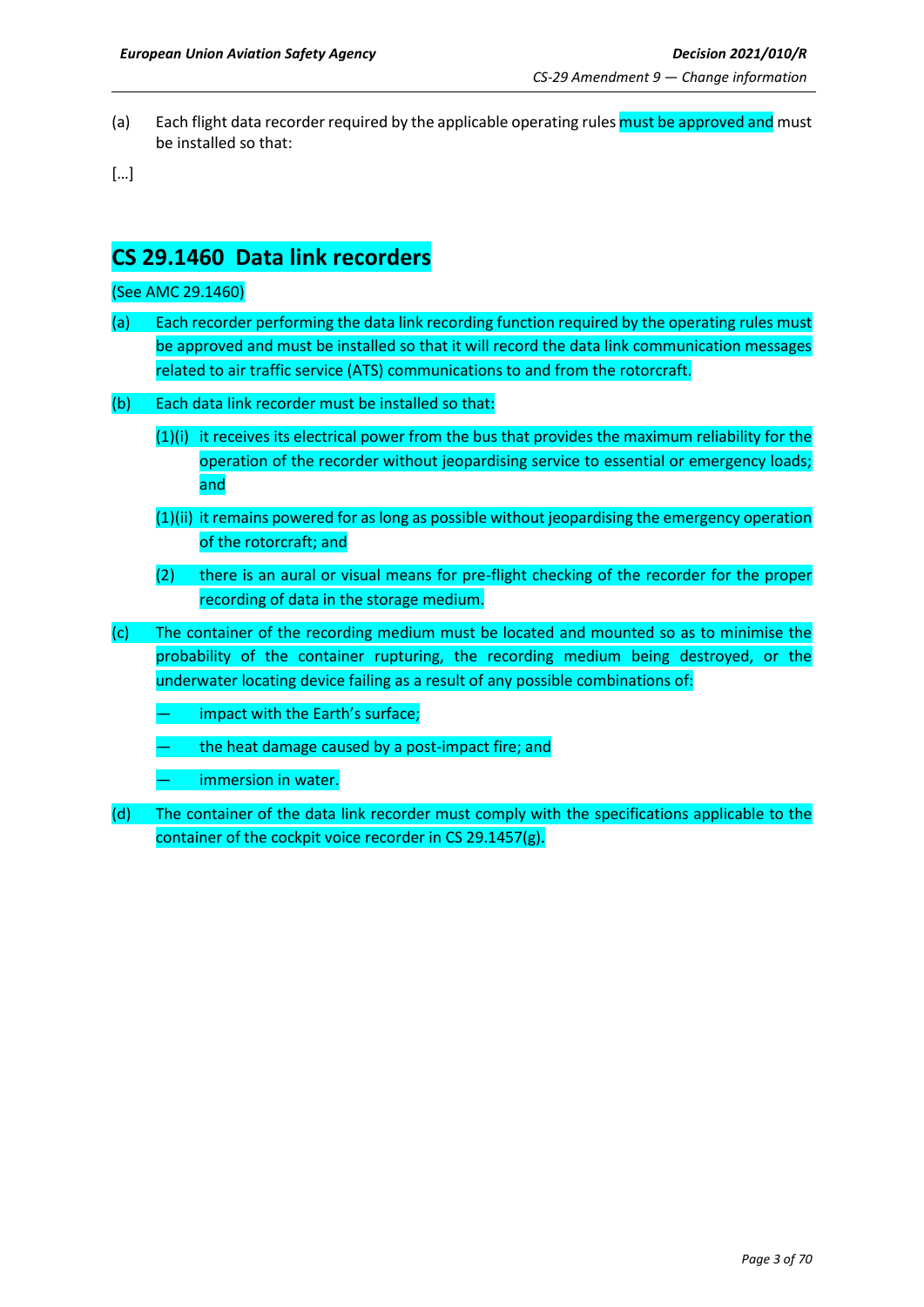## **BOOK 2 - ACCEPTABLE MEANS OF COMPLIANCE AND GUIDANCE MATERIAL**

**AMC and GM - SUBPART F** 

# AMC 29.1302 Installed systems and equipment for use by the crew members

## **Table of Contents**

| 2) RELATION BETWEEN CS 29.1302 AND OTHER SPECIFICATIONS, AND ASSUMPTIONS  10                      |  |
|---------------------------------------------------------------------------------------------------|--|
|                                                                                                   |  |
|                                                                                                   |  |
|                                                                                                   |  |
|                                                                                                   |  |
| 3.2.1_Identification of the cockpit and cabin controls, information and systems that involve crew |  |
|                                                                                                   |  |
| 3.2.2_The intended function of the equipment and the associated crew member tasks 13              |  |
|                                                                                                   |  |
| 3.2.4 Determining the level of scrutiny - EASA's familiarity with the project  15                 |  |
|                                                                                                   |  |
|                                                                                                   |  |
|                                                                                                   |  |
|                                                                                                   |  |
|                                                                                                   |  |
|                                                                                                   |  |
|                                                                                                   |  |
|                                                                                                   |  |
|                                                                                                   |  |
|                                                                                                   |  |
|                                                                                                   |  |
|                                                                                                   |  |
|                                                                                                   |  |
|                                                                                                   |  |
|                                                                                                   |  |
|                                                                                                   |  |
|                                                                                                   |  |
|                                                                                                   |  |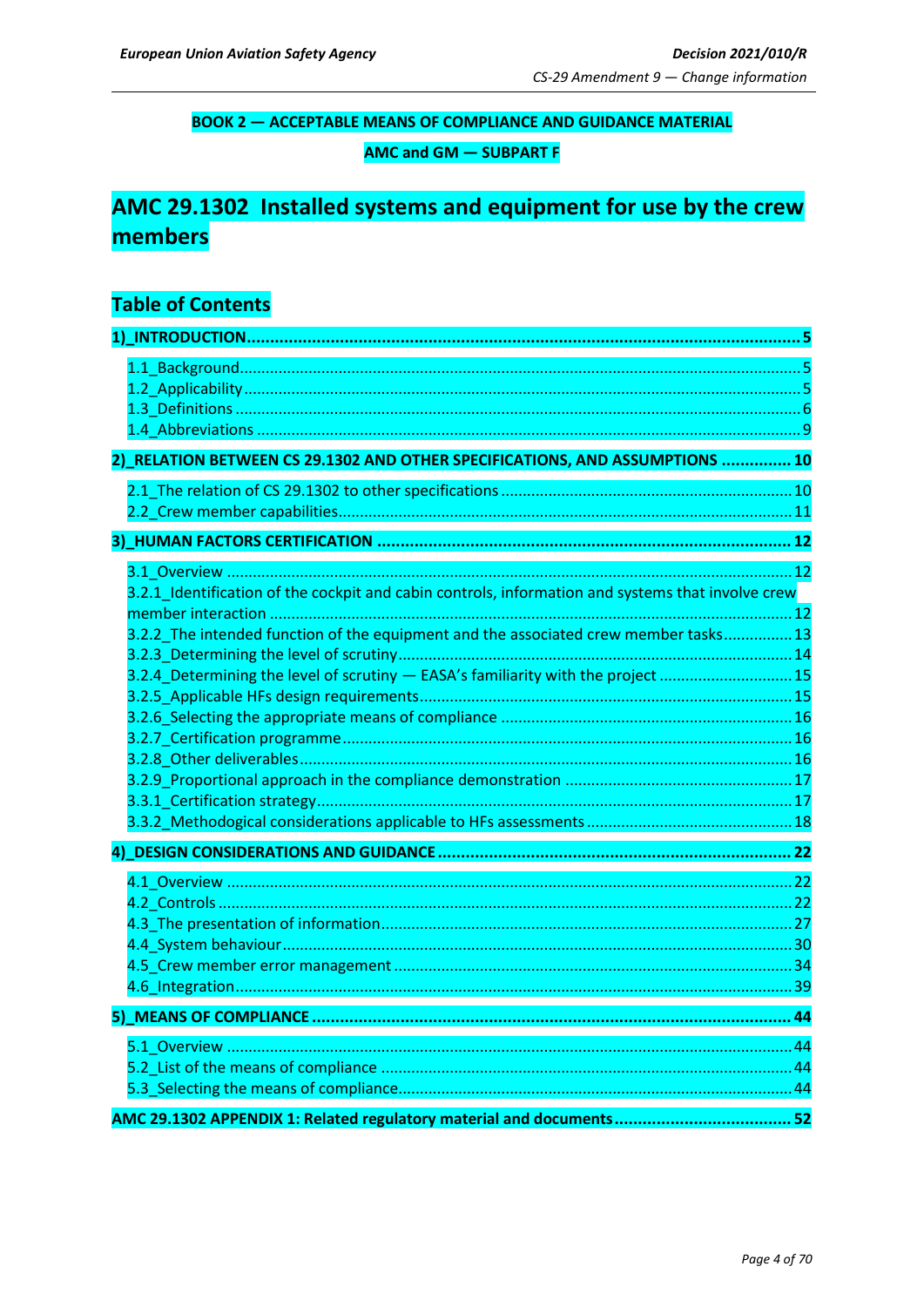## <span id="page-4-0"></span>**1)\_INTRODUCTION**

## <span id="page-4-1"></span>**1.1\_Background**

Demonstrating compliance with the design requirements that relate to human abilities and limitations is subject to interpretation. Findings may vary depending on the novelty, complexity or integration of the system design. EASA considers that describing a structured approach to selecting and developing acceptable means of compliance is useful in supporting the standardisation of compliance demonstration practices.

## <span id="page-4-2"></span>**1.2\_Applicability**

- (a) This acceptable means of compliance (AMC) provides the means for demonstrating compliance with CS 29.1302 and complements the means of compliance (MoC) for several other paragraphs in CS-29 (refer to paragraph 2, Table 1 of this AMC) that relate to the installed systems and equipment used by the crew members for the operation of a rotorcraft. In particular, this AMC addresses the design and approval of installed systems and equipment intended for use by the crew members from their normal seating positions in the cockpit, or their normal operating positions in the cabin.
- (b) This AMC applies to crew member interfaces and system behaviour for all the installed systems and equipment used by the crew members in the cockpit and the cabin while operating the rotorcraft in normal, abnormal/malfunction and emergency conditions. The functions of the crew members that operate from the cabin need to be considered in case they may interfere with the ones under the responsibility of the cockpit crew, or in case dedicated certification specifications are included in CS-29.
- (c) This AMC does not apply to crew member training, qualification or licensing requirements.
- (d) EASA recognises that when Part 21 requires 29.1302 to be part of the certification basis, the amount of effort the applicant has to make for demonstrating compliance with it may vary and not all the material contained within this AMC should be systematically followed. A proportionate approach is embedded within the AMC and is described in paragraph 3.2.9. The proportionate approach affects the demonstration of compliance and depends on criteria such as the rotorcraft category (A or B), the type of operation (VFR, IFR), and the classification of the change.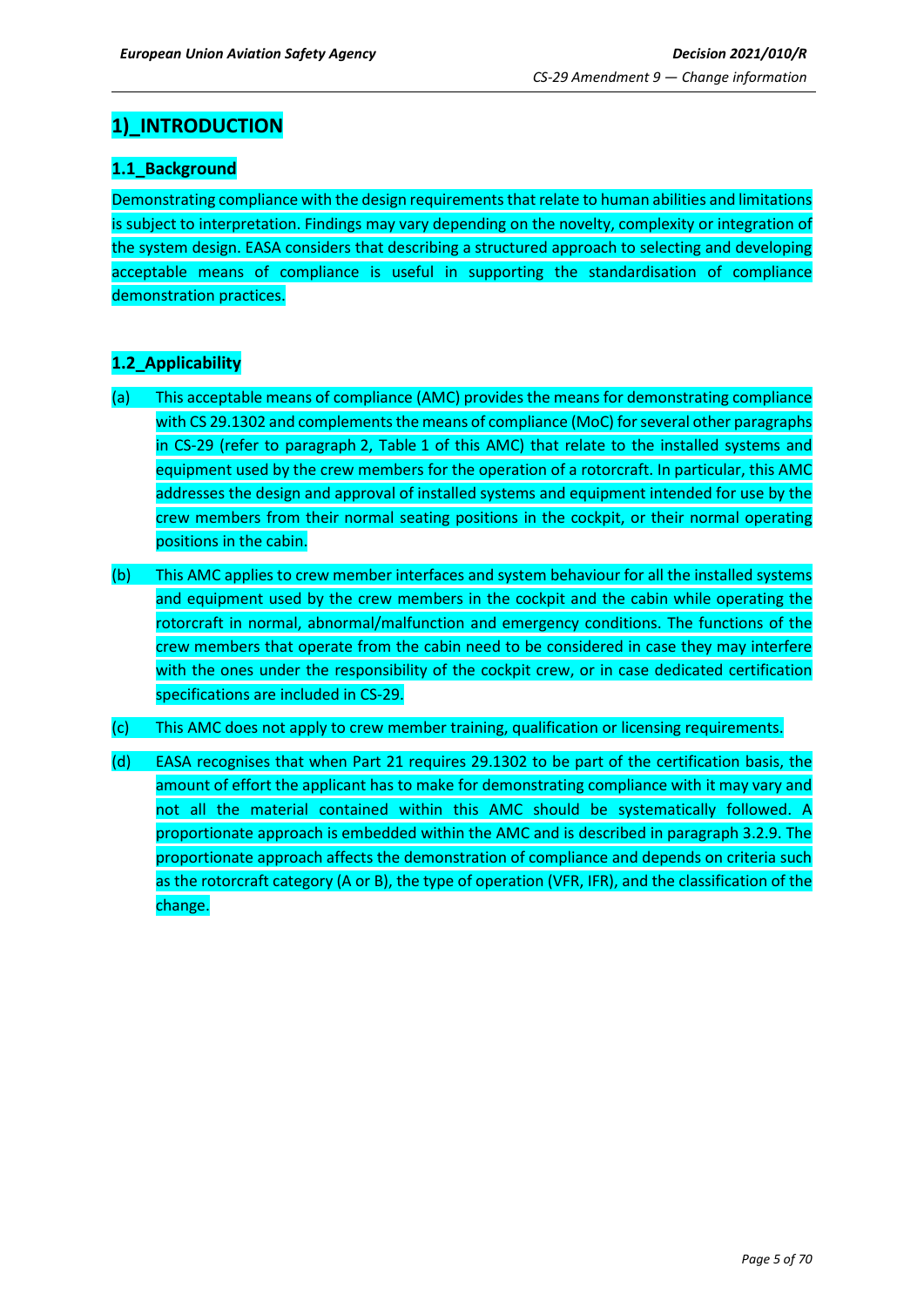## <span id="page-5-0"></span>**1.3\_Definitions**

For the purposes of this AMC, the following definitions apply:

- **alert**: a cockpit indication that is meant to attract the attention of the crew, and identify to them an operational or aircraft system condition. Warnings, cautions, and advisories are considered alerts.
- **assessment**: the process of finding and interpreting evidence to be used by the applicant in order to establish compliance with a specification. For the purposes of this AMC, the term 'assessment' may refer to both evaluations and tests. Evaluations are intended to be conducted using partially representative test means, whereas tests make use of conformed test articles.
- **automation**: the technique of controlling an apparatus, a process or a system by means of electronic and/or mechanical devices, which replaces the human organism in the sensing, decision-making and deliberate output.
- **cabin**: the area of the aircraft, excluding the cockpit, where the crew members can operate the rotorcraft systems; for the purposes of this AMC, the scope of the cabin is limited to the areas used by the crew members to operate:
	- the systems that share controls and information with the cockpit;
	- the systems which have controls and information with similar direct or indirect consequences other than the one in the cockpit (e.g. precision hovering).
- **catachresis**: applied to the area of tools, 'catachresis' means the use of a tool for a function other than the one planned by the designer of the tool; for instance, the use of a circuit breaker as a switch.
- **clutter**: an excessive number and/or variety of symbols, colours, or other information that may reduce the access to the relevant information, increase interpretation time and the likelihood of interpretation error.
- **cockpit**: the area of the aircraft where the flight crew members work and where the primary flight controls are located.
- **conformity**: official verification that the cockpit/system/product conforms to the type design data.
- **cockpit controls**: the interaction with a control means that the crew manipulates in order to operate, configure, and manage the aircraft or its flight control surfaces, systems, and other equipment.

This may include equipment in the cockpit such as:

- control devices,
- buttons,
- switches,
- knobs,
- flight controls, and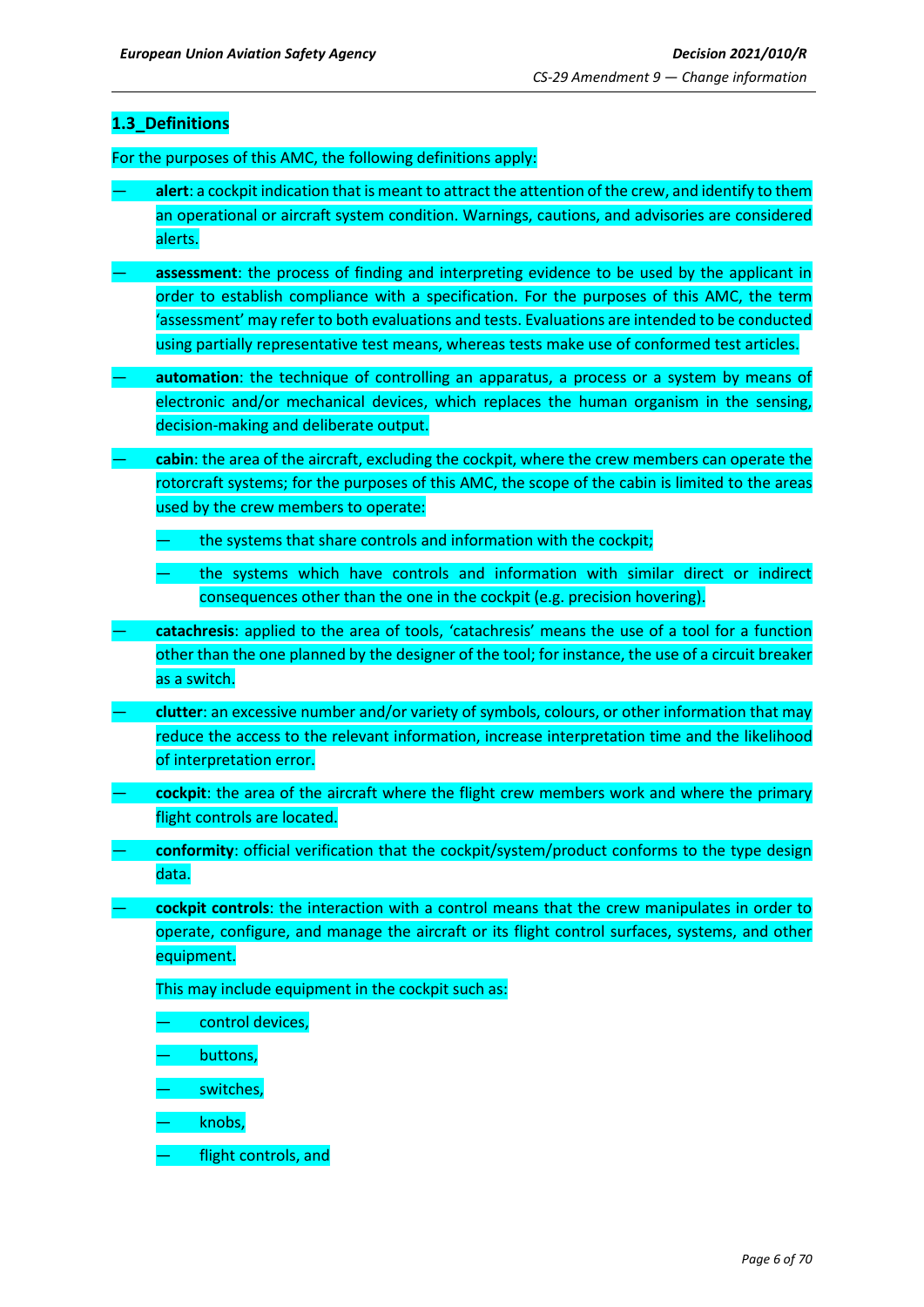levers.

— **control device**: a control device is a piece of equipment that allows the crew to interact with the virtual controls, typically used with the graphical user interface; control devices may include the following:

keyboards,

- touchscreens,
- cursor-control devices (keypads, trackballs, pointing devices),

— knobs, and

— voice-activated controls.

- **crew member**: a person that is involved in the operation of the aircraft and its systems; in the case of rotorcraft, the operator in the cabin that can interfere with the cockpit-crew tasks (for instance, the operator in the cabin assigned to operate the rescue hoist or to help the cockpitcrew control the aircraft in a hover is considered a crew member).
- **cursor-control device**: a control device for interacting with the virtual controls, typically used with a graphical user interface on an electro-optical display.
- **design eye reference point (DERP)**: a point in the cockpit that provides a finite reference enabling the precise determination of geometric entities that define the layout of the cockpit.
- **design feature:** a design feature is an attribute or a characteristic of a design.
- **design item:** a design item is a system, an equipment, a function, a component or a design feature.
- design philosophy: a high-level description of the human-centred design principles that guide the designer and aid in ensuring that a consistent, coherent user interface is presented to the crew.
- **design-related human performance issue**: a deficiency that results from the interaction between the crew and the system. It includes human errors, but also encompasses other kinds of shortcomings such as hesitation, doubt, difficulty in finding information, suboptimal strategies, inappropriate levels of workload, or any other observable item that cannot be considered to be a human error, but still reveals a design-related concern.
- display: a device that transmits data or information from the aircraft to the crew.
- flight crew member: a licensed crew member charged with duties that are essential for the operation of an aircraft during a flight duty period.
- **human error**: a deviation from what is considered correct in some context, especially in the hindsight of the analysis of accidents, incidents, or other events of interest. Some types of human error may be the following: an inappropriate action, a difference from what is expected in a procedure, an incorrect decision, an incorrect keystroke, or an omission. In the context of this AMC, human error is sometimes referred to as 'crew error' or 'pilot error'.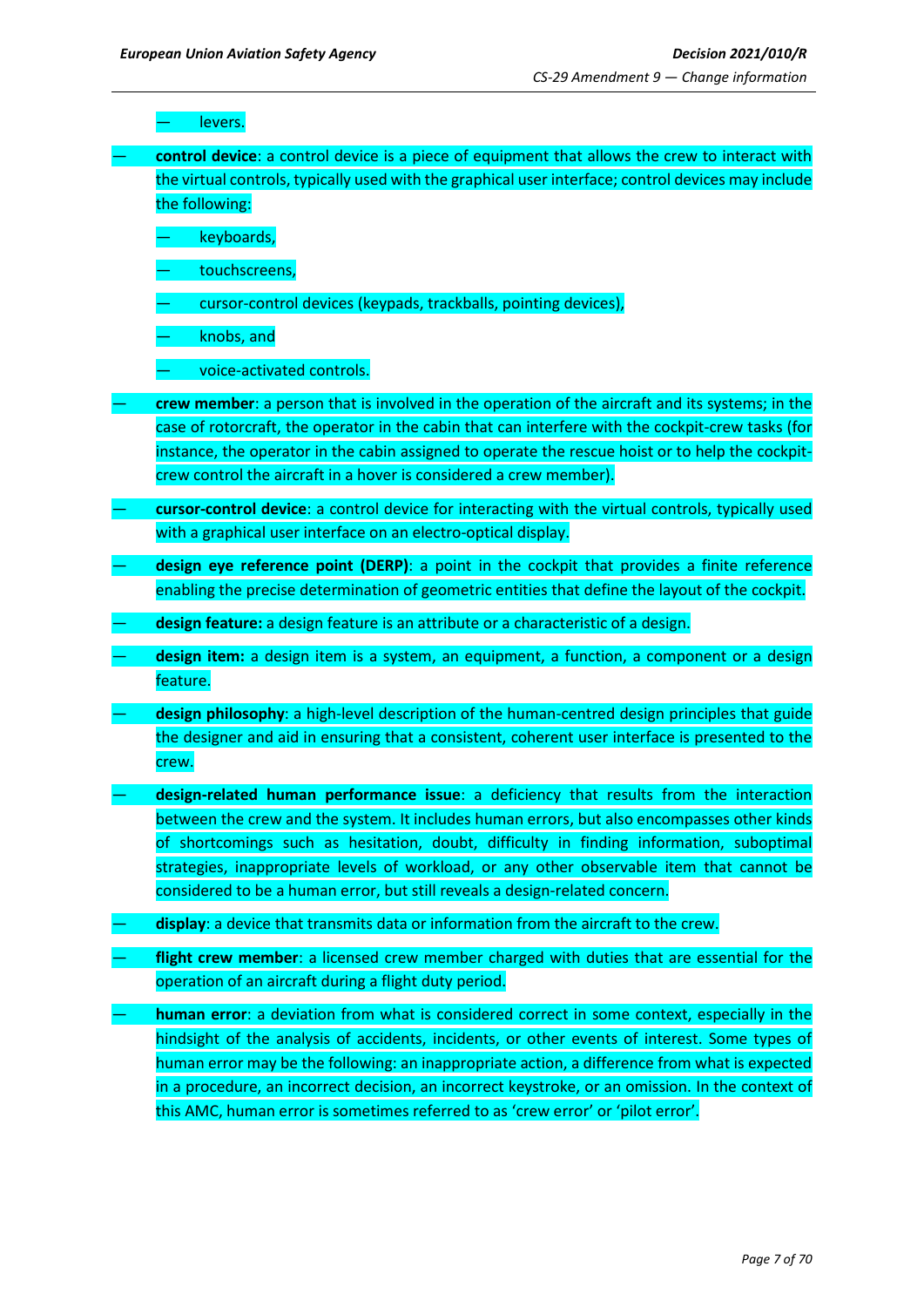- **multifunction control**: a control device that can be used for many functions, as opposed to a control device with a single dedicated function.
- **abnormal/malfunction or emergency conditions**: for the purposes of this AMC, abnormal/malfunction or emergency operating conditions refer to conditions that do require the crew to apply procedures different from the normal procedures included in the rotorcraft flight manual (RFM).
- **operationally relevant behaviour**: operationally relevant behaviour is meant to convey the net effect of the system logic, controls, and displayed information of the equipment upon the awareness of the crew or their perception of the operation of the system to the extent necessary for planning actions or operating the system. The intent is to distinguish such system behaviour from the functional logic within the system design, much of which the crew does not know or does not need to know, and which should be transparent to them.
- **system function allocation**: a human factors (HFs) method for deciding whether a particular function will be accomplished by a person, technology (hardware or software) or some mix of a person and technology (also referred to as 'task allocation').
- **task analysis**: a formal analytical method used to describe the nature and relationships of complex tasks involving a human operator.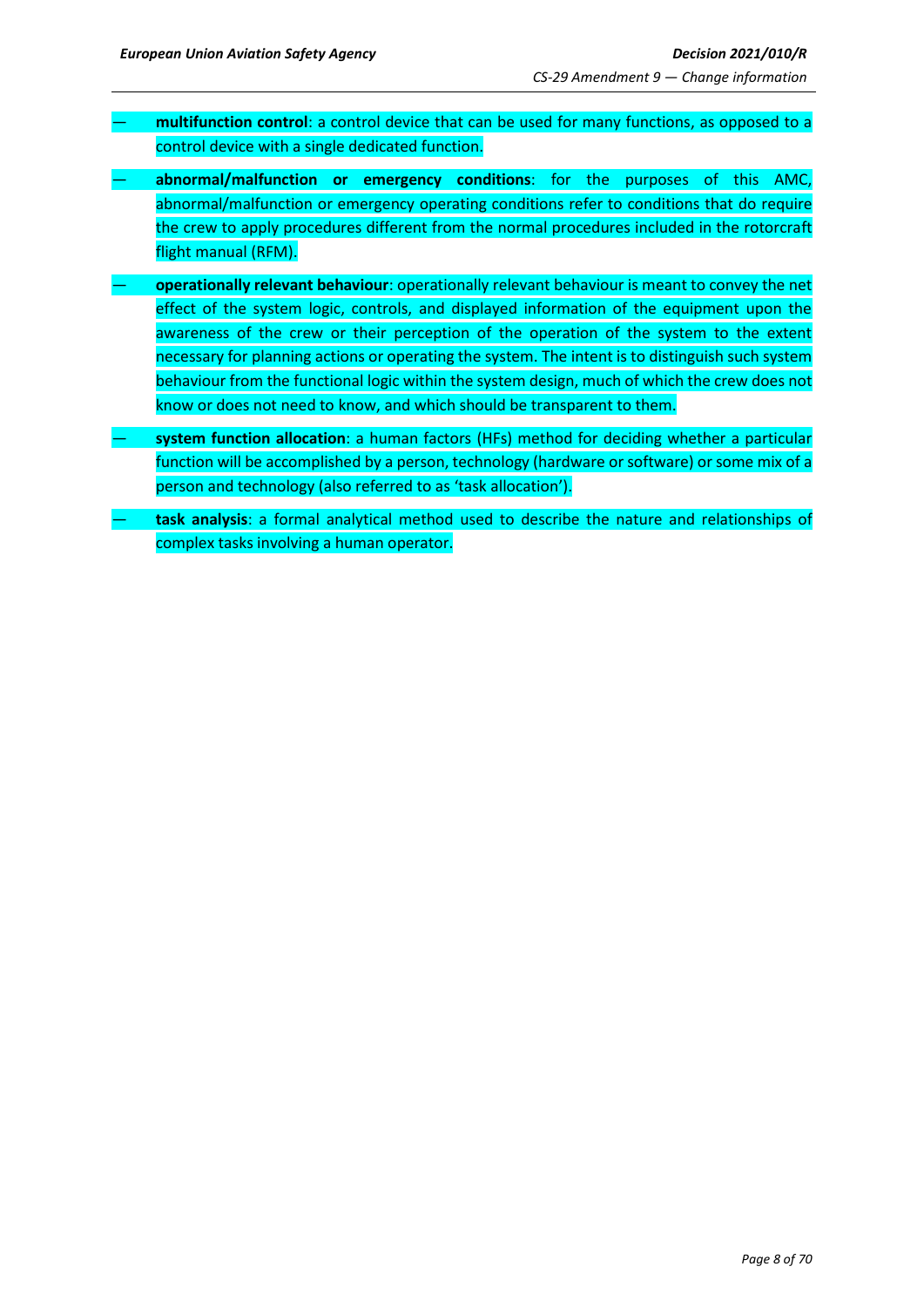## <span id="page-8-0"></span>**1.4\_Abbreviations**

## The following is a list of abbreviations used in this AMC:

| <b>AC</b>              | advisory circular                                |
|------------------------|--------------------------------------------------|
| <b>AMC</b>             | acceptable means of compliance                   |
| <b>CAM</b>             | cockpit area microphone                          |
| <b>CRM</b>             | crew resource management                         |
| <b>CVR</b>             | cockpit voice recorder                           |
| $\overline{\text{cs}}$ | certification specification                      |
| <b>DLR</b>             | data link recorder                               |
| <b>DOT</b>             | <b>Department of Transportation</b>              |
| <b>EASA</b>            | <b>European Union Aviation Safety Agency</b>     |
| <b>ED</b>              | <b>EUROCAE Document</b>                          |
| FAA                    | <b>Federal Aviation Administration</b>           |
| <b>FMS</b>             | flight management system                         |
| <b>GM</b>              | guidance material                                |
| <b>HFs</b>             | human factors                                    |
| <b>HMI</b>             | human-machine interface                          |
| <b>ICAO</b>            | <b>International Civil Aviation Organization</b> |
| <b>ISO</b>             | <b>International Standards Organization</b>      |
| Lol                    | level of involvement                             |
| <b>MoC</b>             | means of compliance                              |
| PA                     | public address                                   |
| <b>RFM</b>             | rotorcraft flight manual                         |
| <b>SAE</b>             | <b>Society of Automotive Engineers</b>           |
| <b>STC</b>             | supplemental type certificate                    |
| <b>TAWS</b>            | terrain awareness and warning system             |
| <b>TCAS</b>            | traffic alert and collision avoidance system     |
| <b>TSO</b>             | technical standard order                         |
| <b>VOR</b>             | very high frequency omnidirectional range        |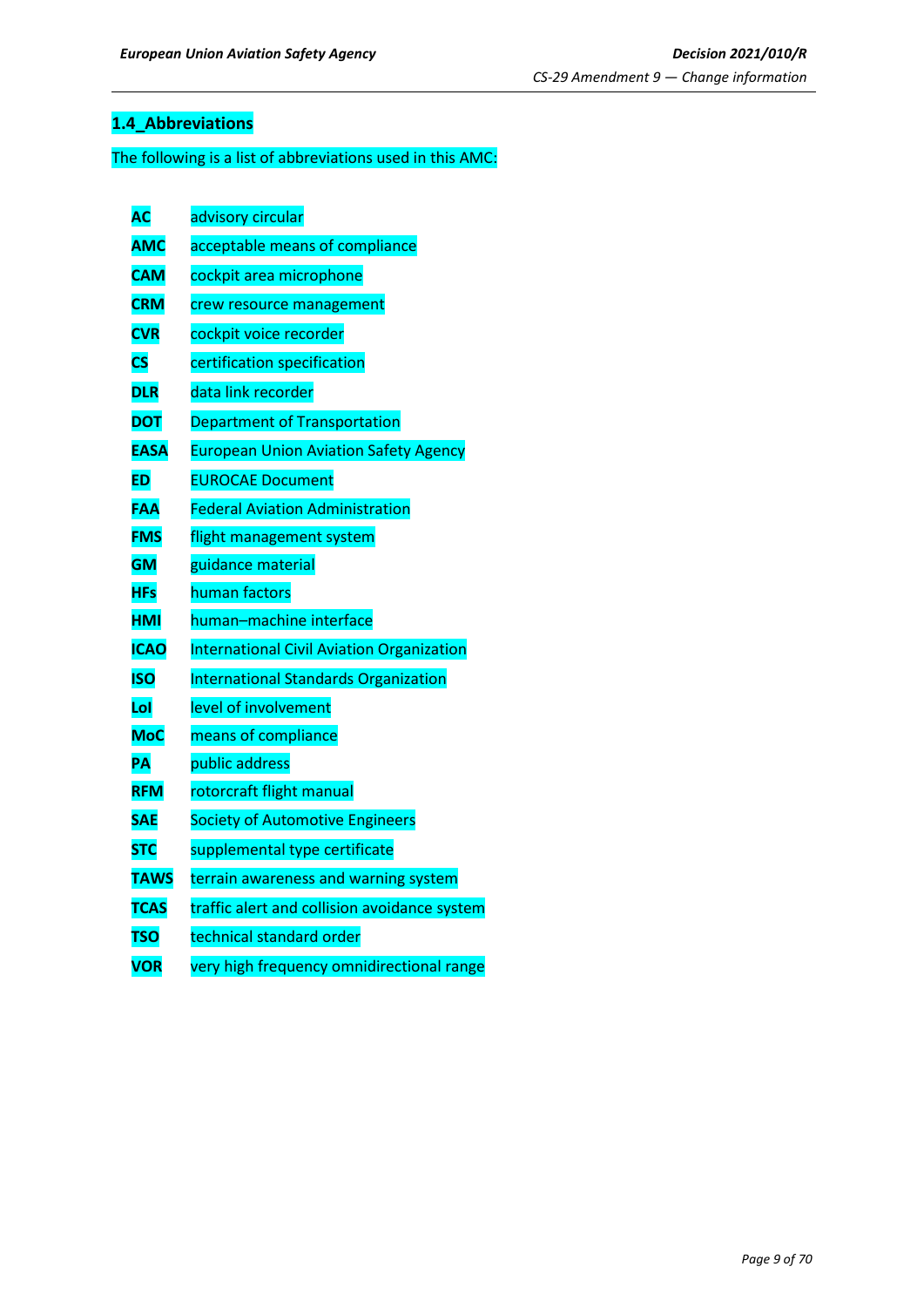## <span id="page-9-0"></span>**2)\_RELATION BETWEEN CS 29.1302 AND OTHER SPECIFICATIONS, AND ASSUMPTIONS**

## <span id="page-9-1"></span>**2.1\_The relation of CS 29.1302 to other specifications**

- (a) CS-29 Book 2 establishes that the AMC for CS-29 is the respective FAA AC 29-2 revision adopted by EASA with the changes/additions included within Book 2. AC 29-2 includes the Miscellaneous Guidance MG-20 'Human Factors'. MG-20 aims to assist the applicant in understanding the HFs implications of the CS-29 paragraphs. In order to achieve this objective, MG-20 provides a list of all CS-29 HFs-related specifications, including those relevant to the performance and handling qualities, and helps to address within the certification plan some of the specifications that deal with the system design with additional guidance. However, MG-20 does not include specific guidance on how to perform a comprehensive HFs assessment as required by 29.1302. Therefore, adherence to the guidance material included within AC 29-2 and the associated MG-20 is not sufficient to demonstrate compliance with CS 29.1302.
- (b) This AMC provides dedicated guidance for demonstrating compliance with CS 29.1302. To help the applicant reach the objectives of CS 29.1302, some additional guidance related to other specifications associated with the installed equipment that the crew members use to operate the rotorcraft is also provided in Section 4. Table 1 below contains a list of these specifications related to cockpit design and crew member interfaces for which this AMC provides additional design guidance. Note that this AMC does not provide a comprehensive means of compliance for any of the specifications beyond CS 29.1302.

| <b>CS-29 BOOK 1</b><br>references | <b>General topic</b>                   | <b>Referenced material in this AMC</b> |
|-----------------------------------|----------------------------------------|----------------------------------------|
| CS 29.771(a)                      | Unreasonable concentration or fatigue  | Error, 4.5.                            |
|                                   |                                        | Integration, 4.6.                      |
|                                   |                                        | Controls, 4.2.                         |
|                                   |                                        | System behaviour, 4.4.                 |
| CS 29.771(b)                      | Controllable from either pilot seat    | Controls, 4.2.                         |
|                                   |                                        | Integration, 4.6.                      |
| CS 29.773                         | Pilot compartment view                 | Integration, 4.6.                      |
|                                   |                                        |                                        |
| CS 29.777(a)                      | Convenient operation of the controls   | Controls, 4.2.                         |
|                                   |                                        | Integration, 4.6.                      |
| CS 29.777(b)                      | Fully and unrestricted movement        | Controls, 4.2.                         |
|                                   |                                        | Integration, 4.6.                      |
| CS 29.779                         | Motion and effect of cockpit controls  | Controls, 4.2                          |
| CS 29.1301(a)                     | Intended function of installed systems | Error, 4.5.                            |
|                                   |                                        | Integration, 4.6.                      |
|                                   |                                        | Controls, 4.2.                         |
|                                   |                                        | Presentation of information, 4.3.      |
|                                   |                                        | System behaviour, 4.4.                 |

#### **Paragraph 2 — Table 1: Certification specifications relevant to this AMC**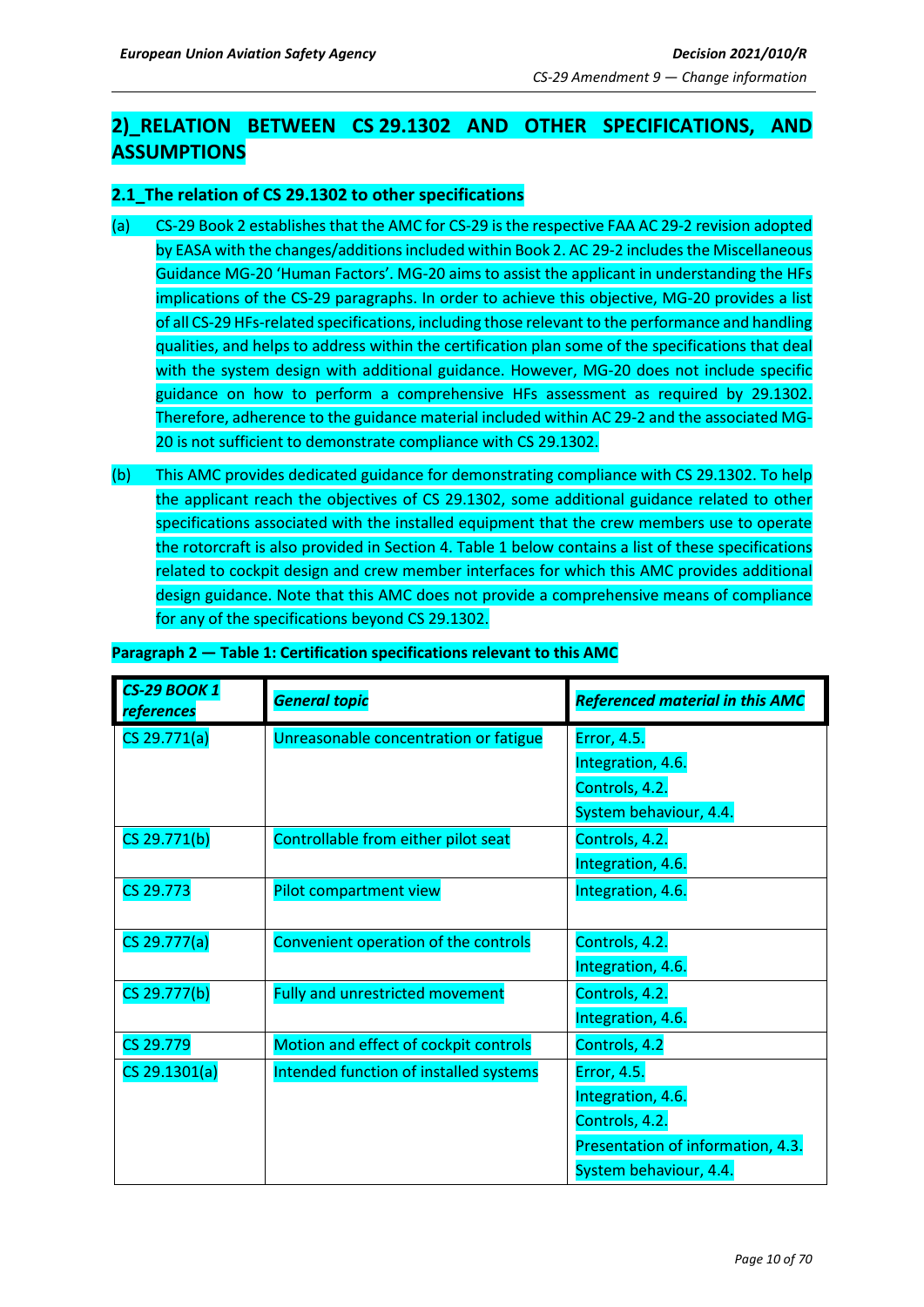| <b>CS-29 BOOK 1</b><br>references | <b>General topic</b>                       | <b>Referenced material in this AMC</b> |  |
|-----------------------------------|--------------------------------------------|----------------------------------------|--|
| CS 29.1302                        | <b>Crew error</b>                          | <b>Error, 4.5.</b>                     |  |
|                                   |                                            | Integration, 4.6.                      |  |
|                                   |                                            | Controls, 4.2.                         |  |
|                                   |                                            | Presentation of information, 4.3.      |  |
|                                   |                                            | System behaviour, 4.4.                 |  |
| CS 29.1309(a)                     | Intended function of required equipment    | Controls, 4.2.                         |  |
|                                   | under all operating conditions             | Integration, 4.6.                      |  |
| CS 29.1309(c)                     | Unsafe system operating conditions and     | Presentation of information, 4.3.      |  |
|                                   | minimising crew errors which could         | Errors, 4.5.                           |  |
|                                   | create additional hazards                  |                                        |  |
| CS 29.1321                        | <b>Visibility of instruments</b>           | Integration, 4.6.                      |  |
| CS 29.1322                        | <b>Warning caution and advisory lights</b> | Integration, 4.6.                      |  |
| CS 29.1329 and                    | Automatic pilot system                     | System behaviour, 4.4.                 |  |
| <b>Appendix B VII</b>             |                                            |                                        |  |
| CS 29.1335                        | <b>Flight director systems</b>             | System behaviour, 4.4                  |  |
| CS 29.1523                        | Minimum crew                               | Controls, 4.2.                         |  |
|                                   |                                            | Integration, 4.6.                      |  |
| CS 29.1543(b)                     | Visibility of instrument markings          | Presentation of information, 4.3.      |  |
| CS 29.1549                        | <b>Powerplant instruments</b>              | Presentation of information, 4.3.      |  |
| CS 29.1555(a)                     | <b>Control markings</b>                    | Controls, 4.2.                         |  |
| CS 29.1557                        | Miscellaneous marking and placards         | Presentation of information, 4.3.      |  |

(c) Where means of compliance in other AMCs are provided for specific equipment and systems, those means are assumed to take precedence if a conflict exists with the means provided here.

## <span id="page-10-0"></span>**2.2\_Crew member capabilities**

In order to demonstrate compliance with all the specifications referenced by this AMC, all the certification activities should be based on the assumption that the rotorcraft will be operated by qualified crew members who are trained in the use of the installed systems and equipment.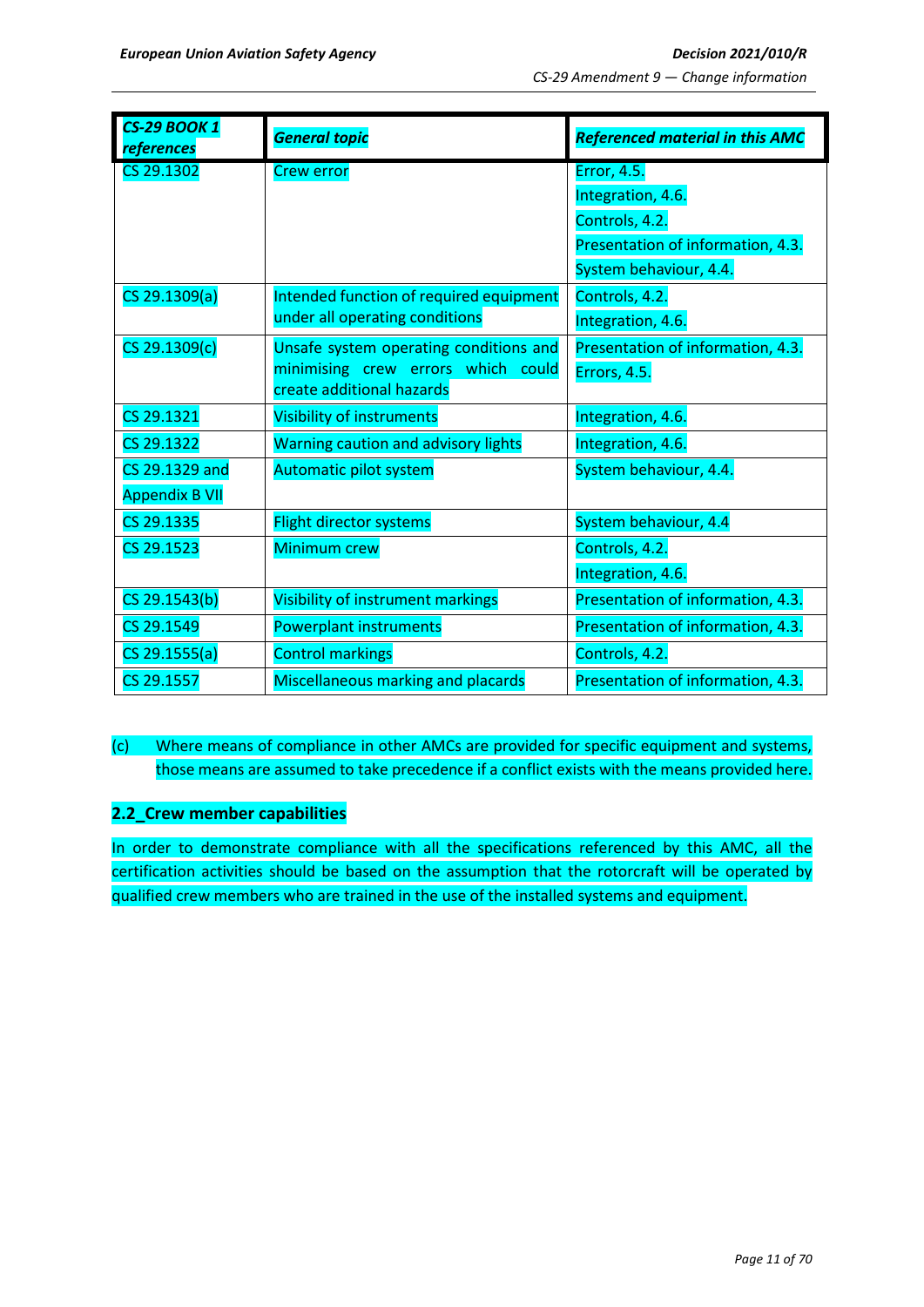## <span id="page-11-0"></span>**3)\_HUMAN FACTORS CERTIFICATION**

## <span id="page-11-1"></span>**3.1\_Overview**

- (a) This paragraph provides an overview of the human factors (HFs) certification process that is acceptable to demonstrate compliance with CS 29.1302. This includes a description of the recommended applicant activities, the communication between the applicant and EASA, and the expected deliverables.
- (b) Figure 1 illustrates the main steps in the HFs certification process.

**Paragraph 3 — Figure 1: Methodical approach to the certification for design-related human performance issues**



## <span id="page-11-2"></span>**3.2\_Certification steps and deliverables**

- **3.2.1\_Identification of the cockpit and cabin controls, information and systems that involve crew member interaction**
- (a) As an initial step, the applicant should consider all the design items used by the crew members with the aim of identifying the controls, information and system behaviour that involve crew member interaction.
- (b) In case of a modification, the scope of the functions to be analysed is limited to the design items affected by the modification and its integration.
- (c) The objective is to analyse and document the crew member tasks to be performed, or how tasks might be changed or modified as a result of introducing a new design item(s).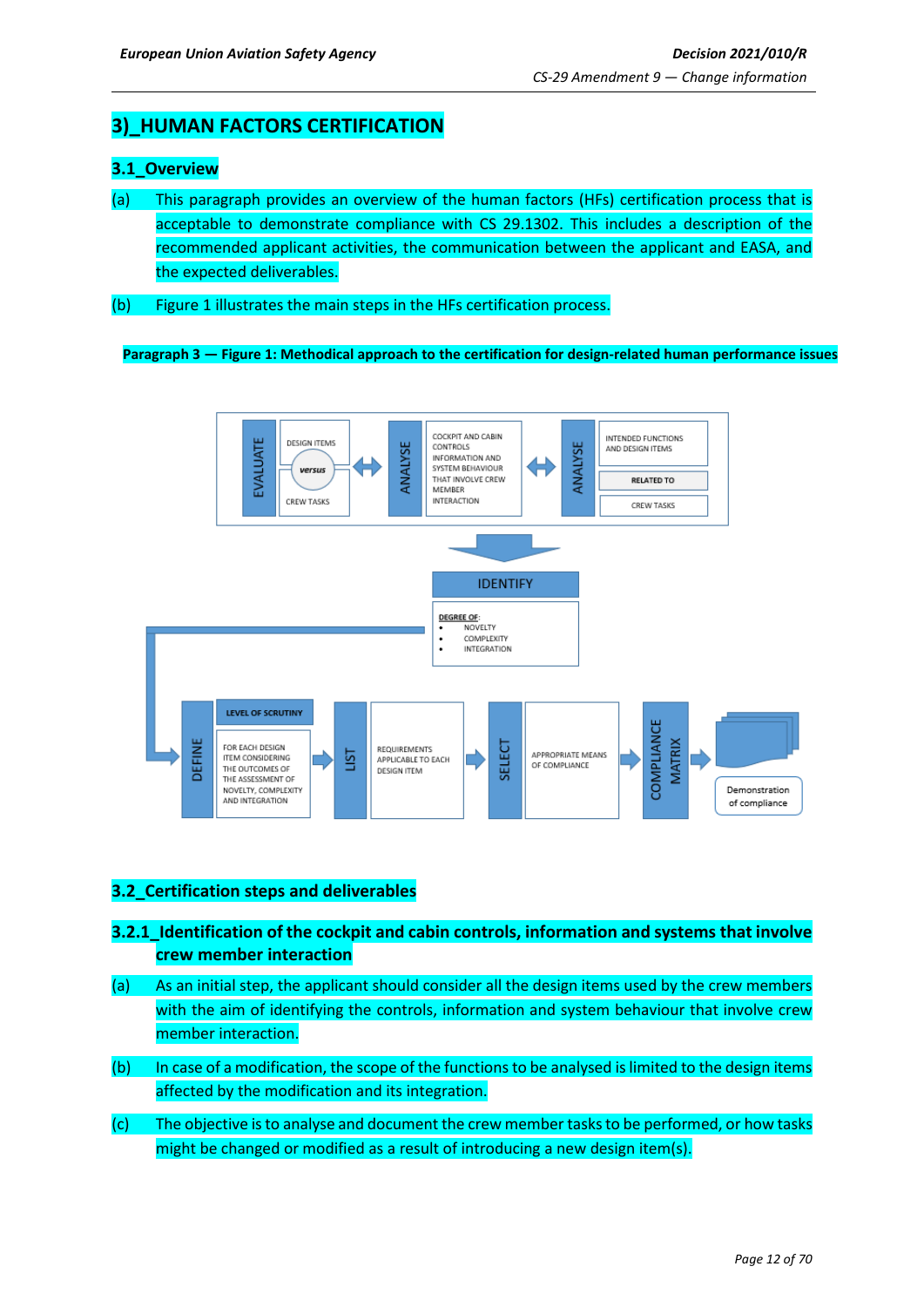(d) Rotorcraft can be operated in different environments and types of missions. Therefore, while mapping the cockpit and the applicable crew member interfaces in the cabin or, in case of modification, the modified design items versus the crew member tasks and the design item intended functions, the type of approvals under the type design applicable to the rotorcraft under assessment should be considered and documented.

For instance, approvals for:

— VFR,

— IFR,

— NVIS,

— SAR,

— aerial work (cargo hook or rescue hoist), or

flight in known icing conditions

require different equipment to be installed or a different use of the same equipment. Therefore, the applicant should clarify the assumptions made when the assessment of the cockpit and the cabin functions is carried out.

## <span id="page-12-0"></span>**3.2.2\_The intended function of the equipment and the associated crew member tasks**

- (a) CS 29.1301(a) requires that 'each item of installed equipment must be of a kind and design appropriate to its intended function'. CS 29.1302 establishes the requirements to ensure that the design supports the ability of the crew members to perform the tasks associated with the intended function of a system. In order to demonstrate compliance with CS 29.1302, the intended function of a system and the tasks expected to be performed by the crew members must be known.
- (b) An applicant's statement of the intended function should be sufficiently specific and detailed so that it is possible to evaluate whether the system is appropriate for the intended function(s) and the associated crew member tasks. For example, a statement that a new display system is intended to 'enhance situational awareness' should be further explained. A wide variety of different displays enhance the situational awareness in different ways. Some examples are terrain awareness, vertical profiles, and even the primary flight displays. The applicant may need to provide more detailed descriptions for designs with greater levels of novelty, complexity, or integration.
- (c) The applicant should describe the intended function(s) and associated task(s) for:
	- (1) each design item affected by the modification and its integration;
	- (2) crew indications and controls for that equipment; and
	- (3) the prominent characteristics of those indications and controls.

This type of information is of the level typically provided in a pilot handbook or an operations manual. It would describe the indications, controls, and crew member procedures.

(d) The applicant may evaluate whether the statement of the intended function(s) and the associated task(s) is sufficiently specific and detailed by using the following questions: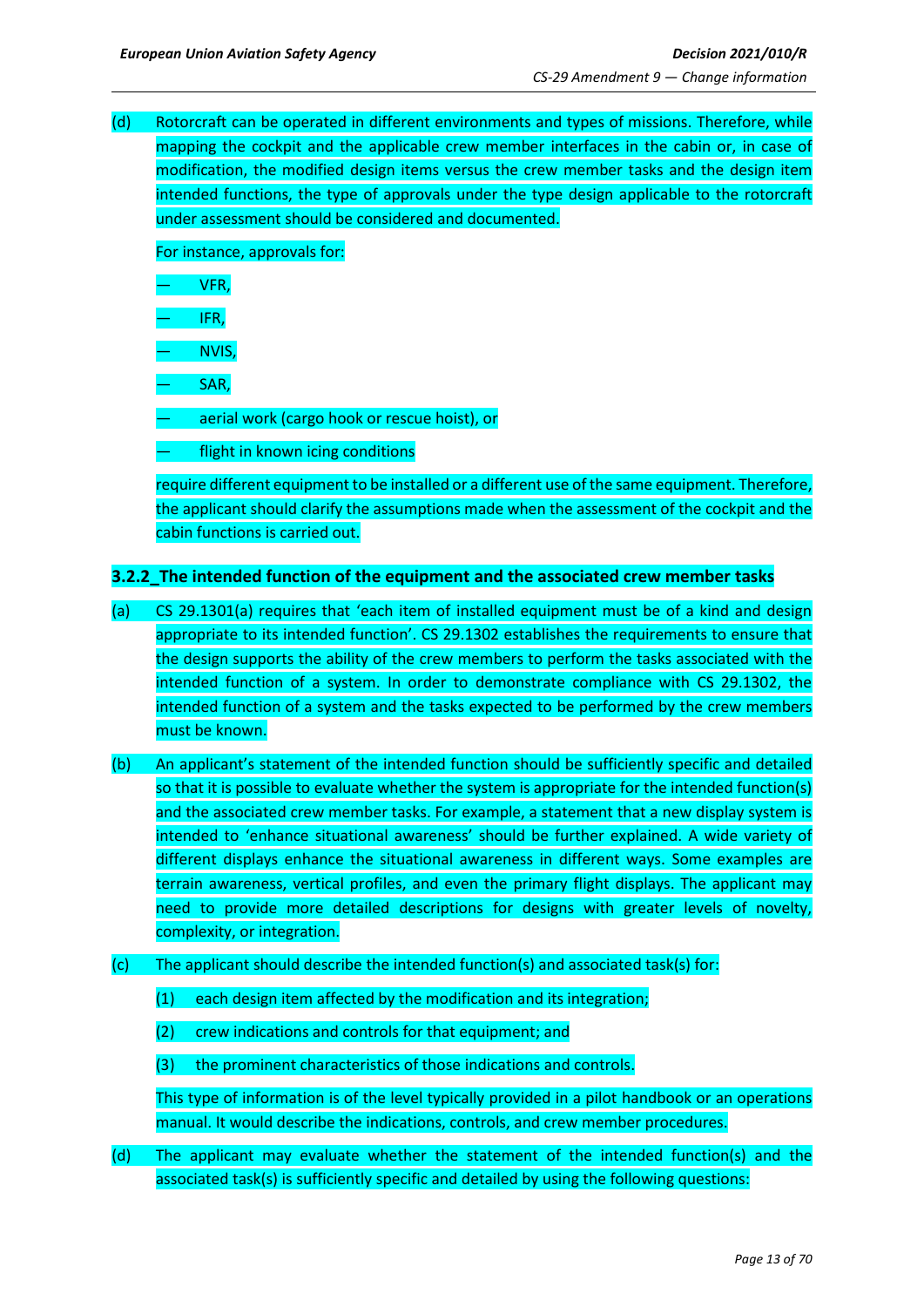- (1) Does each design item have a stated intent?
- (2) Are the crew member tasks associated with the function(s) described?
- (3) What assessments, decisions, and actions are crew members expected to make based on the information provided by the system?
- (4) What other information is assumed to be used in combination with the system?
- (5) Will the installation or use of the system interfere with the ability of the crew members to operate other cockpit systems?
- (6) Are any assumptions made about the operational environment in which the equipment will be used?
- (7) What assumptions are made about the attributes or abilities of the crew members beyond those required in the regulations governing operations, training, or qualification?
- (e) The output of this step is a list of design items, with each of the associated intended functions that has been related to the crew member tasks.

## <span id="page-13-0"></span>**3.2.3\_Determining the level of scrutiny**

(a) The depth and extent of the HFs investigation to be performed in order to demonstrate compliance with CS 29.1302 is driven by the level of scrutiny.

The level of scrutiny is determined by analysing the design items using the criteria described in the following subparagraph:

- (1) **Integration.** The level of the systems' integration refers to the extent to which there are interdependencies between the systems that affect the operation of the rotorcraft by the crew members. The applicant should describe the integration between systems because it may affect the means of compliance. Paragraph 4.6 also refers to integration. In the context of that paragraph, 'integration' defines how specific systems are integrated into the cockpit and how the level of integration may affect the means of compliance.
- (2) **Complexity.** The level of complexity of the system design from the crew members' perspective is an important factor that may also affect the means of compliance. Complexity has multiple dimensions, for instance:
	- the number, the accessibility and the level of integration of information that the crew members have to use (the number of items of information on a display, the number of colours), alerts, or voice messages may be an indication of the complexity;
	- the number, the location and the design of the cockpit controls associated with each system and the logic associated with each of the controls; and
	- the number of steps required to perform a task, and the complexity of the workflows.
- (3) **Novelty.** The novelty of a design item is an important factor that may also affect the means of compliance. The applicant should characterise the degree of novelty on the basis of the answers to the following questions: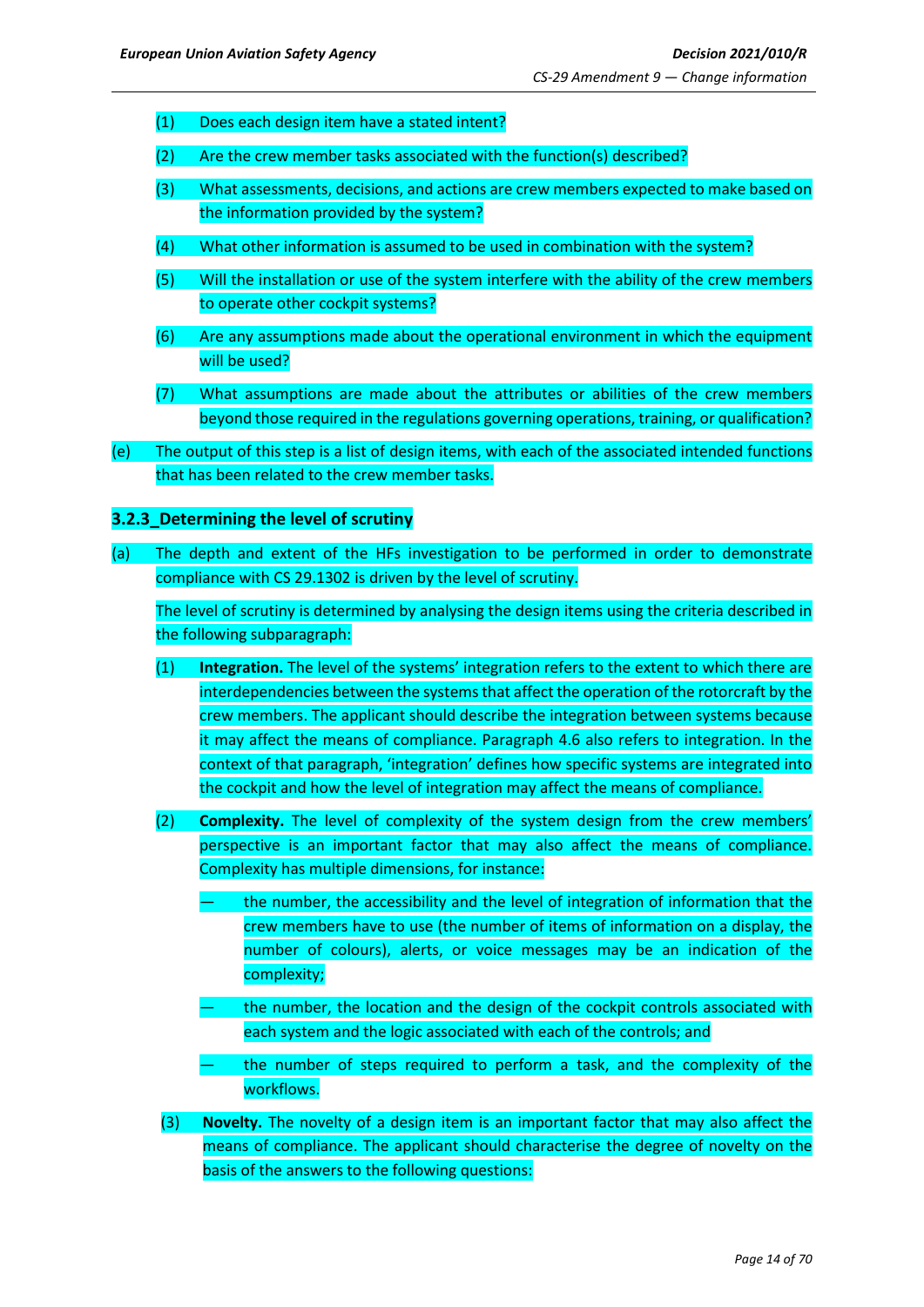- (i) Are any new functions introduced into the cockpit design?
- (ii) Does the design introduce a new intended function for an existing or a new design item?
- (iii) Are any new technologies introduced that affect the way the crew members interact with the systems?
- (iv) Are any new design items introduced at aircraft level that affect crew member tasks?
- (v) Are any unusual procedures needed as a result of the introduction of a new design item?
- (vi) Does the design introduce a new way for the crew members to interact with the system?

While answering the above questions, each negative response should be justified by the applicant identifying the reference product as well that has been considered. The reference product can be an avionics suite or an entire flight deck previously certified by the same applicant.

The degree of novelty should be proportionate to the number of positive answers to the above questions.

(b) All the affected design items (refer to point 3.2.1) are expected to be scrutinised. If none of the criteria in point (a) above is met, the related design item is candidate for a low level of scrutiny.

The level of scrutiny performed by the applicant should be proportionate to the number of the above criteria which are met by each design item. Applicants should be aware that the impact of a complex design item might also be affected by its novelty and the extent of its integration with other elements of the cockpit. For example, a complex but not novel design item is likely to require a lower level of scrutiny than one that is both complex and novel. The applicant is expected to include in the certification plan all the items that have been analysed with the associated level of scrutiny.

(c) The applicant may use a simpler approach for design items that have been assigned a low level of scrutiny.

#### <span id="page-14-0"></span>**3.2.4\_Determining the level of scrutiny — EASA's familiarity with the project**

The assessment of the classifications of the level of scrutiny proposed by the applicant requires the EASA flight and HFs panels to be familiar with the project, making use of the available material and tools.

#### <span id="page-14-1"></span>**3.2.5\_Applicable HFs design requirements**

(a) The applicant should identify the HFs design requirements applicable to each design item for which compliance must be demonstrated. This may be accomplished by identifying the design characteristics of the design items that could adversely affect the performance of the crew members, or that pertain to the avoidance and management of crew member errors. Specific design considerations for the requirements that involve human performance are discussed in paragraph 4.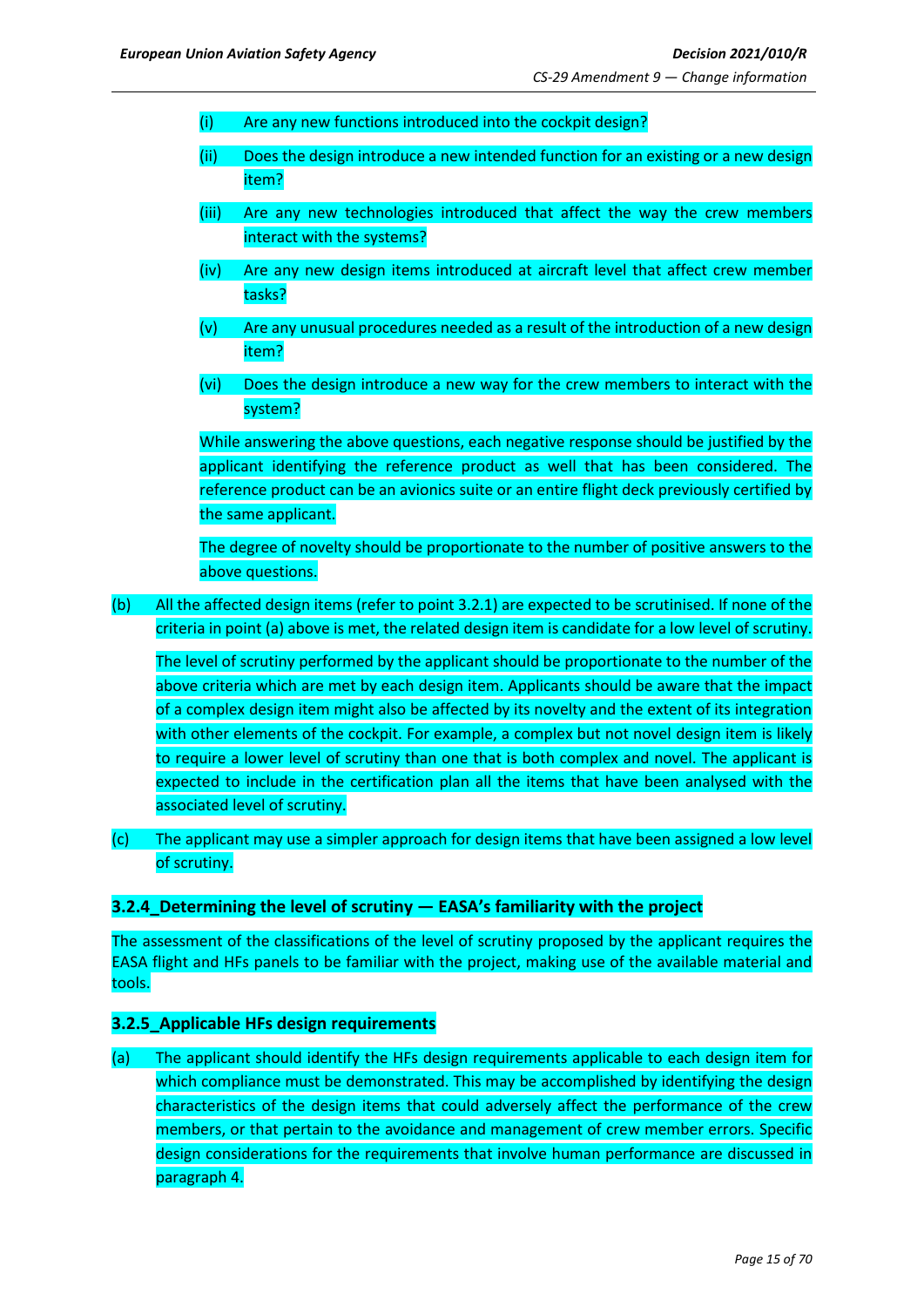(b) The expected output of this step is a compliance matrix that links the design items and the HFs design requirements that are deemed to be relevant and applicable so that a detailed assessment objective can be derived from each pair of a design item and a HFs design requirement. That objective will have then to be verified using the most appropriate means of compliance, or a combination of means of compliance. GM2 29.1302 provides one possible example of this matrix.

### <span id="page-15-0"></span>**3.2.6\_Selecting the appropriate means of compliance**

- (a) The applicant should review paragraph 5.2 for guidance on the selection of the means of compliance, or multiple means of compliance, appropriate to the design. In general, it is expected that the level of scrutiny should increase with higher levels of novelty, complexity or integration of the design. It is also expected that the amount of effort dedicated to the demonstration of compliance should increase with higher levels of scrutiny (e.g. by using multiple means of compliance and/or multiple HFs assessments on the same topic).
- (b) The output of this step will consist of the list of means of compliance that will be used to verify the HFs objectives.

## <span id="page-15-1"></span>**3.2.7\_Certification programme**

The applicant should document the certification process, outputs and agreements described in the previous paragraphs. This may be done in a separate plan or incorporated into a higherlevel certification programme.

#### <span id="page-15-2"></span>**3.2.8\_Other deliverables**

- (a) A HFs test programme should be produced for each assessment and should describe the experimental protocol (the number of scenarios, the number and profiles of the crew members, practical organisation of the assessment, etc.), the HFs objectives that are meant to be addressed, the expected crew member behaviour, and the scenarios expected to be run. When required by the LoI, the HFs test programme should be provided well in advance to EASA.
- (b) A HFs test report should be produced including at least the following information:
	- (1) A summary of:
		- (i) the test vehicle configuration,
		- (ii) of test vehicle limitations/representativeness,
		- (iii) the detailed HFs objectives, and
		- (iv) the HFs test protocol, including the number of sessions and crew members, type of crews (test or operational pilots from the applicant, authority pilots, customer pilots), a description of the scenarios, the organisation of the session (training, briefing, assessment, debriefing), and the observers;
	- (2) A description of the data gathered with the link to the HFs objectives;
	- (3) In-depth analyses of the observed HFs findings;
	- (4) Conclusions regarding the related HFs test objectives; and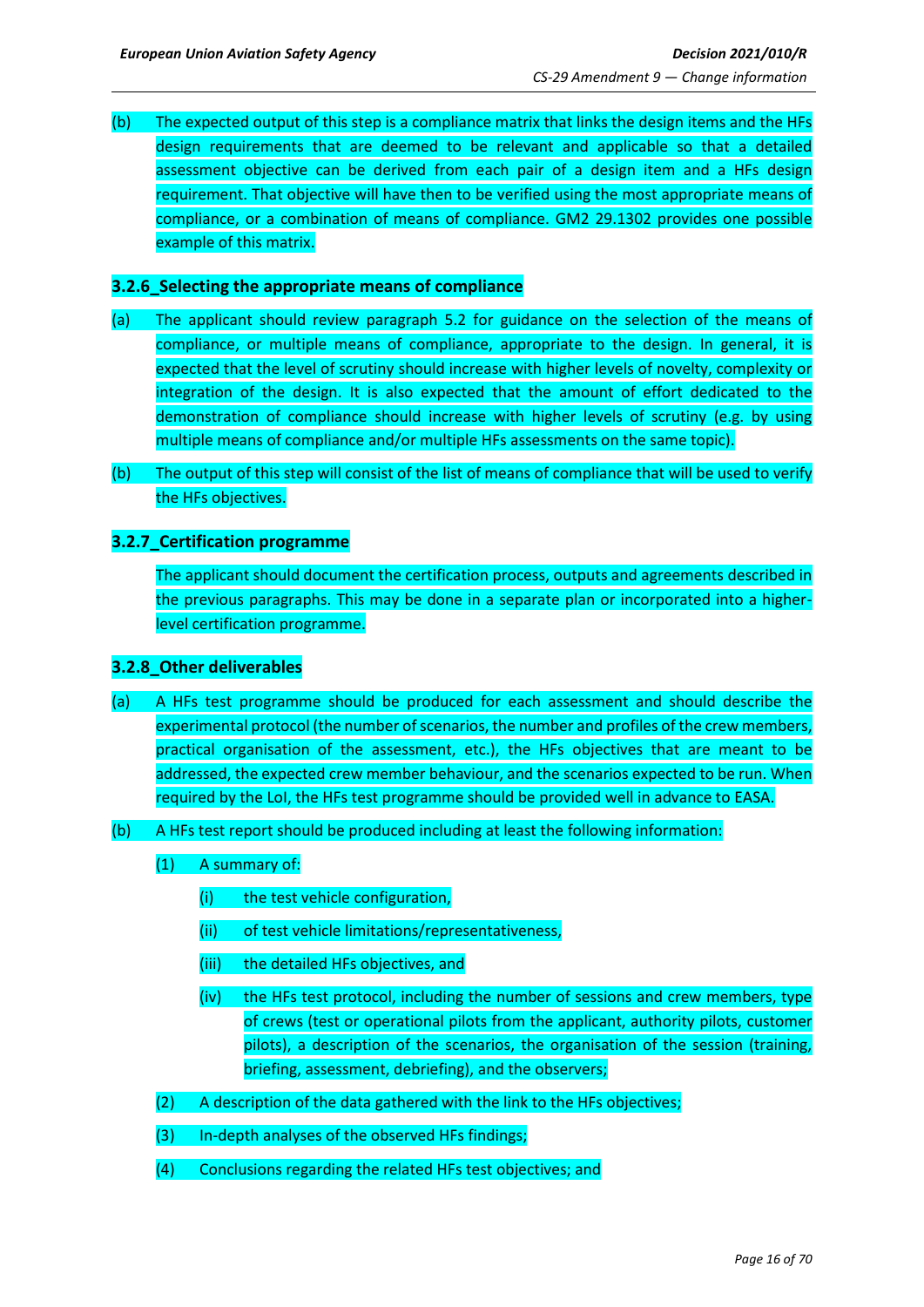(5) A description of the proposed way to mitigate the HFs findings (by a design modification, improvements in procedures, and/or training actions).

If EASA has retained the review of the test report as part of its LoI, then the applicant should deliver it following every HFs assessment.

### <span id="page-16-0"></span>**3.2.9\_Proportional approach in the compliance demonstration**

In order to determine the certification programme, some alleviations (in terms of certification strategy and deliverables) may be granted by EASA for the compliance demonstration. For new types, the alleviation criteria are based on the rotorcraft category and types of operation while for changes on change classification, as described below:

- (a) New types
	- (1) An applicant that seeks an approval for a CS-29 rotorcraft for IFR or CAT A operations should follow this AMC in its entirety.
	- (2) An applicant that seeks an approval for a CS-29 rotorcraft only for CAT B and VFR operations should follow the same criteria as those applicable to (a)(1) above. However, if the specific characteristics or the types of operations for which the rotorcraft is designed justify it, the applicant may propose to EASA the use of appropriate alleviations.
- (b) Significant and non-significant changes
	- (1) An applicant for a significant change should follow the criteria established in  $(a)(1)$ or (a)(2) above, depending on the case.
	- (2) An applicant for a non-significant change (refer to classification in point 21.A.101 of Part 21 and the related GM):
		- (i) is not required to develop a dedicated HFs test programme; and
		- (ii) is allowed to use a single occurrence of a test for compliance demonstration.

#### <span id="page-16-1"></span>**3.3\_Certification strategy and methodologies**

#### **3.3.1\_Certification strategy**

- (a) The HFs assessment should follow an iterative process. Consequently, where appropriate, there may be several iterations of the same system-specific assessment allowing the applicant to reassess the system if the previous campaigns resulted in design modifications.
- (b) A HFs certification strategy based only on one assessment, aiming to demonstrate that the design assumptions are valid, is generally not sufficient (i.e. one final exercise proposed for compliance demonstration at the very end of the process).
- (c) In order to allow a sufficient amount of design and assessment iterations, it is suggested that the applicant initiate the certification process as early as possible starting from the early development phase. The certification process could include familiarisation sessions that would allow EASA to become familiar with the proposed design, but also participate in assessments that would possibly allow early credits to be granted. Potential issues may be identified early on by using this approach, thus reducing the risk of a late redesign of design items that may not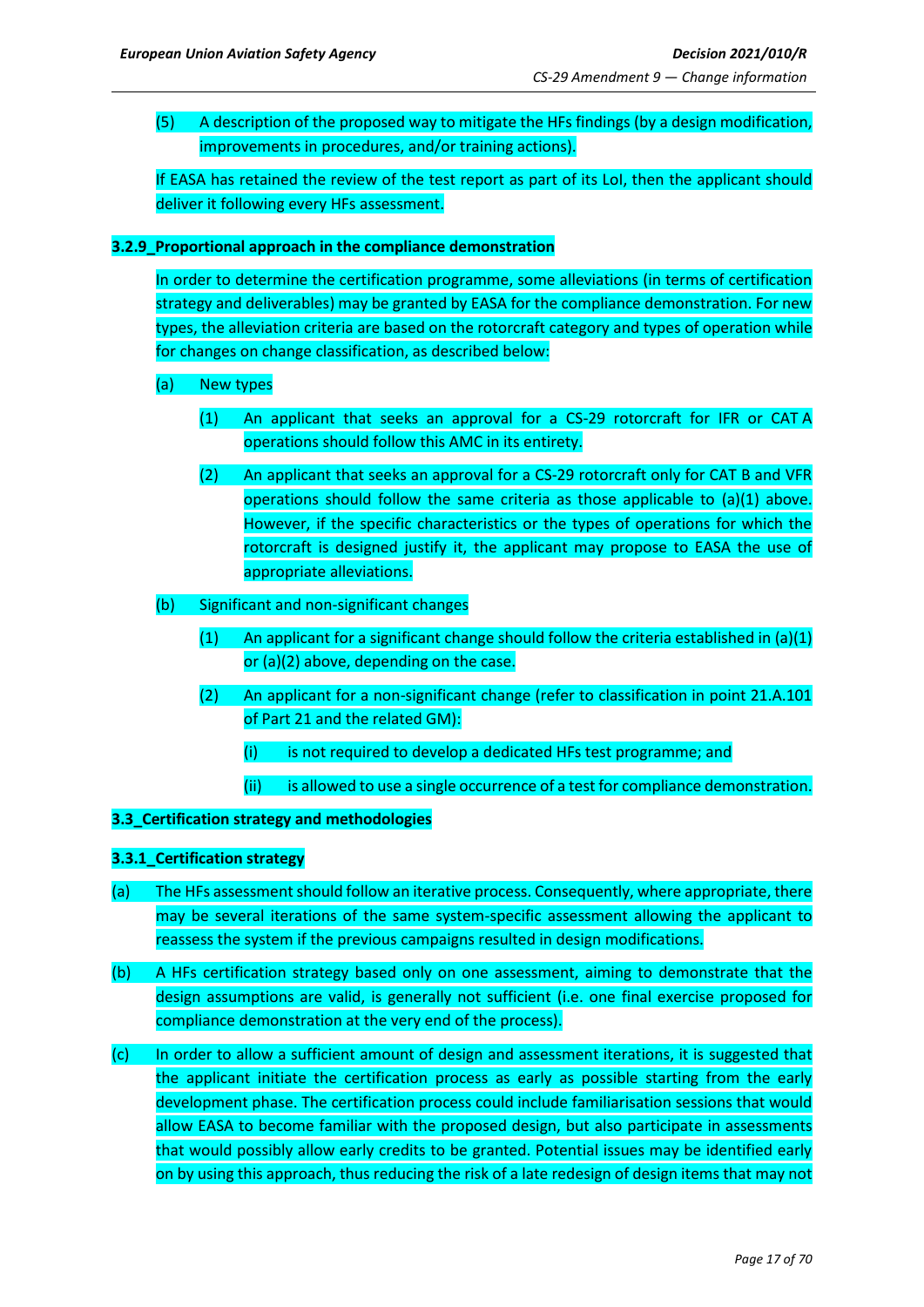be acceptable to EASA. Both parties may have an interest in authority early involvement, as the authority is continuously gaining experience and confidence in the HFs process and the compliance of the cockpit design. The representativeness of the systems and of the simulation means in the early stages of the development is not a key driver, and will not prevent EASA's involvement as long as the representativeness issues do not compromise the validity of the data to be collected.

(d) If an applicant plans to use data provided by a supplier for compliance demonstration, the approach and the criteria for accepting that data will have to be shared and agreed with EASA as part of the HFs certification plan.

#### <span id="page-17-0"></span>**3.3.2\_Methodogical considerations applicable to HFs assessments**

Various means of compliance may be selected, as described in paragraph 5. For the highest level of scrutiny, the 'scenario-based' approach is likely to be the most appropriate methodology for some means of compliance.

The purpose of the following points is to provide guidelines on how to implement the scenario-based approach.

- (a) The scenario-based approach is intended to substantiate the compliance of human–machine interfaces (HMIs). It is based on a methodology that involves a sample of various crews that are representative of the future users, being exposed to real operational conditions in a test bench or a simulator, or in the rotorcraft. The scenarios are designed to show compliance with selected rules and to identify any potential deviations between the expected behaviour of the crew members and the activities of the crew members that are actually observed. The scenario designers can make use of triggering events or conditions (e.g. a system failure, an ATC request, weather conditions, etc.) in order to build operational situations that are likely to trigger observable crew member errors, difficulties or misunderstandings. The scenarios need to be well consolidated before the test campaign begins. A dry-run session should be performed by the applicant before any HFs campaign in order to validate the operational relevance of the scenarios. This approach should be used for both system- and rotorcraft-level assessments.
- (b) System-level assessments focus on a specific design item and are intended for an in-depth assessment of the related functional and operational aspects, including all the operational procedures. The representativeness of the test article is to be evaluated taking into account the scope of the assessment. Rotorcraft-level assessments consider the scope of the full cockpit, and focus on integration and interdependence issues.
- (c) The scenarios are expected to cover a subset of the detailed HFs test objectives. The link between each scenario and the test objectives should be substantiated. This rationale should be described in the certification test plan or in any other relevant document.
- (d) The criteria used to select the crew members involved in the HFs assessments with certification credit should be adequate to the scope of the tests to be conducted and the selection process of the crew members should be recorded. The applicant should ensure that the test participants are representative of the end users.
- (e) Due to interindividual variability, HFs scenario-based assessments performed with a single crew member are not acceptable. The usually accepted number of different crew members used for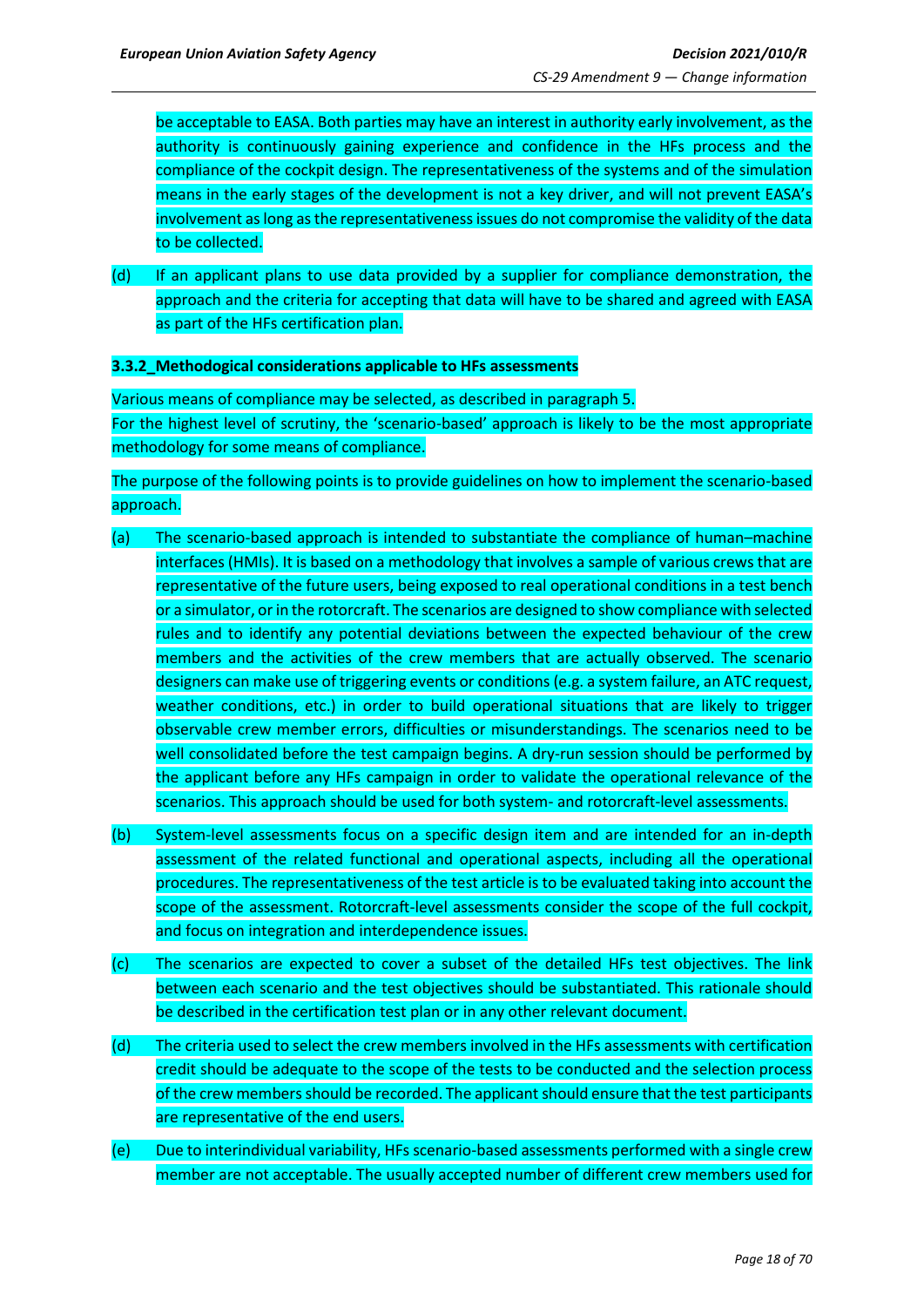a given campaign varies from three to five, including the authority crew, if applicable. In the case of a crew of two with HFs objectives focused on the duties of only one of the crew members, it is fully acceptable for the applicant to use the same pilot flying or monitoring (the one who is not expected to produce any HFs data) throughout the campaign.

- $(f)$  In addition to the test report, and in order to reduce the certification risk, it is recommended that the preliminary analyses resulting from recorded observations and comments should be presented by the applicant to EASA soon after the simulator/flight sessions in order to allow expert discussions to take place.
- (g) An initial briefing should be given to the crew members at the beginning of each session to present the following general information:
	- (1) A detailed schedule describing the type and duration of the activities (the duration of the session, the organisation of briefing and debriefings, breaks, etc.);
	- (2) What is expected from the crew members: it has to be clearly mentioned that the purpose of the assessment is to assess the design of the cockpit, not the performance of the pilot;
	- (3) The policy for simulator occupancy: how many people should be in the simulator versus the number of people in the control room, and who they should be; and
	- (4) The roles of the crew members: if crew members from the applicant participate in the assessment, they should be made aware that their role differs significantly from their typical expert pilot role in the development process. For the process to be valid without significant bias, they are expected to react and behave in the cockpit as standard operational pilots.
	- (5) However, the crew members that participate in the assessment should not be:
		- (i) briefed in advance about the details of the failures and events to be simulated; this is to avoid an obvious risk of experimental bias; nor
		- (ii) asked before the assessment for their opinion about the scenarios to be flown.
- (h) The crew members need to be properly trained prior to every assessment so that during the analysis, the 'lack of training' factor can be excluded to the maximum extent possible from the set of potential causes of any observed design-related human performance issue. Furthermore, for operational representativeness purposes, realistic crew member task sharing, from normal to emergency workflows and checklists, should be respected during HFs assessments. The applicant should make available any draft or final RFM, procedures and checklists sufficiently in advance for the crew members to prepare.
- (i) When using simulation, the immersion feeling of the crew should be maximised in order to increase the validity of the data. This generally leads to recommendations about a sterile environment (with no outside noise or visual perturbation), no intervention by observers, no interruptions in the scenarios unless required by the nature of the objectives, realistic simulation of ATC communications, pilots wearing headsets, etc.
- (j) The method used to collect HFs data needs to take into account the following principles:
	- (1) Principles applicable to the collection of HFs-related data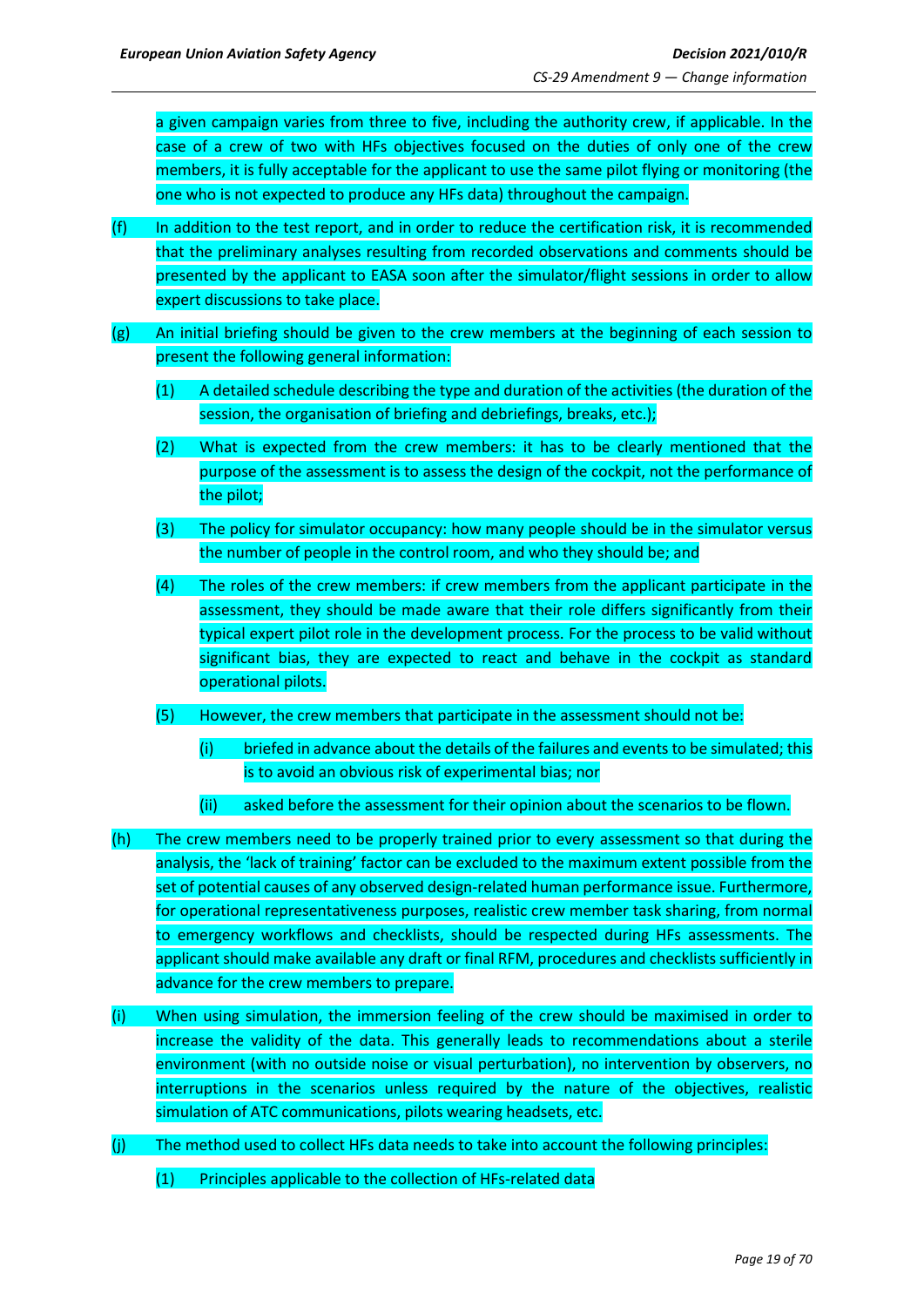- (i) In order to substantiate compliance with CS 29.1302, it is necessary to collect both objective and related subjective data.
	- (A) **Objective data** on crew member performance and behaviour should be collected through direct observation. The observables should not be limited to human errors, but should also include pilot verbalisations in addition to behavioural indicators such as hesitation, suboptimal or unexpected strategies, catachresis, etc.
	- (B) **Subjective data** should be collected during the debriefing by the observer through an interactive dialogue with the observed crew members. The debriefing should be led using a neutral and critical positioning from the observer.

This subjective data is typically data that cannot be directly observed (e.g. pilot intention, pilot reasoning, etc.) and facilitate better understanding of the observed objective data from (i).

- (ii) Other tools such as questionnaires and rating scales could be used as complementary means. However, it is never sufficient to rely solely on selfadministered questionnaires due to the fact that crewmembers are not necessarily aware of all their errors, or of deviations with respect to the intended use.
- (2) The HFs assessment should be systematically video recorded (both ambient camera and displays). Records may be used by the applicant as a complementary observation means, and by the authority for verification purposes, when required.
- (3) It is very important to conduct debriefings after the HFs assessments. They allow the applicant's HFs observers to gather all the necessary data that has to be used in the subsequent HFs analyses.
- (4) HFs observers should respect the best practices with regard to observation and debriefing techniques.
- (5) Debriefings should be based on non-directive or semidirective interviewing techniques and should avoid the experimental biases that are well described in the literature in the field of social sciences (e.g. the expected answer contained in the question, non-neutral attitude of the interviewer, etc.).
- (k) If HFs-related concerns are raised that are not directly related to the objective of the assessment, they should nevertheless be recorded, adequately investigated and analysed in the test report.
- (l) Every design-related human performance issue observed or reported by the crew members should be analysed following the assessment. In the case of a human error, the analysis should provide information about at least the following:
	- (1) The type of error;
	- (2) The observed operational consequences, and any reductions in the safety margins;
	- (3) The description of the operational context at the time of observation;
	- (4) Was the error detected? By whom, when and how?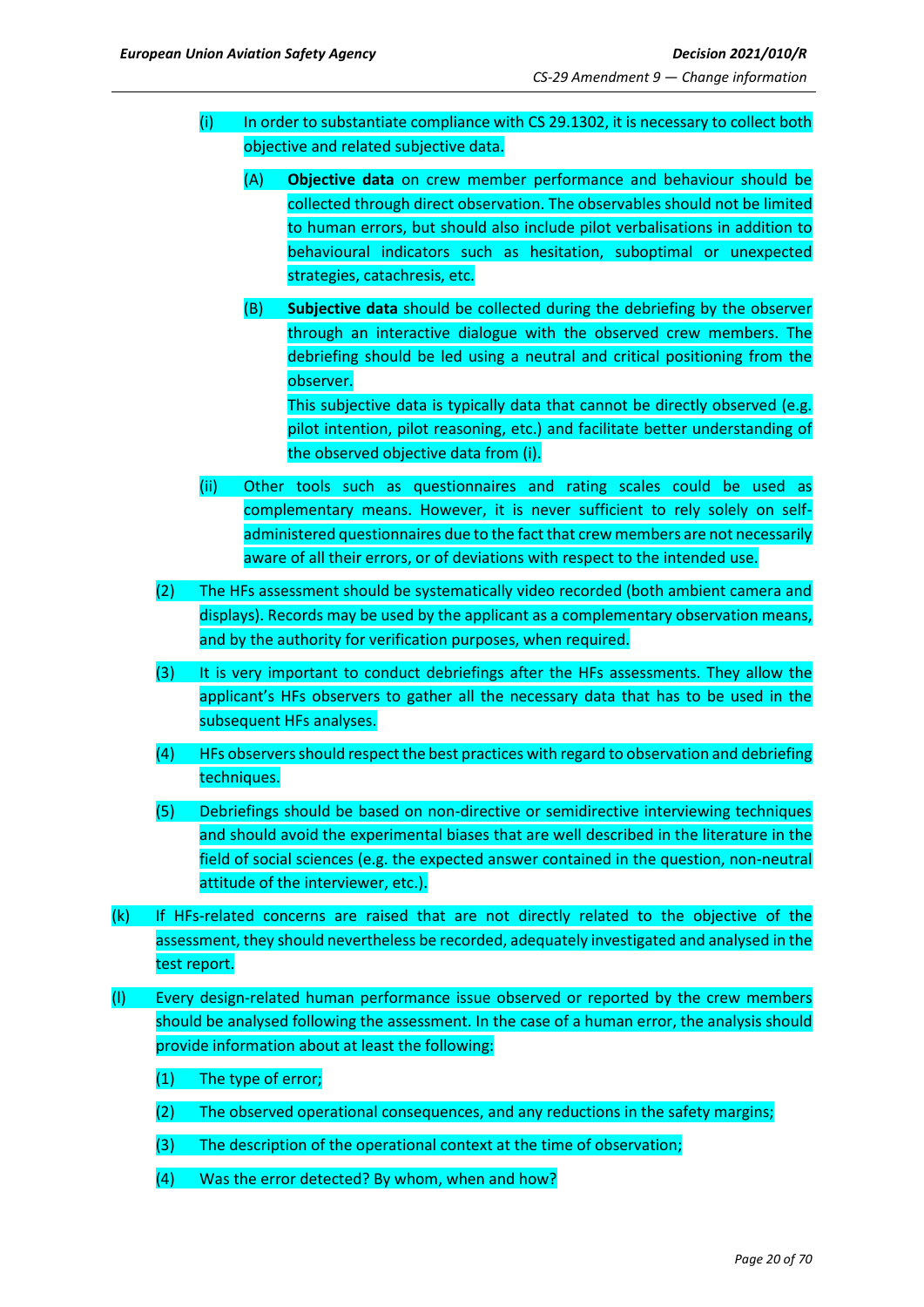- (5) Was the error recovered? By whom, when and how?
- (6) Existing means of mitigation;
- (7) Possible effects of the representativeness of the test means on the validity of the data; and
- (8) The possible causes of the error.
- (m) The analysis of design-related human performance issues has to be concluded by detailing the appropriate way forward, which is one of the following:
	- (1) No action required;
	- (2) An operational recommendation (for a procedural improvement or a training action);
	- (3) A recommendation for a design improvement; or
	- (4) A combination of items (2) and (3).
- (n) Workload assessment is considered and addressed in different ways through several requirements within CS-29.
	- (1) The intent of CS 29.1523 is to evaluate the workload with the objective of demonstrating compliance with the minimum flight crew requirements.
	- (2) The intent of CS 29.1302 is to identify design-related human performance issues.
	- (3) As per CS 29.1302, the acceptability of workload levels is one parameter among many to be investigated in order to highlight potential usability problems. The CS 29.1302 evaluations should not be limited to the workload alone. Workload ratings should be complementary to other data from observations of crew member behaviour or other types.
	- (4) The techniques used to collect data in the context of the CS 29.1302 evaluations could make use of workload rating scales, but in that case no direct conclusion should be made from the results about the compliance with CS 29.1302.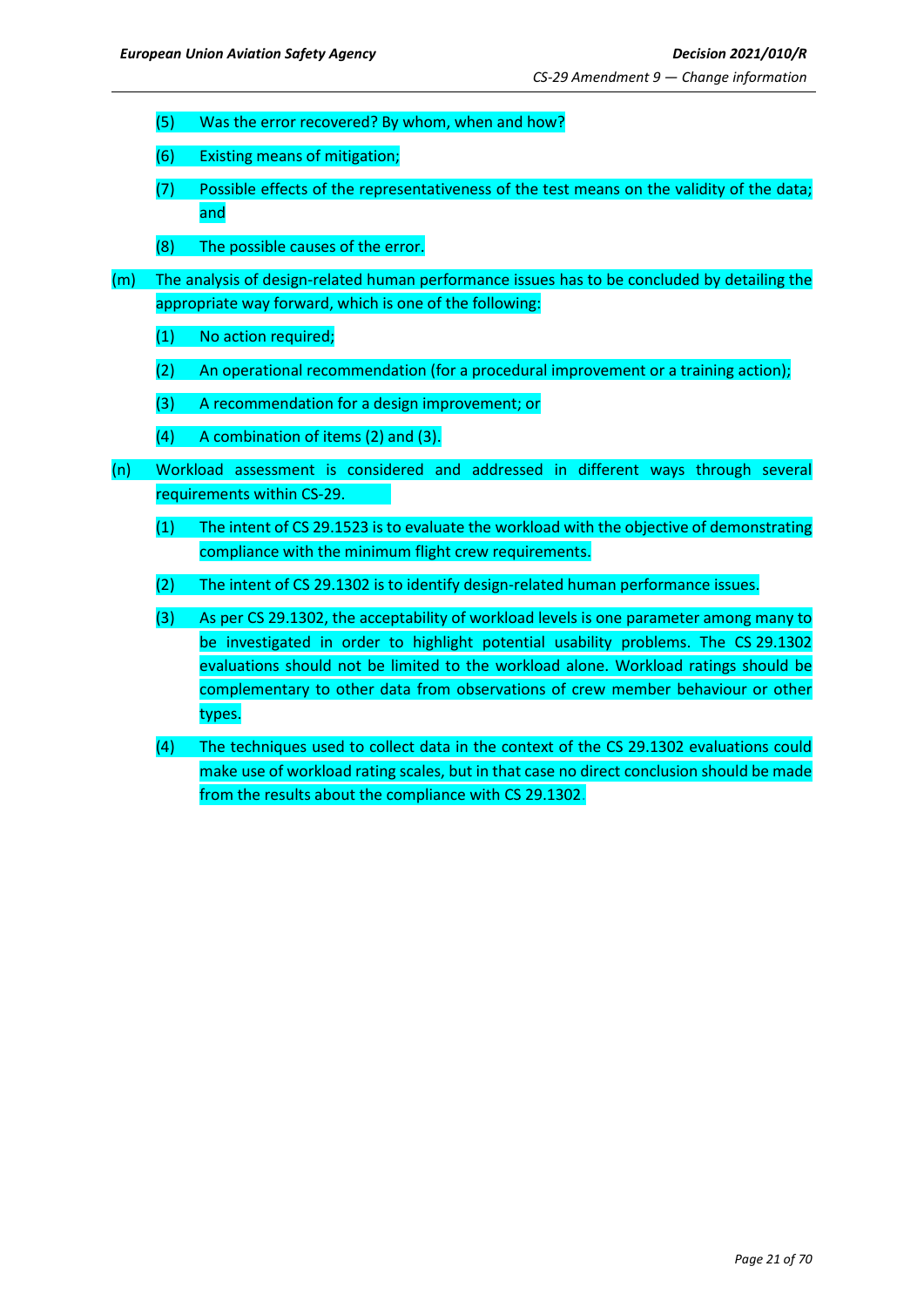## <span id="page-21-0"></span>**4)\_DESIGN CONSIDERATIONS AND GUIDANCE**

## <span id="page-21-1"></span>**4.1\_Overview**

- (a) This material provides the standard which should be applied in order to design a cockpit that is in line with the objectives of CS 29.1302. Not all the criteria can or should be met by all systems. Applicants should use their judgment and experience in determining which design standard should apply to each part of the design in each situation.
- (b) The following provide a cross reference between this paragraph and the requirements listed in CS 29.1302:
	- (1) 'Controls' mainly relates to 1302(a) and (b);
	- (2) 'Presentation of information' mainly relates to 1302(a) and (b);
	- (3) 'System behaviour' mainly relates to 1302(c); and
	- (4) 'Error management' mainly relates to 1302(d).

Additionally, specific considerations on integration are given in paragraph 4.6.

## <span id="page-21-2"></span>**4.2\_Controls**

- (a) Applicants should show that in the proposed design, as defined in CS 29.777, 29.779, 29.1543 and 29.1555, the controls comply with CS 29.1302(a) and (b).
- (b) Each function, method of operating a control, and result of actuating a control should comply with the requirements. Each control must be shown to be:
	- (1) clear,
	- (2) unambiguous,
	- (3) appropriate in resolution and precision,
	- (4) accessible, and
	- (5) usable.
	- (6) It must also enable crew member awareness, including the provision of adequate feedback.
- (c) For each of these design requirements, consideration should be given to the following control characteristics for each control individually and in relation to other controls:
	- (1) The physical location of the control;
	- (2) The physical characteristics of the control (e.g. its shape, dimensions, surface texture, range of motion, and colour);
	- (3) The equipment or system(s) that the control directly affects;
	- (4) How the control is labelled;
	- (5) The available settings of the control;
	- (6) The effect of each possible actuation or setting, as a function of the initial control setting or other conditions;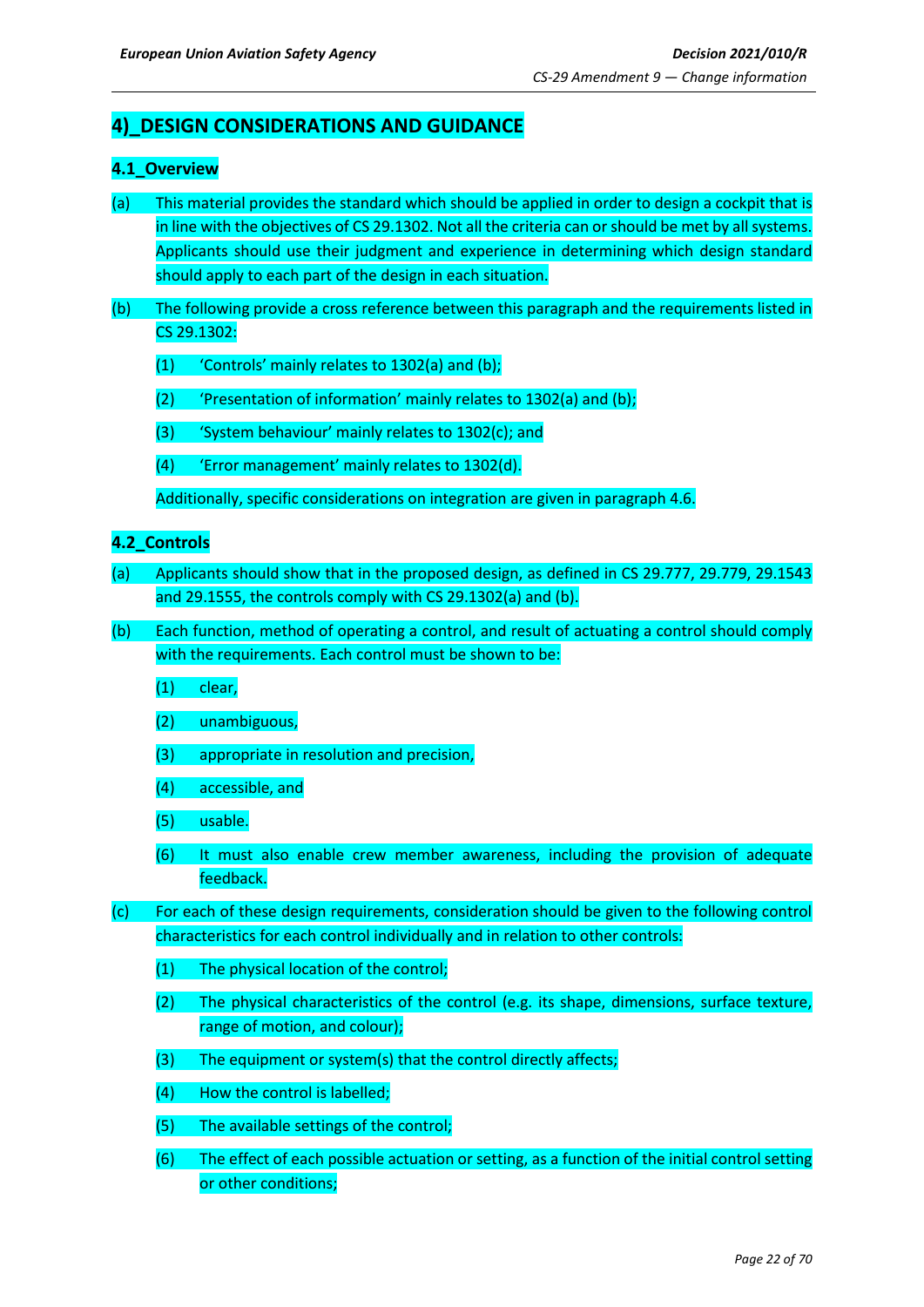(7) Whether there are other controls that can produce the same effect (or can affect the same target parameter), and the conditions under which this will happen; and

(8) The location and nature of the feedback that shows the control was actuated.

The following provides additional guidance for the design of controls that comply with CS 29.1302.

- (d) The clear and unambiguous presentation of control-related information
	- (1) Distinguishable and predictable controls (CS 29.1301(a), CS 29.1302)
		- (i) Each crew membershould be able to identify and select the current function of the control with the speed and accuracy appropriate to the task. The function of a control should be readily apparent so that little or no familiarisation is required.
		- (ii) The applicant should evaluate the consequences of actuating each control and show they are predictable and obvious to each crew member. This includes the control of multiple displays with a single device, and shared display areas that crew members may access with individual controls. The use of a single control should also be assessed.
		- (iii) Controls should be made distinguishable and/or predictable by differences in form, colour, location, motion, effect and/or labelling. For example, the use of colour alone as an identifying feature is usually not sufficient.

(2) Labelling (CS 29.1301(b), CS 29.1302(a) and (b), CS 29.1543(b), CS 29.1555(a))

(i) For the general marking of controls, see CS 29.1555(a).

Labels should be readable from the crew member's normal seating positions, including the marking used by the crew member from their operating positions in the cabin (if applicable) in all lighting and environmental conditions.

Labelling should include all the intended functions unless the function of the control is obvious. Labels of graphical controls accessed by a cursor-control device, such as a trackball, should be included on the graphical display. If menus lead to additional choices (submenus), the menu label should provide a reasonable description of the next submenu.

- (ii) The applicant can label the controls with text or icons. The text and the icons should be shown to be distinct and meaningful for the function that they label. The applicant should use standard or unambiguous abbreviations, nomenclature, or icons, consistent within a function and across the cockpit. ICAO Doc 8400 'Procedures for Air Navigation Services (PANS) — ICAO Abbreviations and Codes' provides standard abbreviations, and is an acceptable basis for selecting labels.
- (iii) If an icon is used instead of a text label, the applicant should show that the crew members require only a brief exposure to the icon to determine the function of the control and how it operates. Based on design experience, the following guidelines for icons have been shown to lead to usable designs:
	- (A) The icon should be analogous to the object it represents;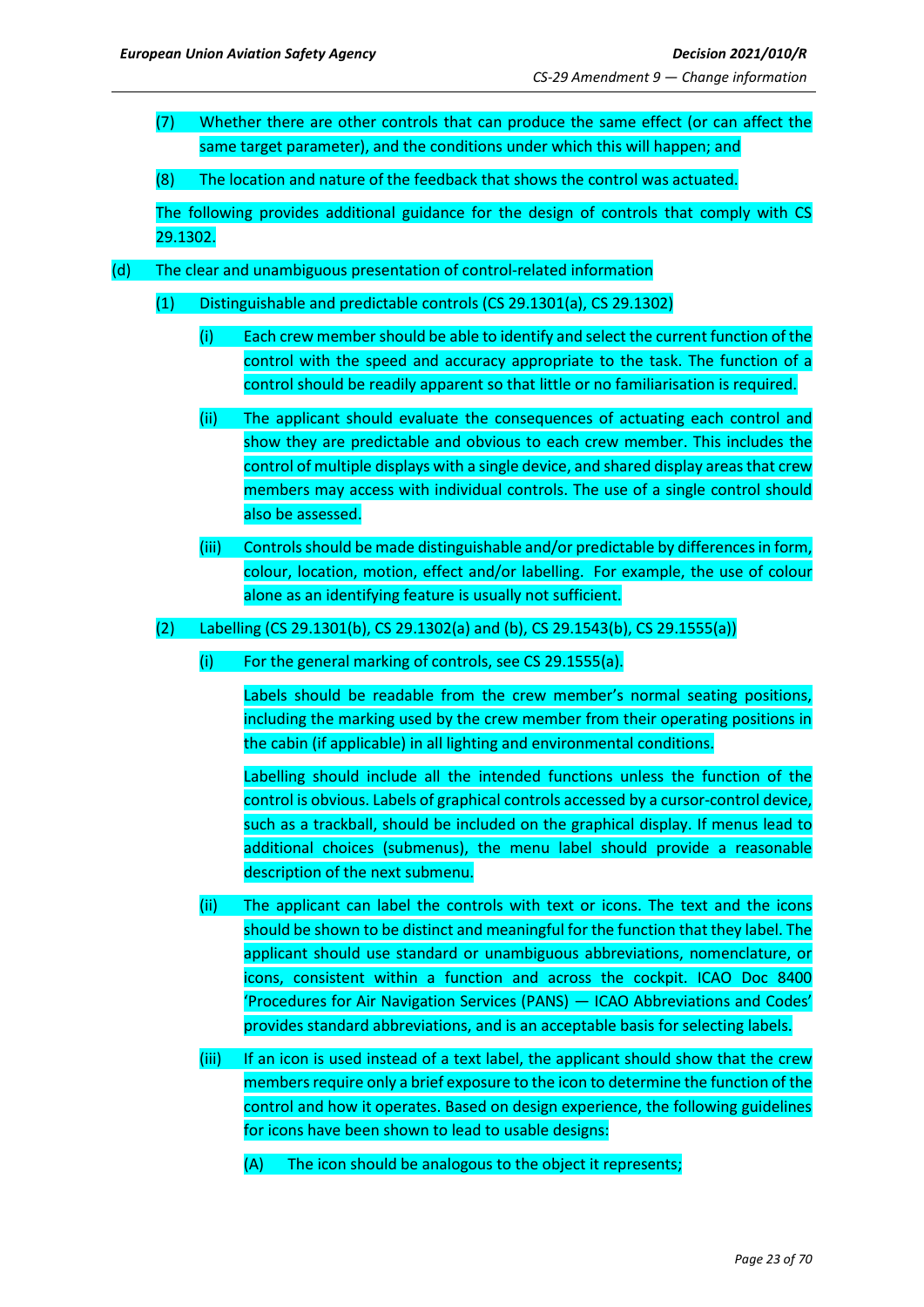- (B) The icon should be generally used in aviation and well known to crews, or has been validated during a HFs assessment; and
- (C) The icon should be based on established standards, if they exist, and on conventional meanings.
- (3) Interactions of multiple controls (CS 29.1302(b)(3))

If multiple controls for one function are provided to the crew members, the applicant should show that there is sufficient information to make the crew members aware of which control is currently functioning. As an example, crew members need to know which crew member's input has priority when two cursor-control devices can access the same display. Designers should use caution for dual controls that can affect the same parameter simultaneously.

## (e) The accessibility of controls (CS 29.777(a), CS 29.777(b), CS 29.1302)

- (1) Any control required for crew member operation (in normal, abnormal/malfunction and emergency conditions) should be shown to be visible, reachable, and operable by the crew members with the stature specified in CS 29.777(b), from the seated position with shoulder restraints on. If the shoulder restraints are lockable, the applicant should show that the pilots can reach and actuate high-priority controls needed for the safe operation of the aircraft with the shoulder harnesses locked.
- (2) Layering of information, as with menus or multiple displays, should not hinder the crew members from identifying the location of the desired control. Evaluating the location and accessibility of a control requires the consideration of more than just the physical aspects of the control. Other location and accessibility considerations include where the control functions may be located within various menu layers, and how the crew member navigates those layers to access the functions. Accessibility should be shown in conditions of system failures and of a master minimum equipment list (MMEL) dispatch.
- (3) The position and direction of motion of a control should be oriented according to CS 29.777.
- (f) The use of controls
	- (1) Environmental factors affecting the controls (CS 29.1301(a) and CS 29.1302)
		- (i) If the use of gloves is anticipated, the cockpit design should allow their use with adequate precision as per CS 29.1302(b)(2) and  $(c)(2)$ .
		- (ii) The sensitivity of the controls should provide sufficient precision (without being overly sensitive) to perform tasks even in adverse environments as defined for the rotorcraft's operational envelope per CS 29.1302(c)(2) and (d). The analysis of the environmental factors as a means of compliance is necessary, but not sufficient, for new control types or technologies, or for novel use of the controls that are themselves not new or novel.
		- (iii) The applicant should show that the controls required to regain control of the rotorcraft or system and the controls required to continue operating the rotorcraft in a safe manner are usable in conditions with extreme lighting conditions and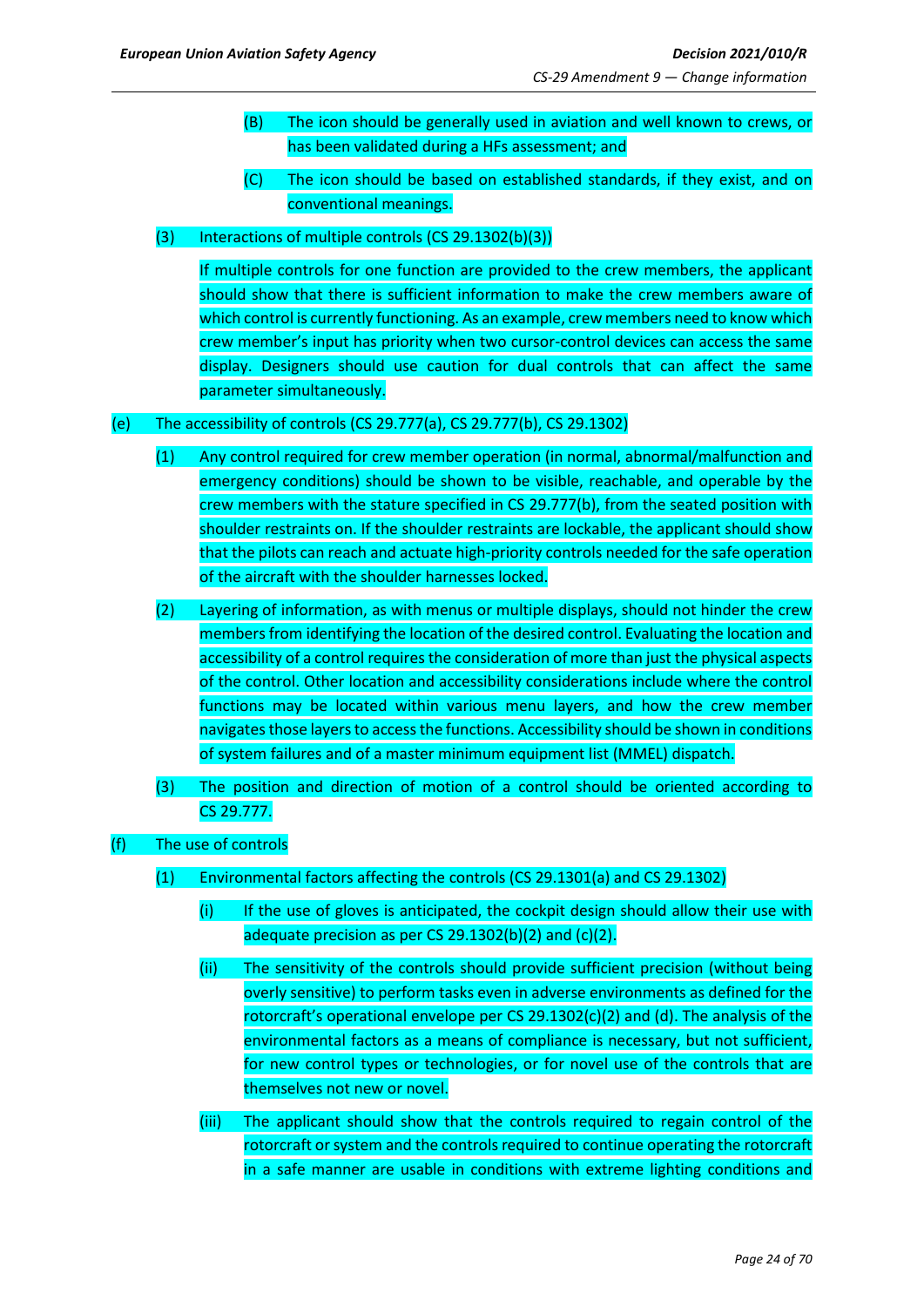severe vibration levels and should not prevent the crew members from performing all their tasks with an acceptable level of performance and workload.

(2) Control display compatibility (CS 29.777 and CS 29.779)

CS 29.779 describes the direction of movement of the cockpit controls.

- $(i)$  To ensure that a control is unambiguous per CS 29.1302(b)(1), the relationship and interaction between a control and its associated display or indications should be readily apparent, understandable, and logical. For example, the applicant should specifically assess any rotary knob that has no obvious 'increase' or 'decrease' function with regard to the crew members' expectations and its consistency with the other controls in the cockpit. The Society of Automotive Engineers' (SAE) publication ARP4102, Chapter 5, is an acceptable means of compliance for controls used in cockpit equipment.
- (ii) CS 29.777(a) requires each cockpit control to be located so that it provides convenient operation and prevents confusion and inadvertent operation. The controls associated with a display should be located so that they do not interfere with the performance of the crew members' tasks. Controls whose function is specific to a particular display surface should be mounted near to the display or the function being controlled. Locating controls immediately below a display is generally preferable, as mounting controls immediately above a display has, in many cases, caused the crew member's hand to obscure their view of the display when operating the controls. However, controls on the bezel of multifunction displays have been found to be acceptable.
- (iii) Spatial separation between a control and its display may be necessary. This is the case with a control of a system that is located with other controls for that same system, or when it is one of several controls on a panel dedicated to controls for that multifunction display. When there is a large spatial separation between a control and its associated display, the applicant should show that the use of the control for the associated task(s) is acceptable in accordance with 29.777(a) and 29.1302.
- (iv) In general, the design and placement of controls should avoid the possibility that the visibility of information could be blocked. If the range of movement of a control temporarily blocks the crew members' view of information, the applicant should show that this information is either not necessary at that time or is available in another accessible location (CS 29.1302(b)(2) requires the information intended for use by the crew members to be accessible and useable by the crew members in a manner appropriate to the urgency, frequency, and duration of the crew members' tasks).
- (v) Annunciations/labels on electronic displays should be identical to the labels on the related switches and buttons located elsewhere on the cockpit. If display labels are not identical to those on the related controls, the applicant should show that crew members can quickly, easily, and accurately identify the associated controlsso they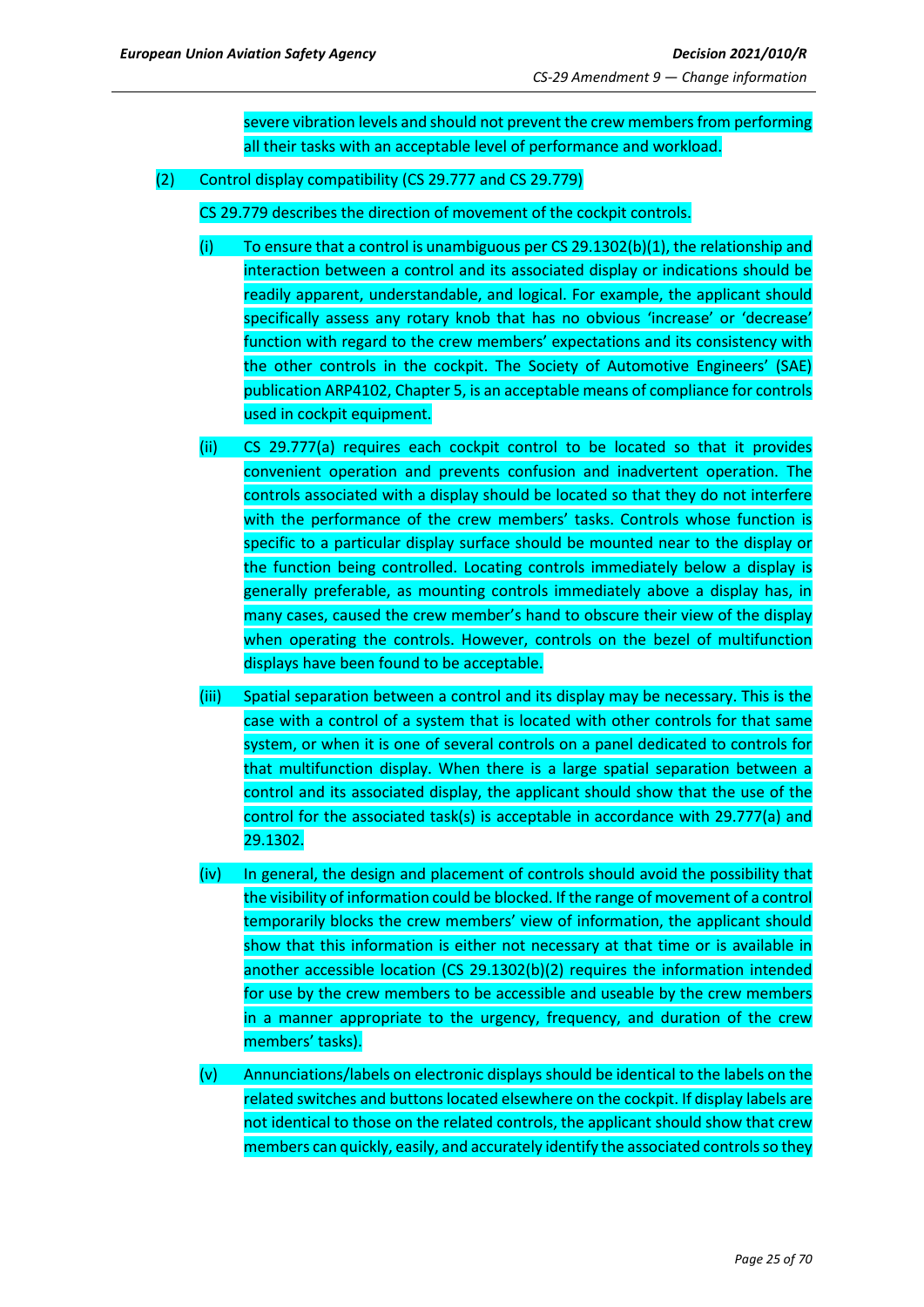can safely perform all the tasks associated with the intended function of the systems and equipment (29.1302).

- (3) Control display design
	- (i) Controls of a variable nature that use a rotary motion should move clockwise from the OFF position, through an increasing range, to the full ON position.
- (g) Adequacy of feedback (CS 29.771(a), CS 29.1301(a), CS 29.1302)
	- (1) Feedback for the operation of the controls is necessary to give the crew members awareness of the effects of their actions. The meaning of the feedback should be clear and unambiguous. For example, if the intent of the feedback is to indicate a commanded event versus system state. Additionally, provide feedback when a crew member's input is not accepted or not followed by the system (29.1302(b)(1)). This feedback can be visual, auditory, or tactile.
	- (2) To meet the objectives of CS 29.1302, the applicant should show that feedback in all forms is obvious and unambiguous to the crew members when performing their tasks associated with the intended function of the equipment. Feedback, in an appropriate form, should be provided to inform the crew members that:
		- (i) a control has been activated (commanded state/value);
		- (ii) the function is in process (given an extended processing time);
		- (iii) the action associated with the control has been initiated (actual state/value if different from the commanded state); or
		- (iv) when a control is used to move an actuator through its range of travel, the equipment should provide, if needed (for example, fly-by-wire system), within the time required for the relevant task, operationally significant feedback of the actuator's position within its range. Examples of information that could appear relative to an actuator's range of travel include the target speed, and the state of the valves of various systems.
	- (3) The type, duration and appropriateness of the feedback will depend upon the crew member's task and the specific information required for successful operation. As an example, the switch position alone is insufficient feedback if awareness of the actual system response or the state of the system as a result of an action is required in accordance with CS 29.1302(b)(3).
	- (4) Controls that may be used while the user is looking outside or at unrelated displays should provide tactile feedback. Keypads should provide tactile feedback for any key depression. In cases when this is omitted, it should be replaced with appropriate visual or other feedback indicating that the system has received the inputs and is responding as expected.
	- (5) The equipment should provide appropriate visual feedback, not only for knob, switch, and push-button positions, but also for graphical control methods such as pull-down menus and pop-up windows. The user interacting with a graphical control should receive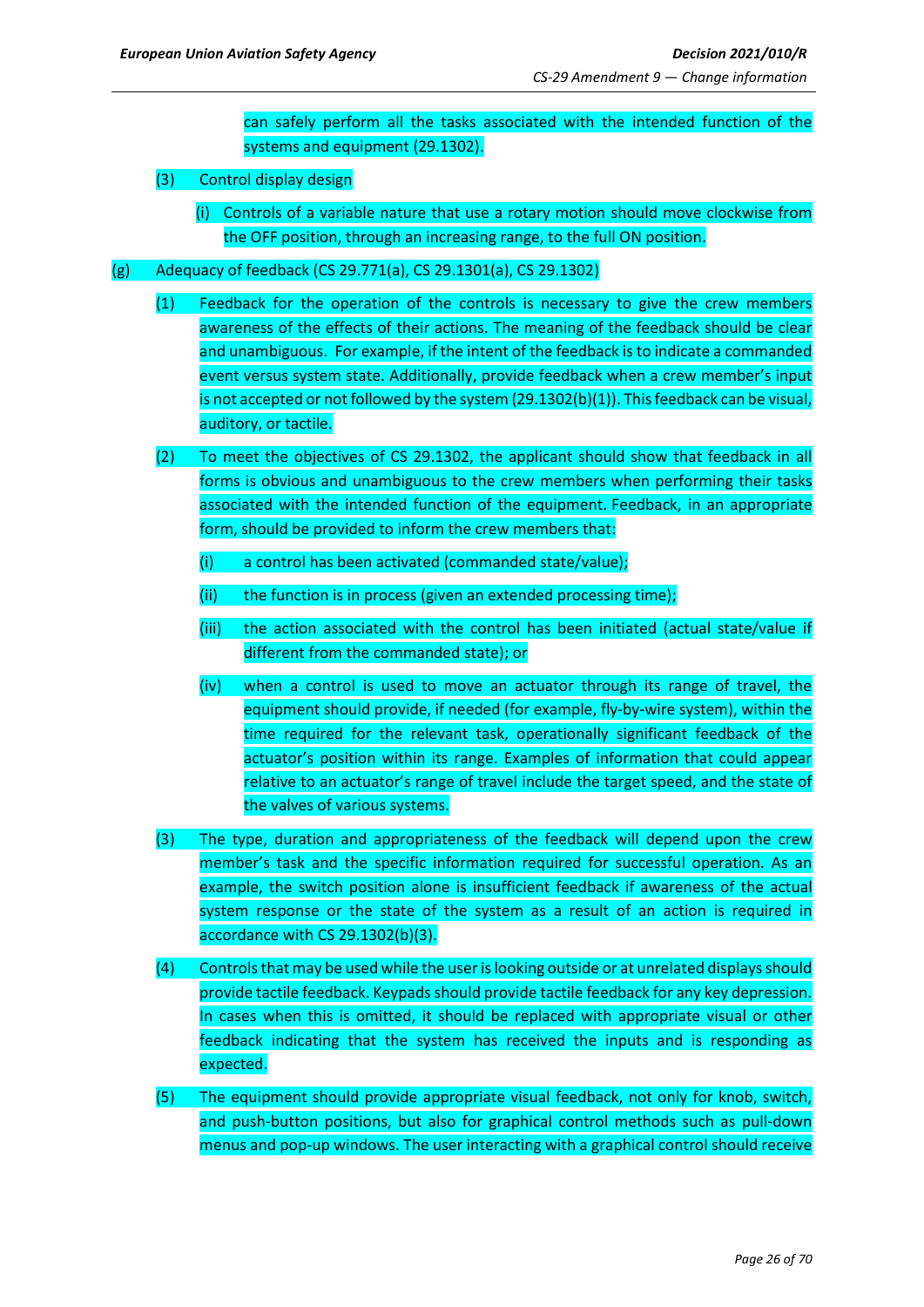a positive indication that a hierarchical menu item has been selected, a graphical button has been activated, or another input has been accepted.

## <span id="page-26-0"></span>**4.3\_The presentation of information**

- (a) Introduction
	- (1) The presentation of information to the crew members can be visual (for instance, on a display), auditory (a 'talking' checklist), or tactile (for example, control feel). The presentation of information in the integrated cockpit, regardless of the medium used, should meet all of the requirements bulleted above. For visual displays, this AMC addresses mainly display format issues and not display hardware characteristics. The following provides design considerations for the requirements found in CS 29.1301(a), CS 29.1301(b), CS 29.1302, and CS 29.1543(b).
	- (2) Applicants should show that, in the proposed design, as defined in CS 29.1301, 29.771(a) and 29.771(b), the presented information is:
		- clear,
		- unambiguous,
		- appropriate in resolution and precision,
		- accessible,
		- usable, and
		- able to provide adequate feedback for crew member awareness.
- (b) The clear and unambiguous presentation of information

Qualitative and quantitative display formats (CS 29.1301(a) and CS 29.1302)

- (1) Applicants should show, as per CS 29.1302(b), that display formats include the type of information the crew member needs for the task, specifically with regard to the required speed and precision of reading. For example, the information could be in the form of a text message, numerical value, or a graphical representation of state or rate information. State information identifies the specific value of a parameter at a particular time. Rate information indicates the rate of change of that parameter.
- (2) If the crew member's sole means of detecting abnormal values is by monitoring the values presented on the display, the equipment should offer qualitative display formats. Analogue displays of data are best for conveying rate and trend information. If this is not practical, the applicant should show that the crew members can perform the tasks for which the information is used. Digital presentations of information are better for tasks requiring precise values. Refer to CS 29.1322 when an abnormal value is associated with a crew alert.

#### $(c)$  Display readability (CS 29.1301(b) and CS 29.1543(b))

Crew members, seated at their stations and using normal head movement, should be able to see and read display format features such as fonts, symbols, icons and markings. In some cases, cross-cockpit readability may be required to meet the intended function that both pilots must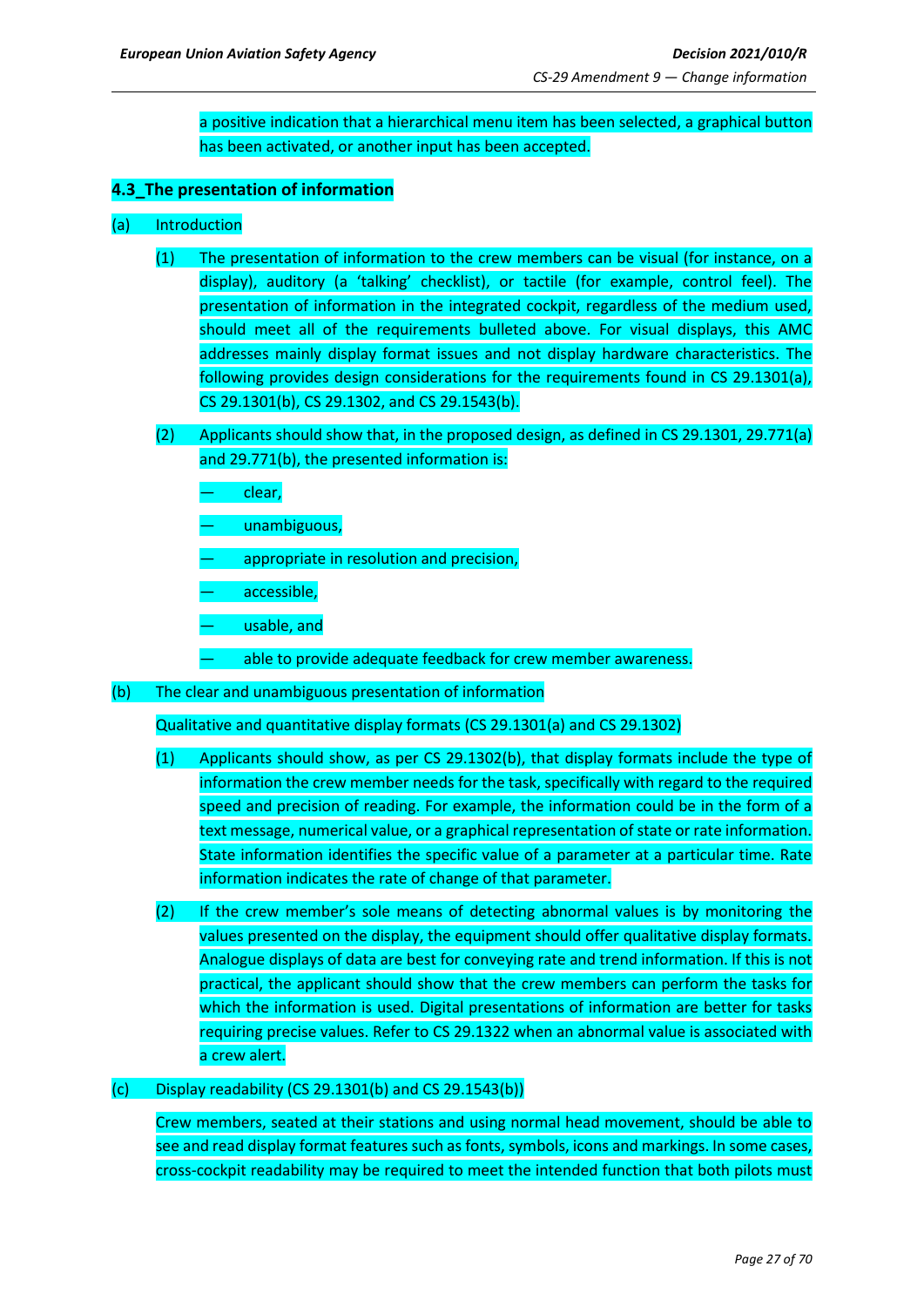be able to access and read the display. Examples of situations where this might be needed are cases of display failures or when cross-checking flight instruments. Readability must be maintained in sunlight viewing conditions (as per CS 29.773(a)) and under other adverse conditions such as vibration. Figures and letters should subtend not less than the visual angles defined in SAE ARP4102-7 at the design eye position of the crew member that normally uses the information.

## (d) Colour (CS 29.1302)

- (1) The use of many different colours to convey meaning on displays should be avoided. However, if thoughtfully used, colour can be very effective in minimising the workload and response time associated with display interpretation. Colour can be used to group functions or data types in a logical way. A common colour philosophy across the cockpit is desirable.
- (2) Applicants should show that the chosen colour set is not susceptible to confusion or misinterpretation due to differences in colour coordinates between the displays.
- (3) Improper colour-coding increases the response times for display item recognition and selection, and increases the likelihood of errors, which is particularly true in situations where the speed of performing a task is more important than the accuracy, so the compatibility of colours with the background should be verified in all the foreseeable lighting conditions. The use of the red and amber colours for other than alerting functions or potentially unsafe conditions is discouraged. Such use diminishes the attention-getting characteristics of true warnings and cautions.
- (4) The use of colour as the sole means of characterising an item of information is also discouraged. It may be acceptable, however, to indicate the criticality of the information in relation to the task. Colour, as a graphical attribute of an essential item of information, should be used in addition to other coding characteristics such as texture or differences in luminance. FAA AC 29-2C Change 7, MG-19, contains recommended colour sets for specific display features.
- (5) Applicants should show that the layering of information on a display does not add to confusion or clutter as a result of the colour standards and symbols used. Designs that require crew members to manually declutter such displays should also be avoided.
- (e) Symbology, text, and auditory messages (CS 29.1302)
	- (1) Designs can base many elements of electronic display formats on established standards and conventional meanings. For example, ICAO Doc 8400 'Procedures for Air Navigation Services (PANS) — ICAO Abbreviations and Codes' provides abbreviations, and is one standard that could be applied to the textual material used in the cockpit.

SAE ARP4102-7, Appendices A to C, and SAE ARP5289A are acceptable standards for avionics display symbols.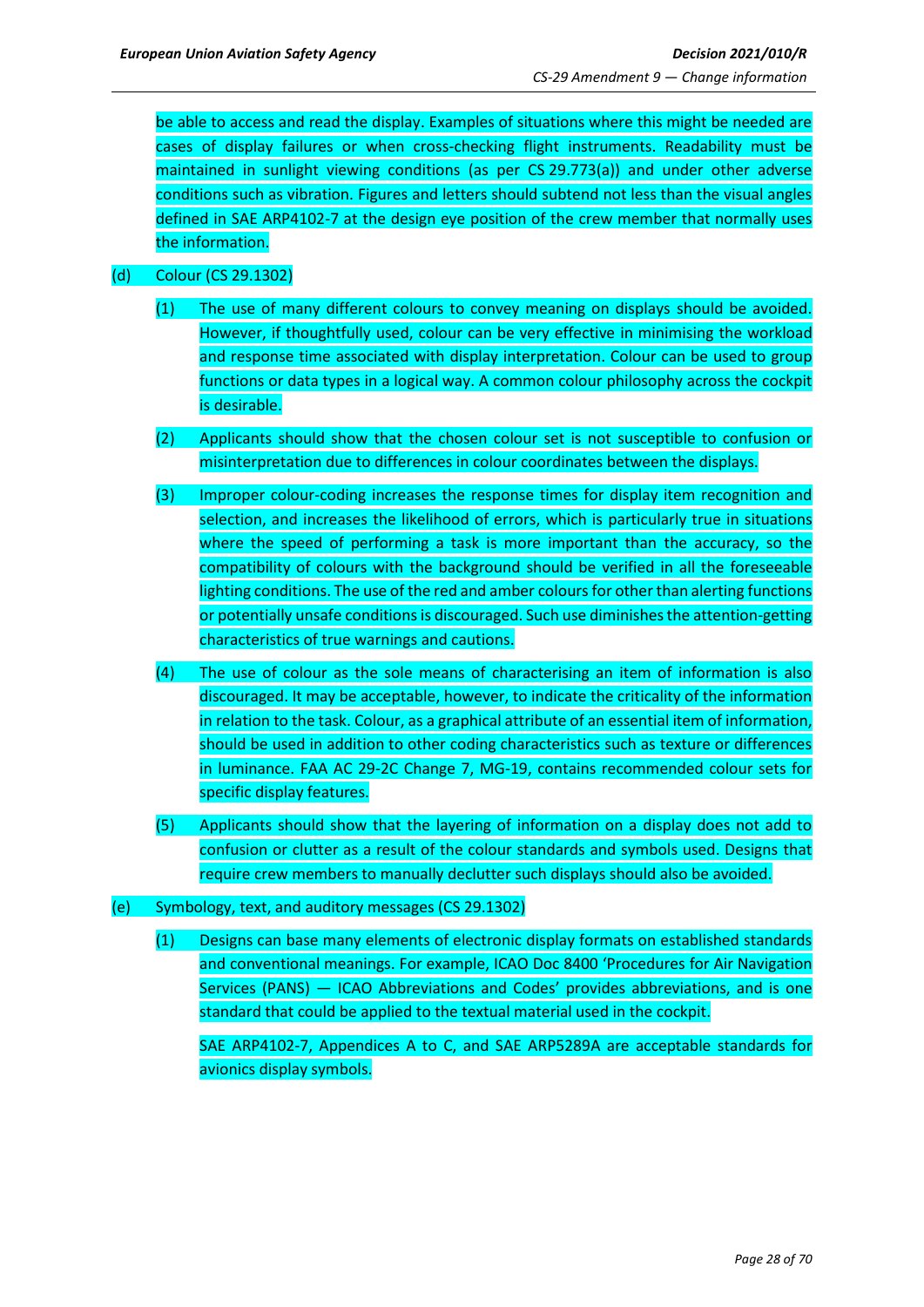- (2) The position of a message or symbol within a display also conveys meaning to the crew members. Without the consistent or repeatable location of a symbol in a specific area of the electronic display, interpretation errors and response times may increase.
- (3) Applicants should give careful attention to symbol priority (the priority of displaying one symbol overlaying another symbol by editing out the secondary symbol) to ensure that higher-priority symbols remain viewable.
- (4) New symbols (a new design or a new symbol for a function which historically had an associated symbol) should be assessed for their distinguishability and for crew understanding and retention.
- (5) Applicants should show that displayed text and auditory messages are distinct and meaningful for the information presented. CS 29.1302 requires the information intended for use by the crew members to be provided in a clear and unambiguous format in a resolution and precision appropriate to the task, and the information to convey the intended meaning. The equipment should display standard and/or unambiguous abbreviations and nomenclature, consistent within a function and across the cockpit.

#### (f) The accessibility and usability of information

## (1) The accessibility of information (CS 29.1302)

- (i) Information intended for the crew members must be accessible and useable by the crew members in a manner appropriate to the urgency, frequency, and duration of their tasks, as per CS 29.1302(b)(2). The crew members may, at certain times, need some information immediately, while other information may not be necessary during all phases of flight. The applicant should show that the crew members can access and manage (configure) all the necessary information on the dedicated and multifunction displays for the given phase of flight. The applicant should show that any information required for continued safe flight and landing is accessible in the relevant degraded display modes following failures as defined by CS 29.1309. The applicant should specifically assess what information is necessary in those conditions, and how such information will be simultaneously displayed. The applicant should also show that supplemental information does not displace or otherwise interfere with the required information.
- (ii) Analysis as the sole means of compliance is not sufficient for new or novel display management schemes. The applicant should use simulation of typical operational scenarios to validate the crew member's ability to manage the available information.
- (2) Clutter (CS 29.1302)
	- (i) Visual or auditory clutter is undesirable. To reduce the crew member's interpretation time, the equipment should present information simply and in a well-ordered way. Applicants should show that an information delivery method (whether visual or auditory) presents the information that the crew member actually requires to perform the task at hand. Crew members can use their own discretion to limit the amount of information that needs to be presented at any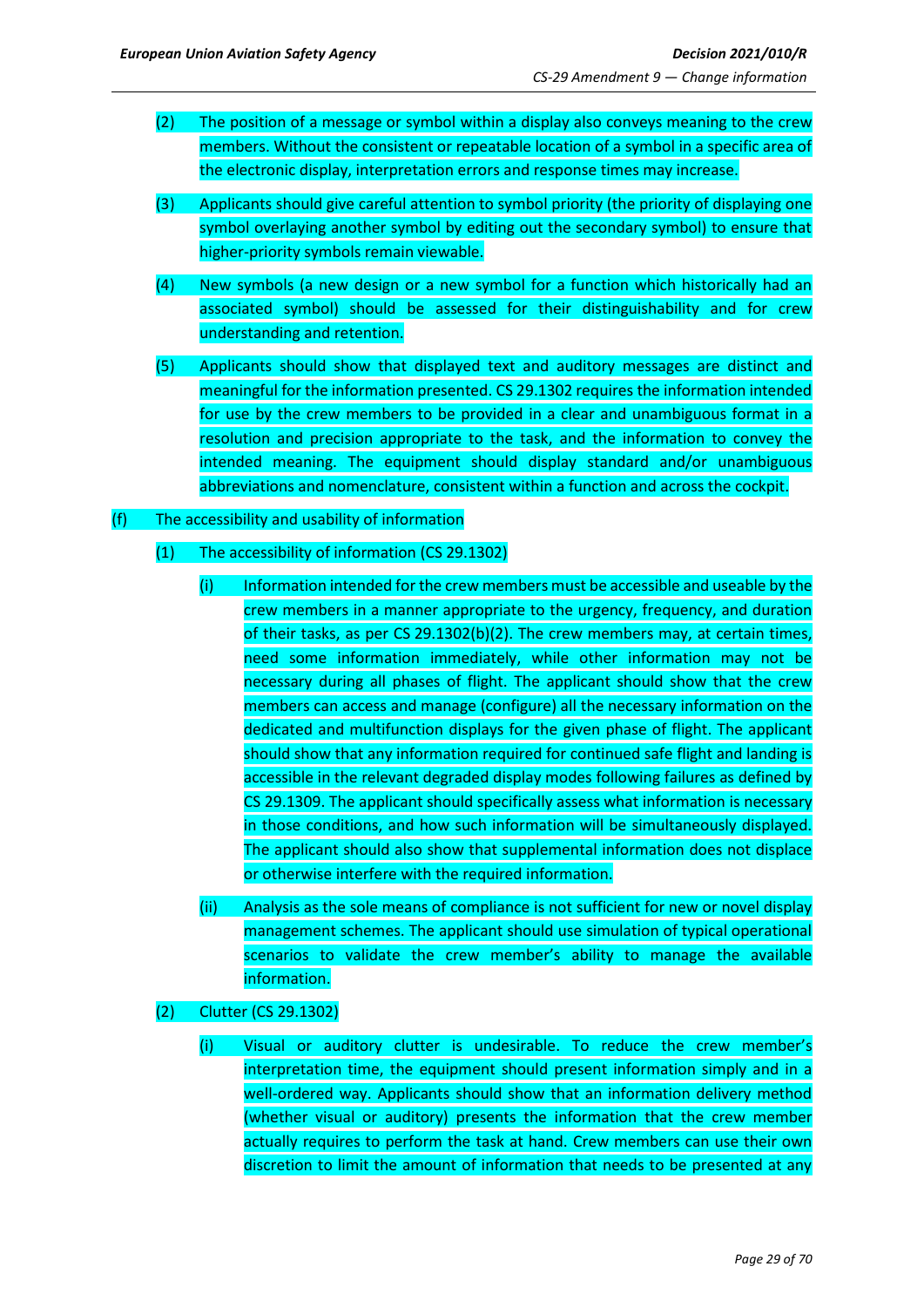point in time. For instance, a design might allow the crew members to program a system so that it displays the most important information all the time, and less important information on request. When a design allows the crew members to select additional information, the basic display modes should remain uncluttered.

- (ii) Display options that automatically hide information for the purpose of reducing visual clutter may hide needed information from the crew member. If the equipment uses automatic deselection of data to enhance the crew member's performance in certain emergency conditions, the applicant must show, as per CS 29.1302(a), that it provides the information the crew member needs. The use of part-time displays depends not only on the removal of clutter from the information, but also on the availability and criticality of the display. Therefore, when designing such design items, the applicant should follow the guidance in CS-29 Book 2 (e.g. FAA AC 29, MG-19).
- (iii) Because of the transient nature of the auditory information presentation, designers should be careful to avoid the potential for competing auditory presentations that may conflict with each other and hinder their interpretation. Prioritisation and timing may be useful to avoid this potential problem.
- (iv) Information should be prioritised according to the criticality of the task. Lowerpriority information should not mask higher-priority information, and higherpriority information should be available, readily detectable, easily distinguishable and usable.
- (3) System response time.

Long or variable response times between a control input and the system response can adversely affect the usability of the system. The applicant should show that the response to a control input, such as setting values, displaying parameters, or moving a cursor symbol on a graphical display, is fast enough to allow the crew members to complete the task at an acceptable level of performance. For actions that require a noticeable system processing time, the equipment should indicate that the system response is pending.

## <span id="page-29-0"></span>**4.4\_System behaviour**

## (a) Introduction

The demands of the crew members' tasks vary depending on the characteristics of the system design. Systems differ in their responses to relevant crew member inputs. The response can be direct and unique, as in mechanical systems, or it can vary as a function of an intervening subsystem (such as hydraulics or electrics). Some systems even automatically vary their responses to capture or maintain a desired rotorcraft or system state.

(1) CS 29.1302(c) states that the installed equipment must be designed so that the behaviour of the equipment that is operationally relevant to the crew members' tasks is: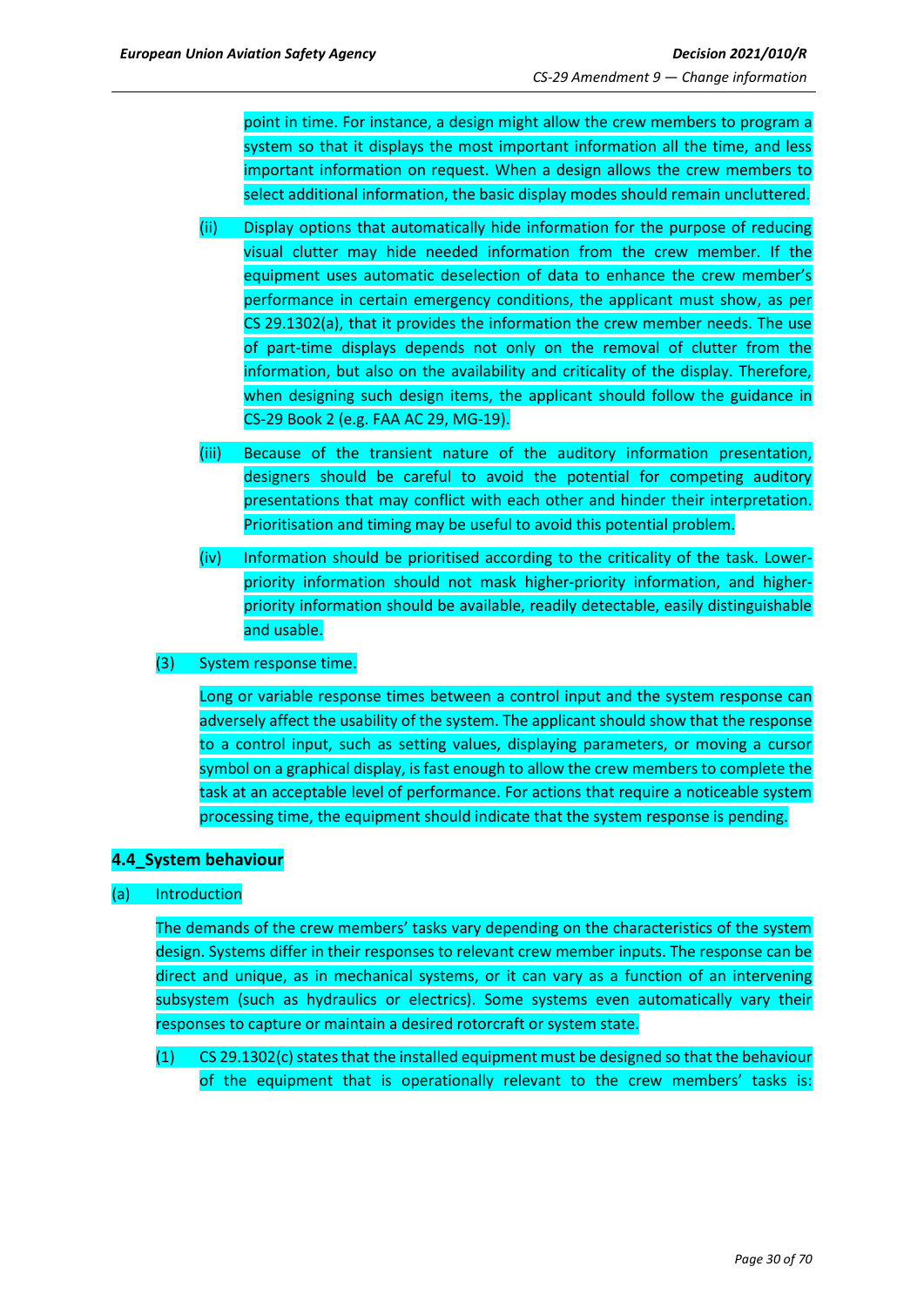(1) predictable and unambiguous, and (2) designed to enable the crew members to intervene in a manner appropriate to the task (and intended function).

- (2) The requirement for operationally relevant system behaviour to be predictable and unambiguous will enable the crew members to know what the system is doing and what they did to enable/disable the behaviour. This distinguishes the system behaviour from the functional logic within the system design, much of which the crew members do not know or do not need to know.
- (3) If crew member intervention is part of the intended function, or part of the abnormal/malfunction or emergency procedures for the system, the crew member may need to take some action, or change an input to the system. The system must be designed accordingly. The requirement for crew member intervention capabilities recognises this reality.
- (4) Improved technologies*,* which have increased safety and performance*,* have also introduced the need to ensure proper cooperation between the crew members and the integrated, complex information and control systems. If the system behaviour is not understood or expected by the crew members, confusion may result.
- (5) Some automated systems involve tasks that require crew members' attention for effective and safe performance. Examples include flight management systems (FMSs) or flight guidance systems. Alternatively, systems designed to operate autonomously, in the sense that they require very limited or no human interaction, are referred to as 'automatic systems'. Such systems are switched 'ON' or 'OFF' or run automatically, and, when operating in normal conditions, the guidance material of this paragraph is not applicable to them. Examples include full authority digital engine controls (FADECs). Detailed specific guidance for automatic systems can be found in the relevant parts of CS-29.
- (b) The allocation of functions between crew members and automation.

The applicant should show that the allocation of functions is conducted in such a way that:

- (1) the crew members are able to perform all the tasks allocated to them, considering normal, abnormal/malfunction and emergency operating conditions, within the bounds of an acceptable workload and without requiring undue concentration or causing undue fatigue (see CS 29.1523 and 29.771(a) for workload assessment); and
- (2) the system enables the crew members to understand the situation, and enables timely failure detection and crew member intervention when appropriate.
- (c) The functional behaviour of a system
	- (1) The functional behaviour of an automated system results from the interaction between the crew members and the automated system, and is determined by:
		- (i) the functions of the system and the logic that governs its operation; and
		- (ii) the user interface, which consists of the controls that communicate the crew members' inputs to the system, and the information that provides feedback to the crew members on the behaviour of the system.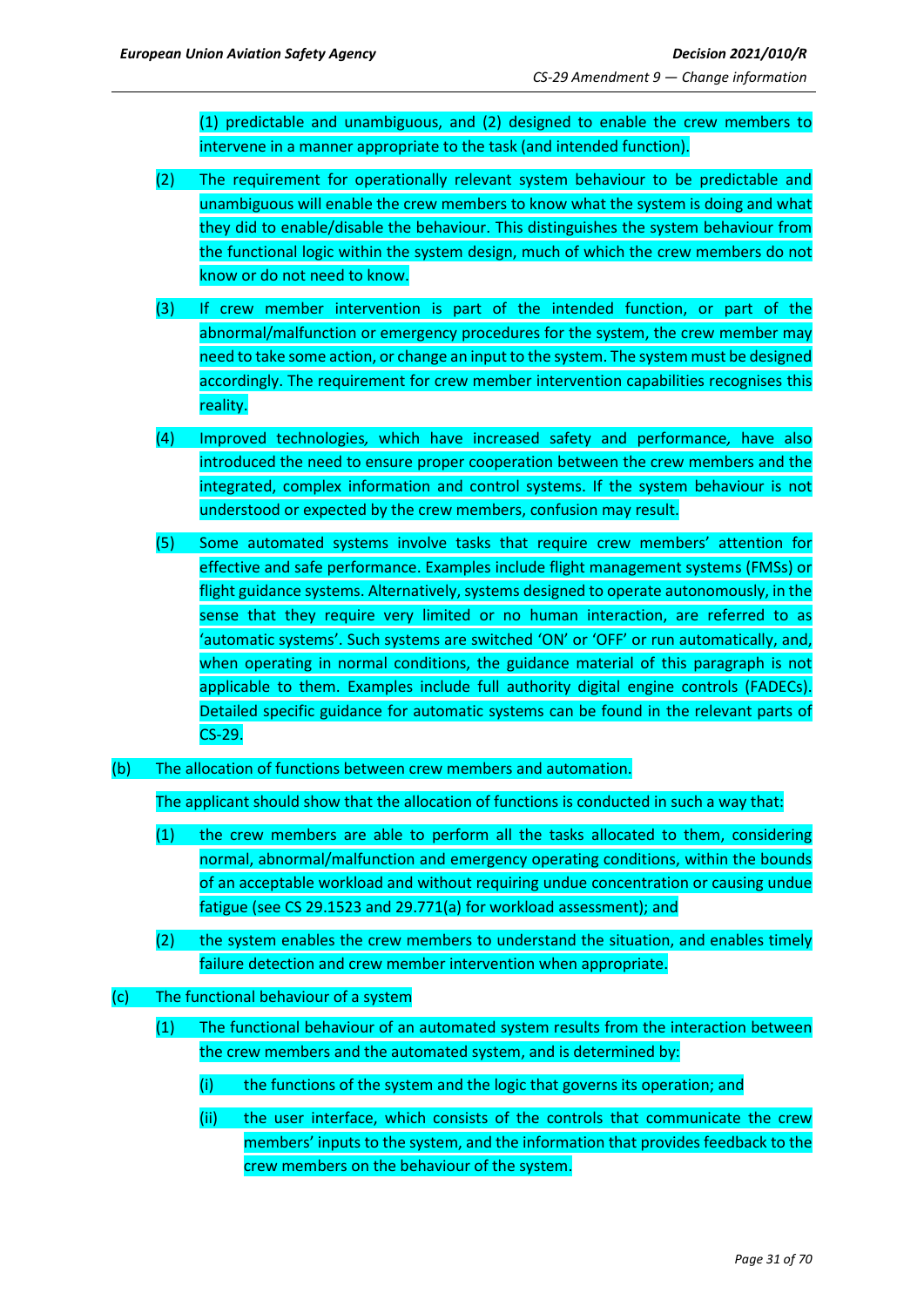- (2) The design should consider both the functions of the system and the user interface together. This will avoid a design in which the functional logic governing the behaviour of the system can have an unacceptable effect on the performance of the crew members. Examples of system functional logic and behavioural issues that may be associated with errors and other difficulties for the crew members are the following:
	- (i) The complexity of the crew members' interface for both control actuation and data entry, and the complexity of the corresponding system indications provided to the crew members;
	- (ii) The crew members having inadequate understanding and incorrect expectations of the behaviour of the system following mode selections and transitions; and
	- (iii) The crew members having inadequate understanding and incorrect expectations of what the system is preparing to do next, and how it is behaving.
- (3) Predictable and unambiguous system behaviour (CS 29.1302(c)(1))

Applicants should detail how they will show that the behaviour of the system or the system mode in the proposed design is predictable and unambiguous to the crew members.

- (i) System or system mode behaviour that is ambiguous or unpredictable to the crew members has been found to cause or contribute to crew errors. It can also potentially degrade the crew's ability to perform their tasks in normal, abnormal/malfunction and emergency conditions. Certain design characteristics have been found to minimise crew errors and other crew performance problems.
- (ii) The following design considerations are applicable to operationally relevant systems and to the modes of operation of the systems:
	- (A) The system behaviour should be simple (for example, the number of modes, or mode transitions).
	- (B) Mode annunciation should be clear and unambiguous. For example, a mode engagement or arming selection by the crew members should result in annunciation, indication or display feedback that is adequate to provide awareness of the effect of their action. Additionally, any change in the mode as a result of the rotorcraft changing from one operational mode (for instance, on an approach) to another should be clearly and unambiguously annunciated and fed back to the crew members.
	- (C) Methods of mode arming, engagement and deselection should be accessible and usable. For example, the control action necessary to arm, engage, disarm or disengage a mode should not depend on the mode that is currently armed or engaged, on the setting of one or more other controls, or on the state or status of that or another system.
	- (D) Uncommanded mode changes and reversions should have sufficient annunciation, indication, or display information to provide awareness of any uncommanded changes of the engaged or armed mode of a system. 'Uncommanded' could refer both to a mode change not commanded by the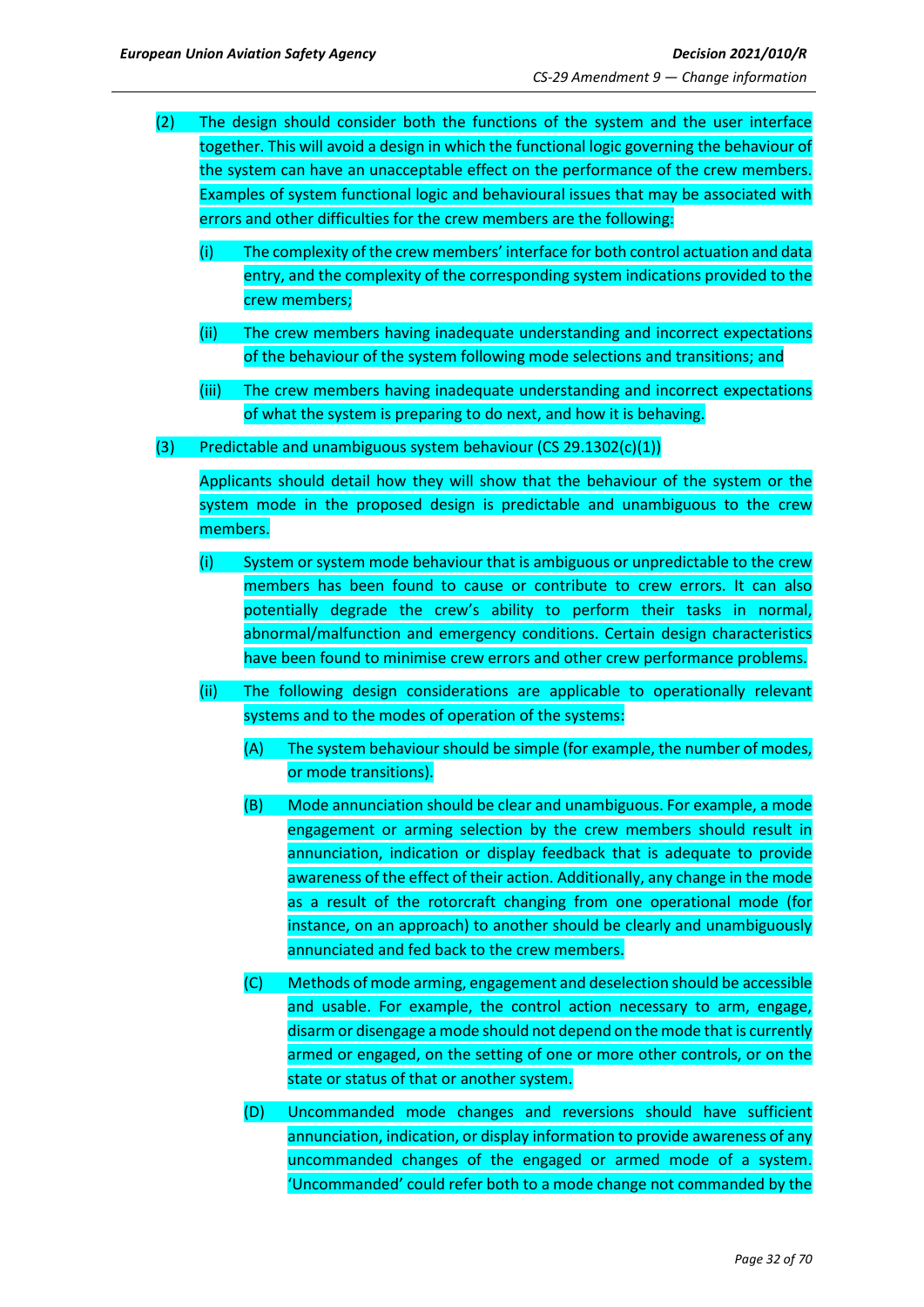pilot but by the automation as part of its normal operation, or to a mode change resulting from a malfunction.

- (E) The current mode should remain identified and displayed at all times.
- (4) Crew member intervention  $(CS 29.1302(c)(2))$ 
	- (i) Applicants should propose the means that they will use to show that the behaviour of the systems in the proposed design allows the crew members to intervene in the operation of the systems without compromising safety. This should include descriptions of how they will determine that the functions and conditions in which intervention should be possible have been addressed.
	- (ii) The methods proposed by the applicants should describe how they would determine that each means of intervention is appropriate to the task.
- (5) Controls for automated systems

Automated systems can perform various tasks selected by and under the supervision of the crew members. Controls should be provided for managing the functionality of such a system or set of systems. The design of such 'automation-specific' controls should enable the crew members to:

- (i) safely prepare the system for the immediate task to be executed or the subsequent task to be executed; preparation of a new task (for example, a new flight trajectory) should not interfere, or be confused, with the task being executed by the automated system;
- (ii) activate the appropriate system function and clearly understand what is being controlled; for example, the crew members must clearly understand that they can set either the vertical speed or the flight path angle when they operate a vertical speed indicator;
- (iii) manually intervene in any system function, as required by the operational conditions, or revert to manual control; for example, manual intervention might be necessary if a system loses functions, operates abnormally, or fails.
- (6) Displays for automated systems

Automated systems can perform various tasks with minimal crew member intervention, but under the supervision of the crew members. To ensure effective supervision and maintain crew member awareness of the system state and system 'intention' (future states), displays should provide recognisable feedback on:

- (i) the entries made by the crew members into the system so that the crew members can detect and correct errors;
- (ii) the present state of the automated system or its mode of operation (*What is it doing?*);
- (iii) the actions taken by the system to achieve or maintain a desired state (*What is it trying to do?*);
- (iv) future states scheduled by the automation (*What is it going to do next?*); and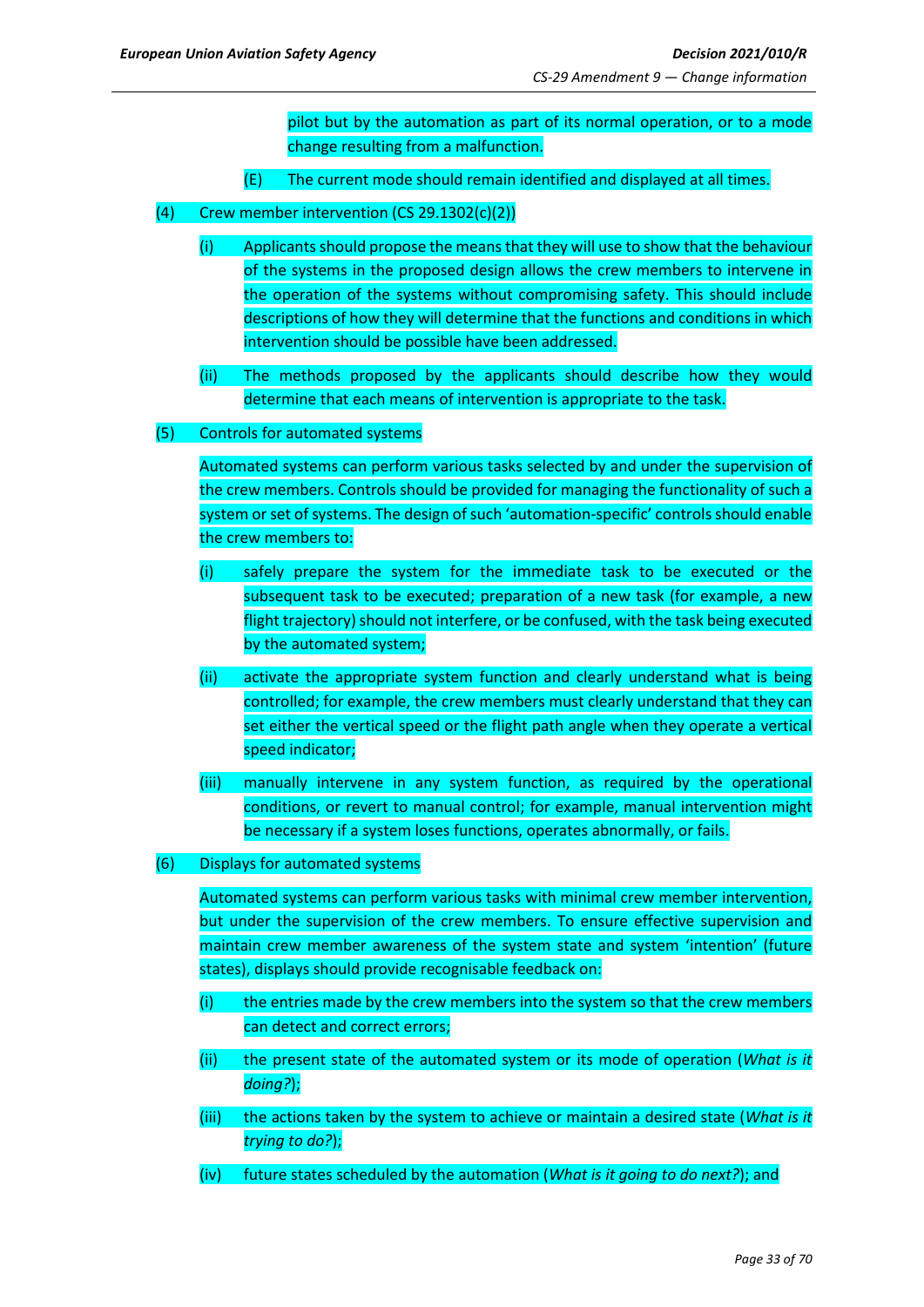- (v) transitions between system states.
- (7) The applicant should consider the following aspects of automated system designs:
	- (i) Indications of the commanded and actual values should enable the crew members to determine whether the automated systems will perform according to the crew members' expectations;
	- (ii) If the automated system nears its operational authority or is operating abnormally for the given conditions, or is unable to perform at the selected level, it should inform the crew members, as appropriate for the task;
	- (iii) The automated system should support crew coordination and cooperation by ensuring that there is shared awareness of the system status and the crew members' inputs to the system; and
	- (iv) The automated system should enable the crew to review and confirm the accuracy of the commands before they are activated. This is particularly important for automated systems because they can require complex input tasks.

#### <span id="page-33-0"></span>**4.5\_Crew member error management**

#### (a) Meeting the objective of CS 29.1302(d)

(1) CS 29.1302(d) addresses the fact that crews will make errors, even when they are well trained, experienced, rested, and use well-designed systems.

CS 29.1302(d) addresses errors that are design related only. It is not intended to require consideration of errors resulting from acts of violence, sabotage or threats of violence.

- (2) To meet the objective of CS 29.1302(d), the applicant should consider the following:
	- (i) enable the crew members to detect (see 4.5(b)) and recover from errors (see 4.5(c));
	- (ii) ensure that the effects of crew errors on the rotorcraft functions or capabilities are evident to the crew members, and continued safe flight and landing is possible (see 4.5(d));
	- (iii) prevent crew errors by using switch guards, interlocks, confirmation actions, or similar means;
	- (iv) preclude the effects of errors through system logic and/or redundant, robust, or fault-tolerant system designs (see 4.5(e))).
- (3) The strategies described in (2) above:
	- (i) recognise and assume that crew member errors cannot be entirely prevented, and that no validated methods exist to reliably predict either their probability or all the sequences of events with which they may be associated;
	- (ii) call for means of compliance that are methodical and complementary to, and separate and distinct from, rotorcraft system analysis methods such as system safety assessments.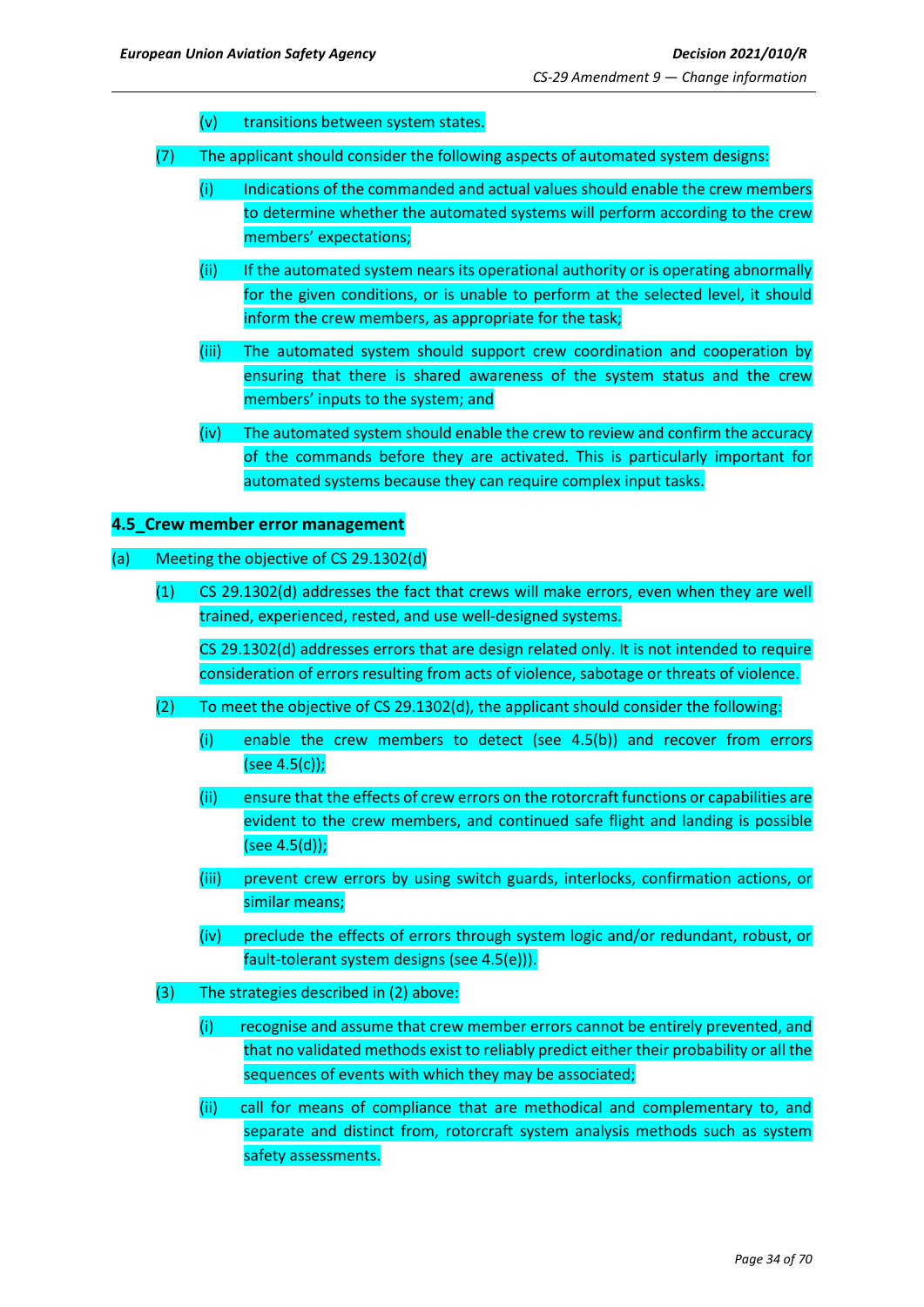- (4) When demonstrating compliance, the applicant should consider the crew members' tasks in all operating conditions, considering that many of the same design characteristics are relevant in each case. For example, under abnormal/malfunction or emergency conditions, the flying tasks (navigation, communication and monitoring) are generally still present, although they may be more difficult. So, the tasks associated with the abnormal/malfunction or emergency conditions should be considered as additive. The applicant should not expect the errors considered to be different from those in normal conditions, but any assessment should account for the change in the expected tasks.
- (5) To demonstrate compliance with CS 29.1302(d), the applicant may employ any of the general types of methods of compliance discussed in paragraph 5, individually or in combination. These methods must be consistent with an approved certification plan as discussed in paragraph 3, and account for the objectives above and the considerations described below. When using some of these methods, it may be helpful for some applicants to refer to other references related to understanding the occurrence of errors. Here is a brief summary of those methods and how they can be applied to address crew member error considerations:
	- (i) Statement of similarity (paragraph 5.3): A statement of similarity may be used to substantiate that the design has sufficient certification precedent to conclude that the ability of the crew members to manage errors has not significantly changed. Applicants may also use in-service data to identify errors known to commonly occur for similar crew member interfaces or system behaviour. As part of compliance demonstration, the applicant should identify the steps taken in the new design to avoid or mitigate similar errors. However, the absence of in-service events related to a particular design item cannot be considered to be an acceptable means of demonstrating compliance with CS 29.1302.
	- (ii) Design descriptions (paragraph 5.3): Applicants may structure design descriptions and rationales to show how various types of errors are considered in the design and addressed, mitigated or managed. Applicants can also use a description of how the design adheres to an established and valid design philosophy to substantiate that the design enables crews to manage errors.
	- (iii) Calculation and engineering analysis (paragraph 5.3): As one possible means of demonstrating compliance with CS 29.1302(d), an applicant may document the means of error management through the analysis of controls, indications, system behaviour, and related crew member tasks. This would need to be done in conjunction with an understanding of the potential error opportunities and the means available for the crew members to manage those errors. In most cases, it is not considered feasible to predict the probability of crew member errors with sufficient validity or precision to support a means of compliance. If an applicant chooses to use a quantitative approach, the validity of the approach should be established.
	- (iv) Assessments (paragraph 5.3): For compliance purposes, assessments are intended to identify error possibilities that may be considered for mitigation in design or training. In any case, scenario objectives and assumptions should be clearly stated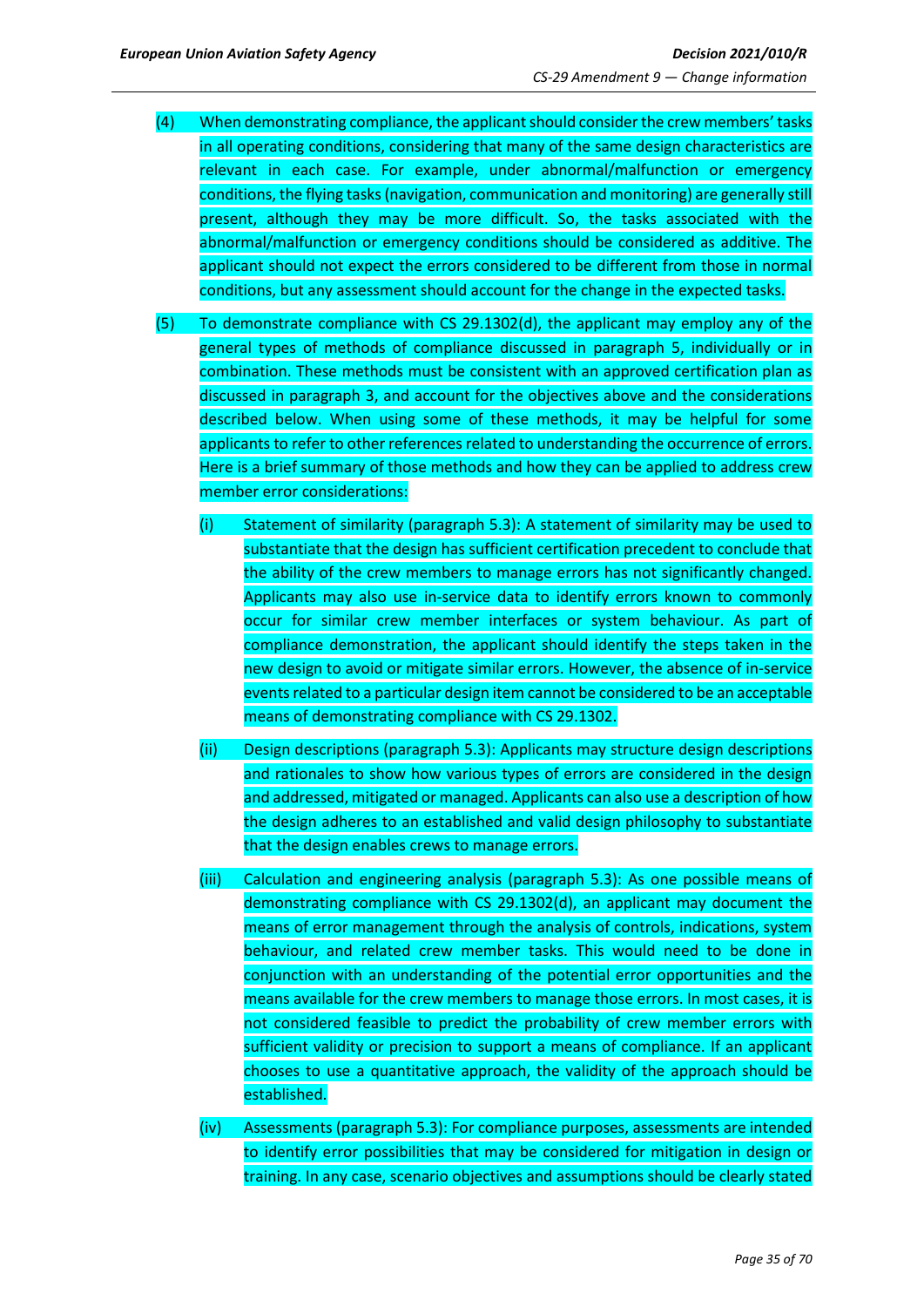before running the evaluations or tests. In that way, any discrepancy in those expectations can be discussed and explained in the analysis of the results.

- (6) As discussed further in paragraph 5, these evaluations or tests should use appropriate scenarios that reflect the intended functions and tasks, including the use of the equipment in normal, abnormal/malfunction and emergency conditions. Scenarios should be designed to consider crew member errors. If inappropriate scenarios are used or important conditions are not considered, incorrect conclusions can result. For example, if no errors occur during an assessment, it may only mean that the scenarios are too simple, incomplete, or not fully representative. On the other hand, if some errors do occur, it may mean any of the following:
	- (i) The design, procedures, or training should be modified;
	- (ii) The scenarios are unrealistically challenging; or
	- (iii) Insufficient training was delivered prior to the assessment.
- (7) In such assessments, it is not considered feasible to establish criteria for the frequency of errors.
- (b) Error detection
	- (1) Applicants should design equipment to provide information to the crew members so that they can become aware of an error. Applicants should show that this information is available to the crew members, is adequately detectable, and it shows a clear relationship between the crew member action and the error so a recovery can be made in a timely manner.
	- (2) The information for error detection may take three basic forms:
		- (i) Indications provided to the crew members during normal monitoring tasks.
			- (A) As an example, if an incorrect knob was used, resulting in an unintended heading change, the change would be detected through the display of target values. The presentation of a temporary flight plan for crew review before accepting it would be another way of providing crew awareness of errors.
			- (B) Indications on instruments in the primary field of view that are used during normal operations may be adequate if the indications themselves contain information used on a regular basis and are provided in a readily accessible form. These may include mode annunciations and normal rotorcraft state information such as the altitude or heading. Other locations for the information may be appropriate depending on the crew's tasks and the importance of the information, such as on the control display unit when the task involves dealing with a flight plan. Paragraph 5.4 'Presentation of information' contains additional guidance to determine whether the information is adequately detectable.
		- (ii) Indications to the crew membersthat provide information of an error or a resulting rotorcraft system condition.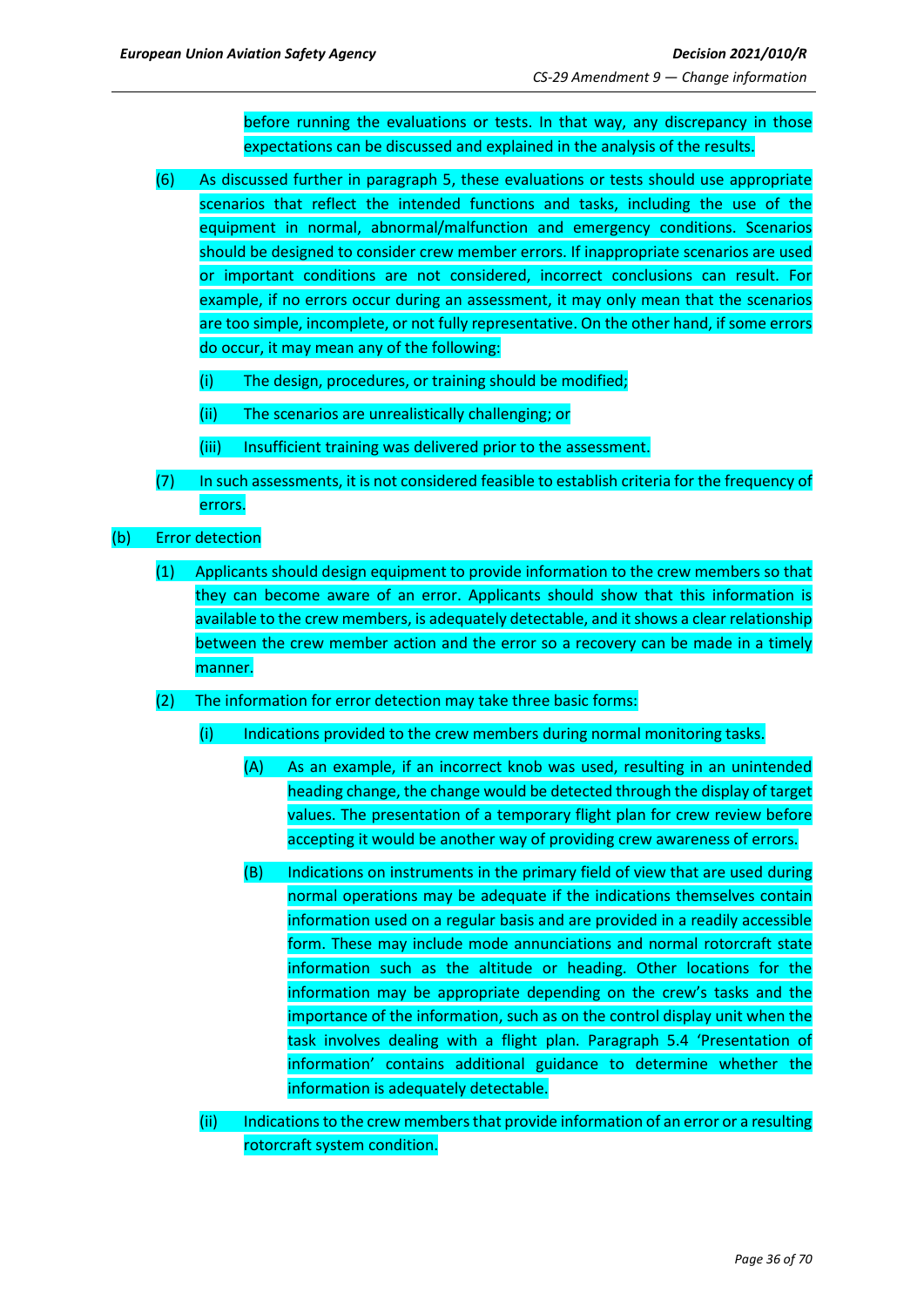- (A) An alert that activates following a crew member error may be sufficient to show an error is detectable and provides sufficient information. The alert should directly relate to the error or be easily assessed by the crew members as related to the error. Alerts should not be confusing leading the crew members to believe there may be non-error causes for the annunciated condition.
- (B) If a crew member error is only one of several possible causes for an alert about a system, then the information that the alert provides is insufficient. If, on the other hand, additional information is available that would allow the crew to identify and correct the error, then the alert, in combination with the additional information, would be sufficient to comply with CS 29.1302(d) for that error.
- (C) An error that is detectable by the system should provide an alert and provide sufficient information that a crew member error has occurred, such as in the case of a take-off configuration warning. On the other hand, an alert about the system state resulting from accidentally shutting down a hydraulic pump, for example, may not provide sufficient information to the crew members to enable them to distinguish an error from a system fault. In this case, flight manual procedures may provide the error detection means as the crew performs the 'loss of hydraulic system' procedures.
- (D) If the system can detect pilot error, the system could be designed to prevent pilot errors. For example, if the system can detect an incorrect frequency entry by the pilot, then the system should be able to disallow that entry and provide appropriate feedback to the pilot. Examples are automated error checking and filters that prevent the entry of unallowable or illogical entries.
- (iii) 'Global' alerts cover a multitude of possible errors by annunciating external hazards, the envelope of the rotorcraft, or operational conditions. Examples include monitoring systems such as a terrain awareness and warning system (TAWS) and a traffic alert and collision avoidance system (TCAS). An example would be a TAWS alert resulting from turning in the wrong direction in a holding pattern in mountainous terrain.
- (3) The applicant should consider the following when establishing whether the level or type of information available to the crew members is adequately detectable and clearly related to the error:
	- (i) The effects of some errors are easily and reliably determined by the system because of its design, and some are not. For those that cannot be sensed by the system, the design and arrangement of the information monitored and scanned by the crew members can facilitate error detection.

An example would be the alignment of engine speed indicator needles in the same direction during normal operations. In the event of an engine asymmetrical thrust linked to crew member error, which manifested itself in a change in the rpm on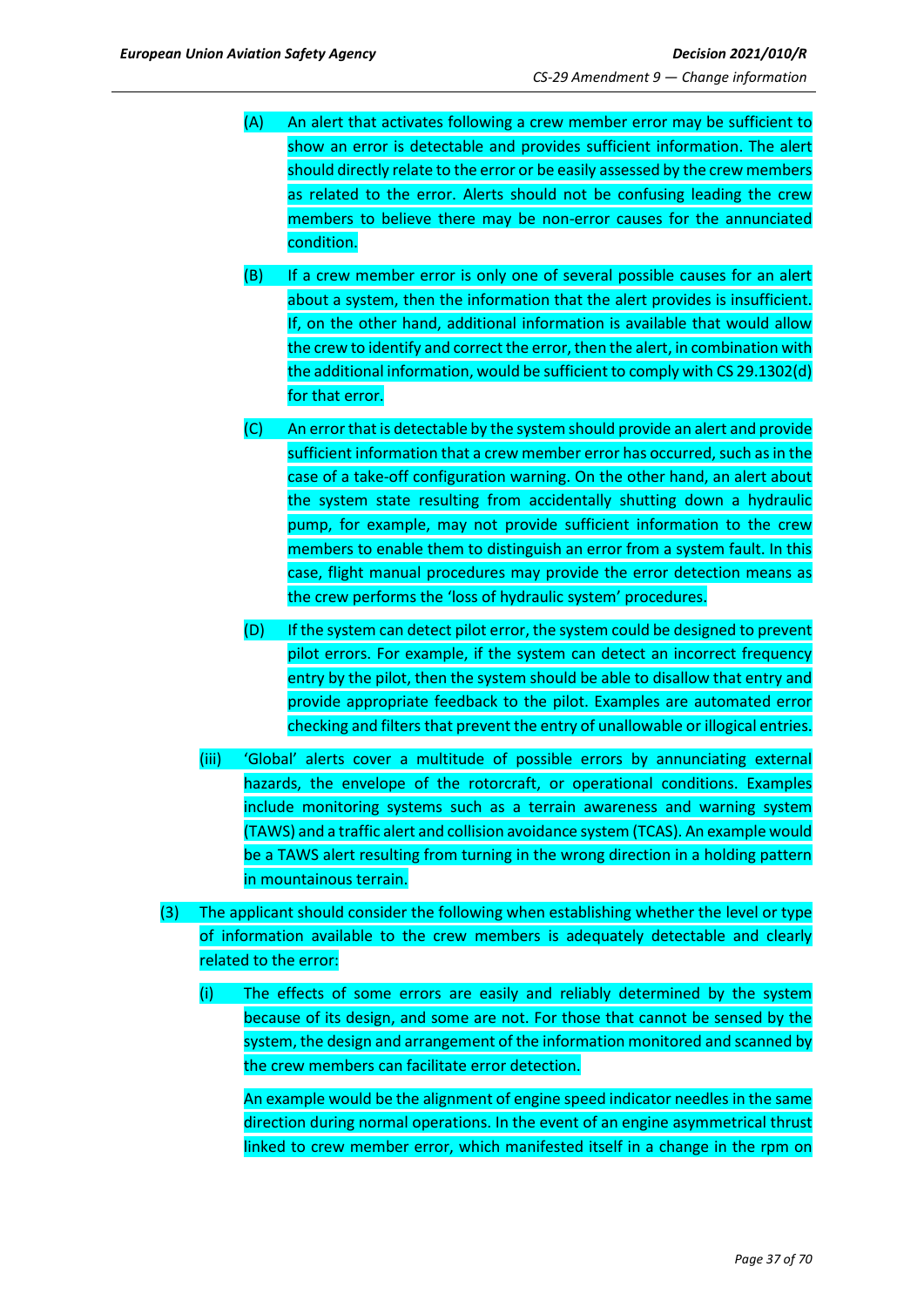one engine, the spatial misalignment of the needles could assist the pilots in diagnosing the issue and identifying asymmetrical thrust-lever position.

- (ii) Rotorcraft alerting and indication systems may not detect whether an action is erroneous because the systems cannot know the intent of the crew in many operational circumstances. For crew member errors of this nature, error detection depends on the crew's interpretation of the available information. Training, crew resource management (CRM), and monitoring systems (such as TAWS and TCAS) are examples of ways to provide a redundant level of safety.
- (4) The applicant may establish that information is available and clearly related to the error by using a design description when a precedent exists or when a reasonable case may be made that the content of the information is clearly related to the error that caused it. In some cases, a crew member assessment (see 5.3) may be needed to assess whether the information provided is adequately available and detectable.

## (c) Error recovery

- (1) When an error or its effects are detected, the next logical step is to ensure that the error can be reversed, or that the effect of the error can be mitigated in some way so that the rotorcraft is returned to a safe state.
- (2) An acceptable means to establish that an error is recoverable is to show that:
	- (i) controls and indications exist that can be used either to reverse an erroneous action directly so that the rotorcraft or system is returned to the original state, or to mitigate the effect so that the rotorcraft or system is returned to a safe state; and
	- (ii) those controls and indications can be expected to be used by the crew members to accomplish the corrective actions in a timely manner.
- (3) For simple or familiar types of system interfaces, or systems that are not novel, even if they are complex, a statement of similarity or a description of the design of the crew member interfaces and the procedures associated with the indications may be an acceptable means of compliance.
- (4) To establish that the crewmembers can be expected to use those controls and indications to accomplish corrective actions in a timely manner, an assessment of the crew member procedures in a simulated cockpit environment can be highly effective. This assessment should include an examination of the nomenclature used in alert messages, controls, and other indications. It should also include the logical flow of procedural steps and the effects that executing the procedures have on other systems.

#### (d) Error effects

- (1) Another means of satisfying the objective of error mitigation is to ensure that the effects of the error or the relevant effects on the state of the rotorcraft:
	- (i) are evident to the crew; and
	- (ii) do not adversely impact on safety.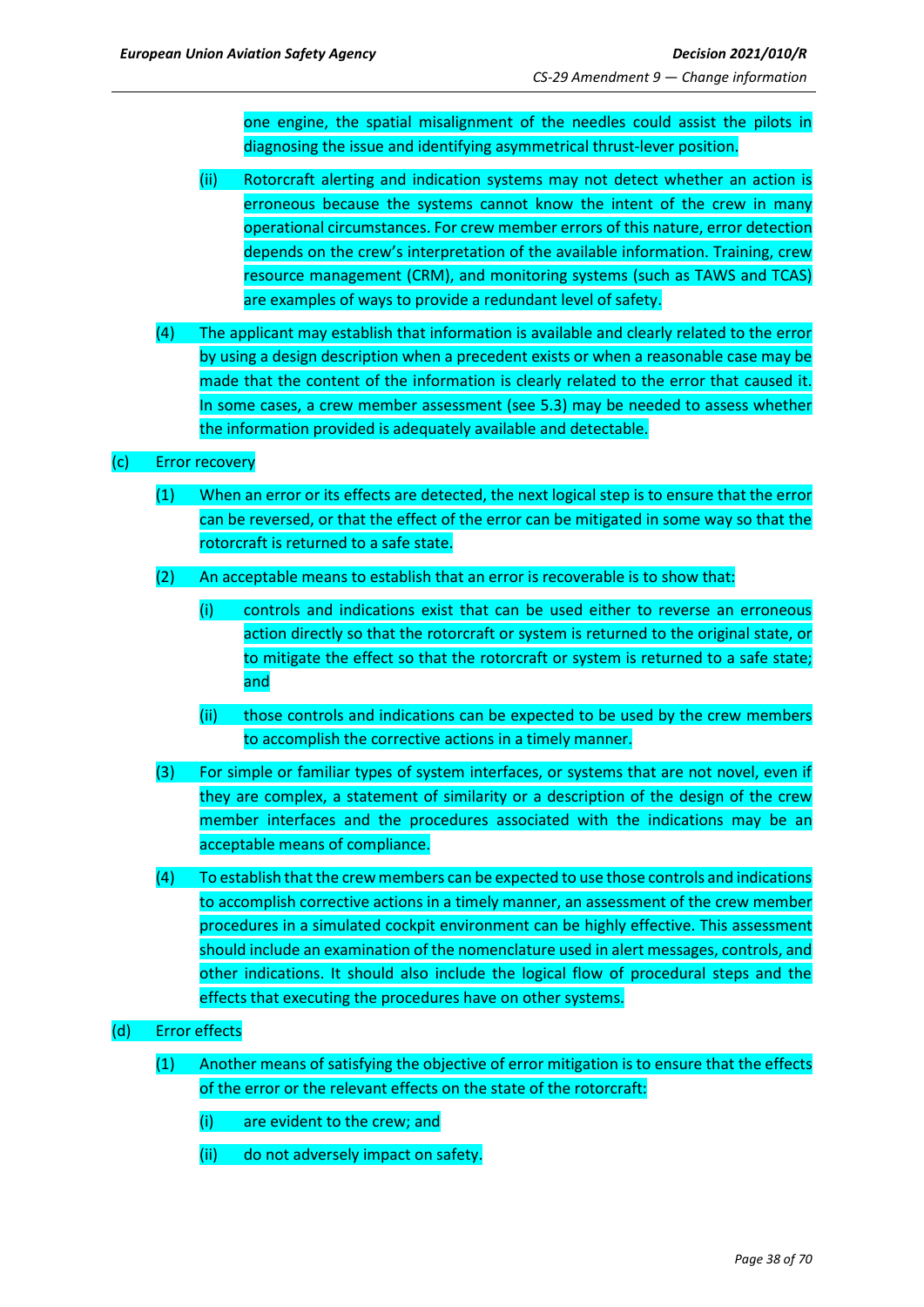(2) Piloted assessments in the rotorcraft or in simulation may be relevant if crew member performance issues are in question for determining whether a state following an error permits continued safe flight and landing. Assessments and/or analyses may be used to show that, following an error, the crew member has the information in an effective form and has the rotorcraft capability required for continued safe flight and landing.

## (e) Precluding errors or their effects

- (1) For irreversible errors that have potential safety implications, means to prevent errors are recommended. Acceptable ways to prevent errors include switch guards, interlocks, or confirmation actions. For example, generator drive controls on many rotorcraft have guards over the switches to prevent their inadvertent actuation, because once disengaged, the drives cannot be re-engaged while in flight or with the engine running. An example of confirmation action would be the presentation of a flight plan modification in a temporary flight plan, where the crew members will activate the flight plan through a confirmation action.
- (2) Another way of avoiding crew member error is to design systems to remove misleading or inaccurate information (e.g. sensor failures) from displays. An example would be a system that removes the flight director bars from a primary flight display or removes the 'own-ship' position from an airport surface map display when the data driving the symbols is incorrect.
- (3) The applicant should avoid applying an excessive number of protections for a given error. The excessive use of protections could have unintended safety consequences. They might hamper the crew member's ability to use judgment and take action in the best interest of safety in situations that were not predicted by the applicant. If protections become a nuisance in daily operation, crews may use well-intentioned and inventive means to circumvent them. This could have further effects that were not anticipated by the operator or the designer.

#### <span id="page-38-0"></span>**4.6\_Integration**

- (a) Introduction
	- (1) Many systems, such as flight management systems (FMSs), are integrated physically and functionally into the cockpit and may interact with other cockpit systems. It is important to consider a design not just in isolation, but in the context of the overall cockpit. Integration issues include where a display or control is installed, how it interacts with other systems, and whether there is internal consistency across functions within a multi-function display, as well as consistency with the rest of the cockpit equipment.
	- (2) Analyses, evaluations, tests and other data developed to establish compliance with each of the specific requirements in CS 29.1302(a) to (d) should address the integration of new design items. It should include consideration of the following integration factors:
		- (i) consistency (see 4.6(b)),
		- (ii) consistency trade-offs (see 4.6(c)),
		- (iii) the cockpit environment (see 4.6(d)), and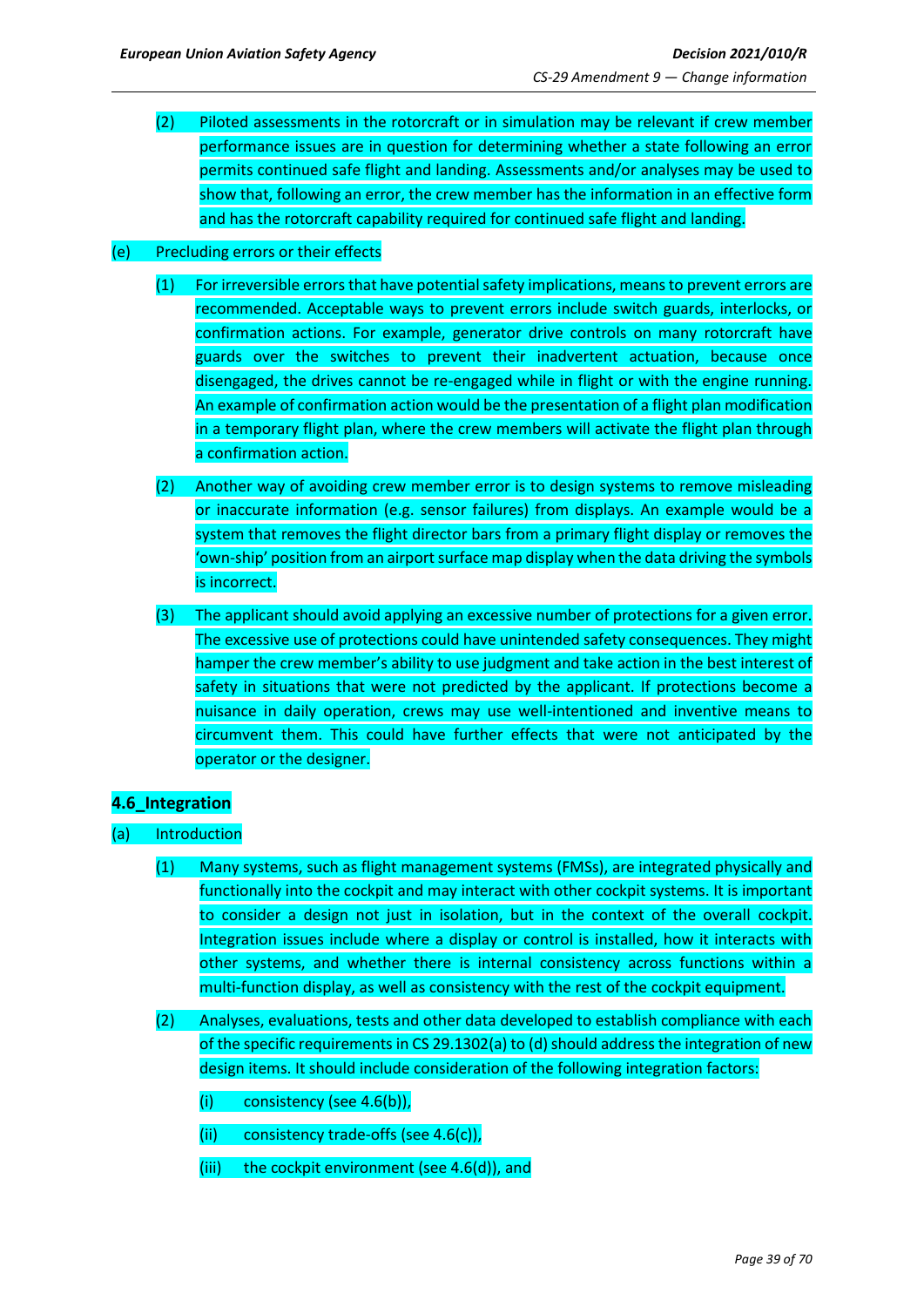## (iv) integration-related workload and error (see 4.6(e)).

#### (b) Consistency

- (1) If similar information is presented in multiple locations or modes (both visual and auditory, for example), the consistent presentation of the information is desirable. If information cannot be presented consistently within the cockpit, the applicant should show that the differences do not increase the error rates or task times, which would lead to a significant reduction in the safety margins or an increase in the crew members' workload, and do not cause confusion to crew members.
- (2) Consistency needs to be considered within a given system and across the cockpit. Inconsistencies may result in vulnerabilities that may lead to human performance issues, such as increased workload and errors, especially during stressful situations. For example, in some flight management systems (FMSs), the format for entering the latitude and longitude differs between the display pages. This may induce crew member errors, or at least increase the crew's workload. Additionally, errors may result if the latitude and longitude are displayed in a format that differs from the formats used on the most commonly used paper charts. Because of this, it is desirable to use formats that are consistent with other media whenever possible. One way in which the applicant can achieve consistency within a given system, as well as within the overall cockpit, is to adhere to a comprehensive cockpit design philosophy. The following are design attributes to consider for their consistency within and across systems:
	- (i) Symbology, data entry conventions, formatting, the colour philosophy, terminology, and labelling.
	- (ii) Function and logic. For example, when two or more systems are active and perform the same function, they should operate consistently and use an interface in the same style.
	- (iii) Information presented with other information of the same type that is used in the cockpit. It is important that functions that convey the same information be consistent. One example is symbol sets. Traffic or terrain awareness systems should display consistent symbol sets if generated by separate installed systems.
- (3) Another way to demonstrate consistency is to show that certain aspects of the design are consistent with accepted, published standards such as the labels and abbreviations recommended in ICAO Doc 8400 'Procedures for Air Navigation Services (PANS) - ICAO Abbreviations and Codes' or in SAE ARP4105C 'Abbreviations, Acronyms, and Terms for Use on the Flight Deck'. The applicant might standardise the symbols used to depict navigation aids (very high frequency omnidirectional range (VOR), for example), by following the conventions recommended in SAE ARP5289A 'Electronic Aeronautical Symbols'. However, inappropriate standardisation, rigidly applied, can be a barrier to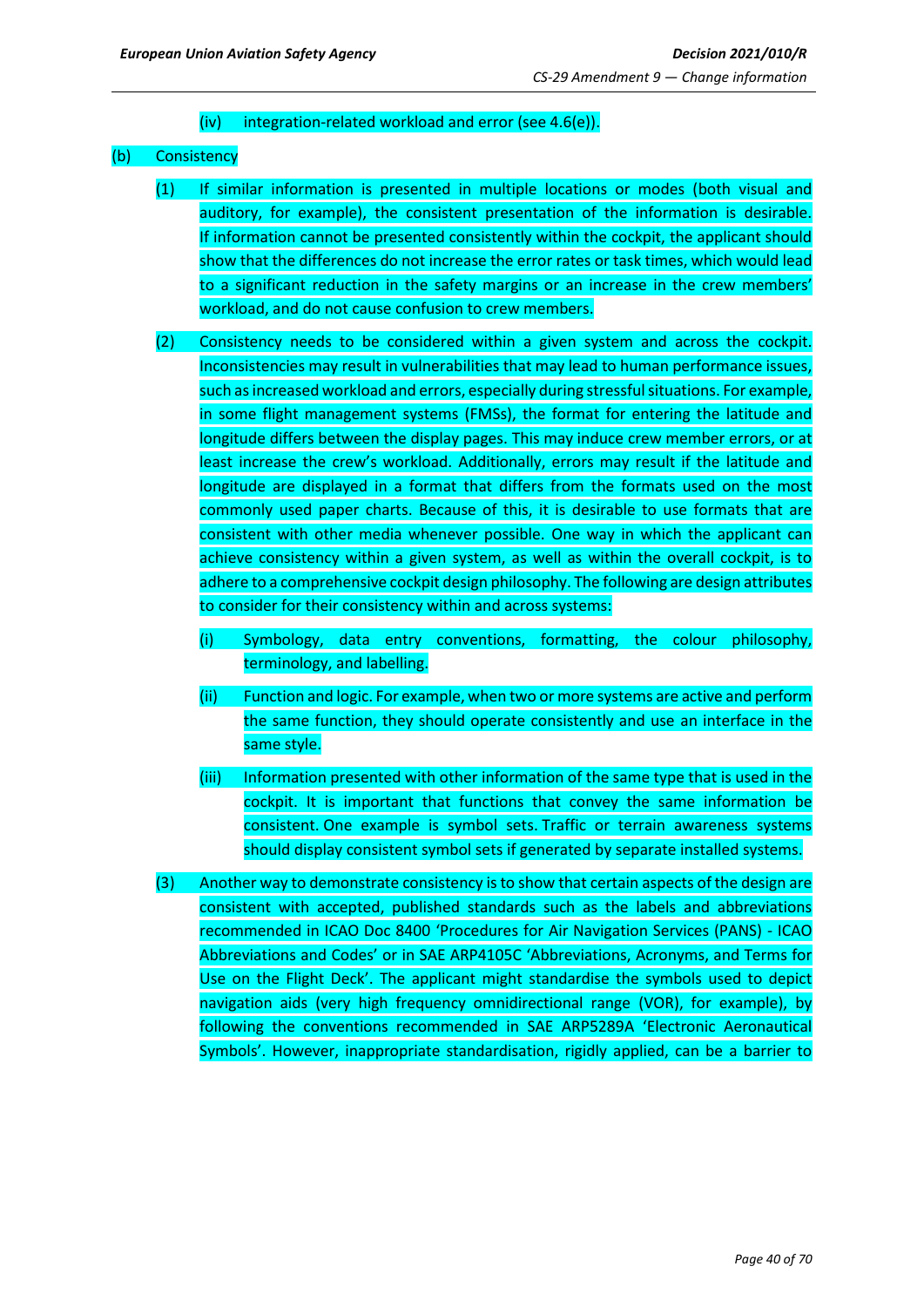innovation and product improvement. Thus, the guidance in this paragraph promotes consistency rather than rigid standardisation.

### (c) Consistency trade-offs

It is recognised that it is not always possible or desirable to provide a consistent crew member interface. Despite conformance with the cockpit design philosophy, principles of consistency, etc., it is possible to negatively impact on the crew's workload. For example, all the auditory alerts may adhere to a cockpit alerting philosophy, but the number of alerts may be unacceptable. The use of a consistent format across the cockpit may not work when individual task requirements necessitate the presentation of data in two significantly different formats. An example is a weather radar display formatted to show a sector of the environment, while a moving-map display shows a 360-degree view. In such cases, it should be demonstrated that the design of the interface is compatible with the requirements of the piloting task, and that it can be used individually and in combination with other interfaces without interference with either the system or the function.

## Additionally:

- (1) The applicant should provide an analysis identifying each piece of information or data presented in multiple locations, and show that the data is presented in a consistent manner or, where that is not true, justify why that is not appropriate.
- (2) Where information is inconsistent, that inconsistency should be obvious or annunciated, and should not contribute to errors in the interpretation of information.
- (3) There should be a rationale for instances where the design of a system diverges from the cockpit design philosophy. Applicants should consider any impact on the workload and on errors as a result of such divergences.
- (4) The applicant should describe what conclusion the crew members are expected to draw and what action should be taken when information on the display conflicts with other information in the cockpit (either with or without a failure).
- (d) Cockpit environment
	- (1) The cockpit system is influenced by the physical characteristics of the rotorcraft into which a system is integrated, as well as by the characteristics of the operational environment. The system is subject to such influences on the cockpit as turbulence, noise, ambient light, smoke, and vibrations (such as those that may result from ice or the loss of a fan blade). The design of the system should recognise the effect of such influences on usability, workload, and crew member task performance. Turbulence and ambient light, for example, may affect the readability of a display. Cockpit noise may affect the audibility of aural alerts. The applicant should also consider the impact of the cockpit environment for abnormal situations, such as recovery from an unusual attitude or regaining control of the rotorcraft or system.
	- (2) The cockpit environment includes the layout, or the physical arrangement of the controls and information displays. Layouts should take into account the crew member requirements in terms of:
		- (i) access and reach (to the controls);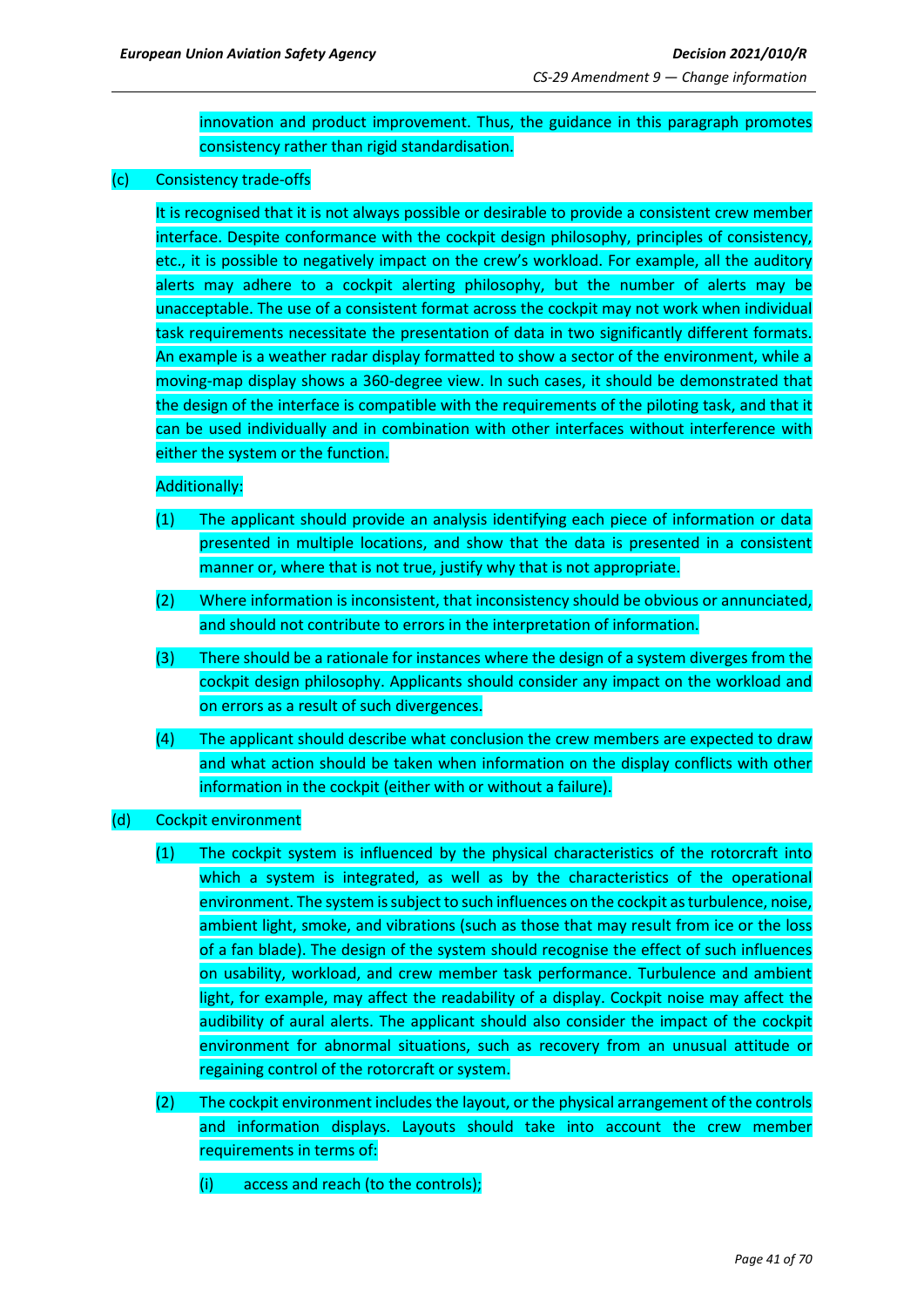(ii) visibility and readability of the displays and labels; and

(iii) the task-oriented location and grouping of HMI elements.

An example of poor physical integration would be a required piece of information that is obscured by a control in its normal operating position.

#### (e) Integration-related workload and error

- (1) When integrating functions and/or equipment, designers should be aware of the potential effects, both positive and negative, that integration can have on the workload of the crew members and its subsequent impact on error management. Systems must be designed and assessed, both in isolation and in combination with other cockpit systems, to ensure that the crew members are able to detect, reverse, or recover from errors. This may be more challenging when integrating systems that employ higher levels of automation or have a high degree of interaction and dependency on other cockpit systems.
- (2) Applicants should show that the integrated design does not adversely impact on the workload or errors in the context of the entire flight regime. Examples of such impacts would be taking more time to:
	- (i) interpret a function;
	- (ii) make a decision; or
	- (iii) take appropriate action.
- (3) Controls, particularly multi-function controls and/or novel types of control, may present the potential for misidentification and increased response times. Designs should generally avoid multi-function controls with hidden functions, because they increase both the workload of the crew members and the potential for error.
- (4) Two examples of integrated design items that may or may not impact on errors and the workload are as follows:
	- (i) Presenting the same information in two different formats. This may increase the workload, such as when altitude information is presented concurrently in both tape and round-dial formats. However, different formats may be suitable, depending on the design and the crew task. For example, an analogue display of engine revolutions per minute (rpm) can facilitate a quick scan, whereas a digital numeric display can facilitate precise inputs. The applicant is responsible for demonstrating compliance with CS 29.1523 and showing that the differences in the formats do not result in unacceptable levels of workload.
	- (ii) Presenting conflicting information. Increases in workload and error may result from two displays depicting conflicting altitude information on the cockpit concurrently, regardless of the formats. Systems may exhibit minor differences between each crew member station, but all such differences should be assessed specifically to ensure that the potential for interpretation error is minimised, or that a method exists for the crew members to detect any incorrect information, or that the effects of these errors can be precluded.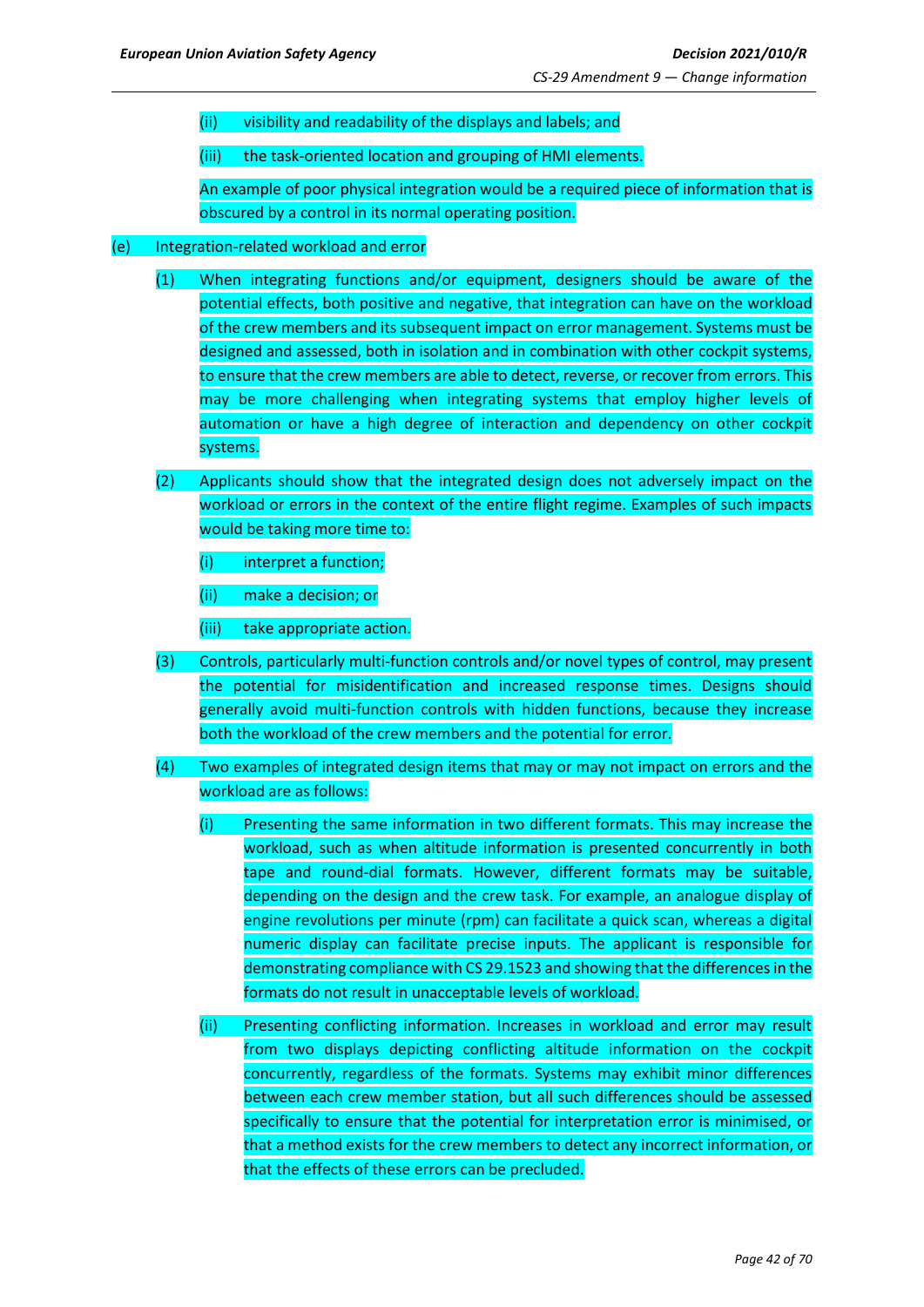- (iii) The applicant should show that the proposed function will not inappropriately draw attention away from other cockpit information and tasks in a way that degrades the performance of the crew members and decreases the overall level of safety. There are some cases in which it may be acceptable for the system design to increase the workload. For example, adding a display into the cockpit may increase the workload by virtue of the additional time crew members spend looking at it, but the safety benefit that the additional information provides may make it an acceptable trade-off.
- (iv) Since each new system integrated into the cockpit may have a positive or negative effect on the workload, each must be assessed in isolation and in combination with the other systems for compliance with CS 29.1523. This is to ensure that the overall workload is acceptable, i.e. that the performance of flight tasks is not adversely impacted, and that the crew's detection and interpretation of information does not lead to unacceptable response times. Special attention should be paid to items that are workload factors. They include the 'accessibility, ease, and simplicity of operation of all necessary flight, power, and equipment controls'.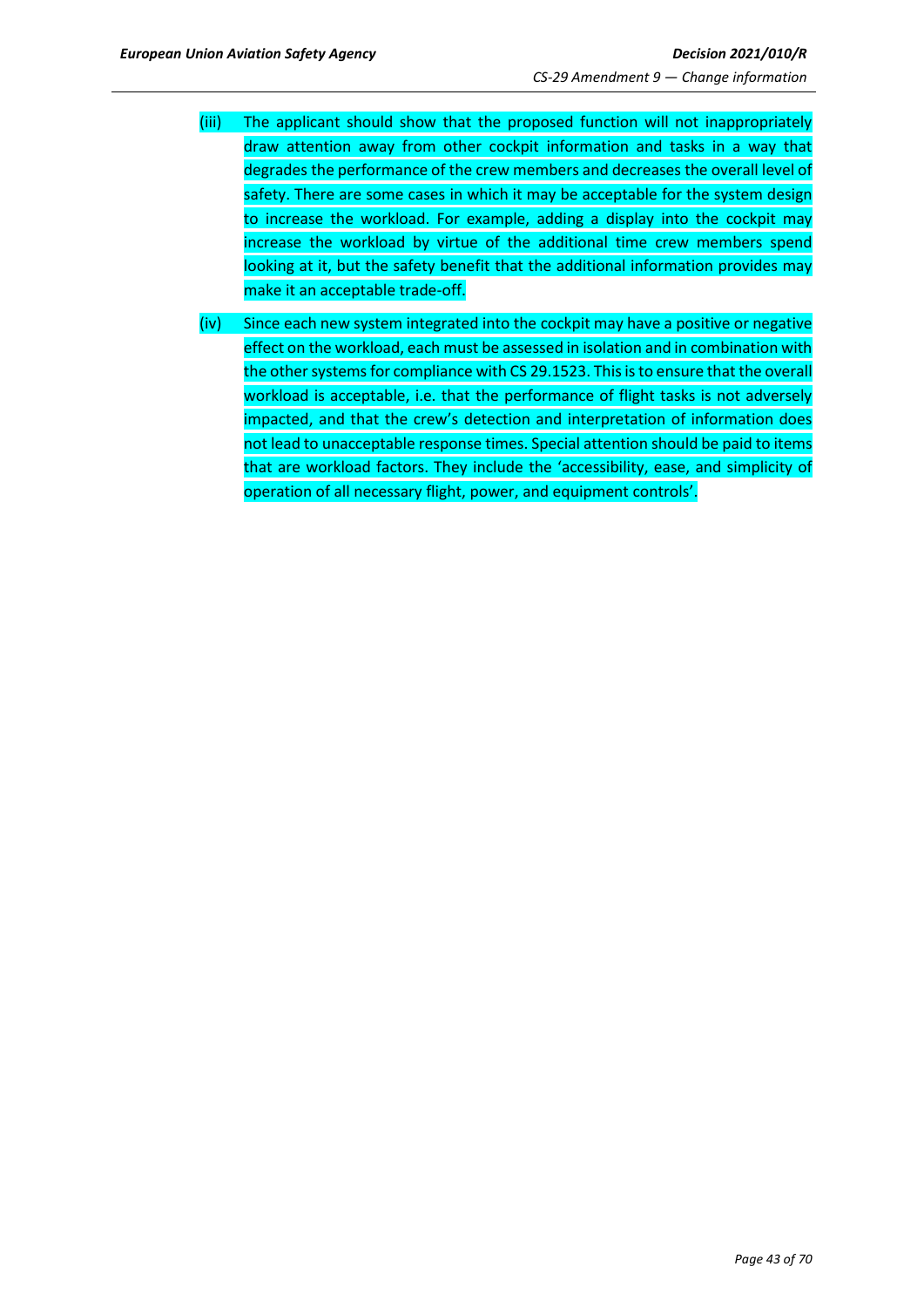## <span id="page-43-0"></span>**5)\_MEANS OF COMPLIANCE**

## <span id="page-43-1"></span>**5.1\_Overview**

This paragraph provides considerations the applicant should use when selecting the means of compliance. It discusses seven types of means of compliance and provides specific HFs considerations for their use.

The applicant should determine the means of compliance to be used on a given project on a case-bycase basis, taking into account the specific compliance issues. In any case, the nature of the HFs objective to be assessed should drive the selection of the appropriate means of compliance.

Some certification projects may necessitate more than one means of demonstrating compliance with a particular CS. For example, when flight testing in a conforming rotorcraft is not possible, a combination of a design review and a part-task evaluation may be proposed. In this context, part-task evaluation focuses only on specific sub-functions of the design item.

The uses and limitations of each type of means of compliance are provided in paragraph 5.3.

## <span id="page-43-2"></span>**5.2\_List of the means of compliance**

The most common means of compliance that are used to demonstrate compliance with HFs certification specifications are discussed in this paragraph and include:

- (a) MC0: Compliance statements,
- (b) MC1: Design review,
- (c) MC2: Calculations and analyses,
- (d) MC4: Laboratory tests,
- (e) MC5: Ground tests,
- (f) MC6: Flight tests,
- (g) MC8: Simulation.

When the 'scenario-based' methodology is used as part of the above-listed means of compliance, additional guidance can be found in paragraph 3.3.2.

## <span id="page-43-3"></span>**5.3\_Selecting the means of compliance**

#### **5.3.1\_Credit from previous compliance certification processes**

When determining the level of scrutiny applicable to each design item, the applicant should identify a reference product.

The reference product can also play a role in the compliance demonstration process if data from previous certification exercises is used. However, the following two dimensions should be taken into account when assessing the extent to which certification credits can be granted:

- The reference product from which the applicant intends to claim compliance;
- The certification basis that was used to certify that reference product.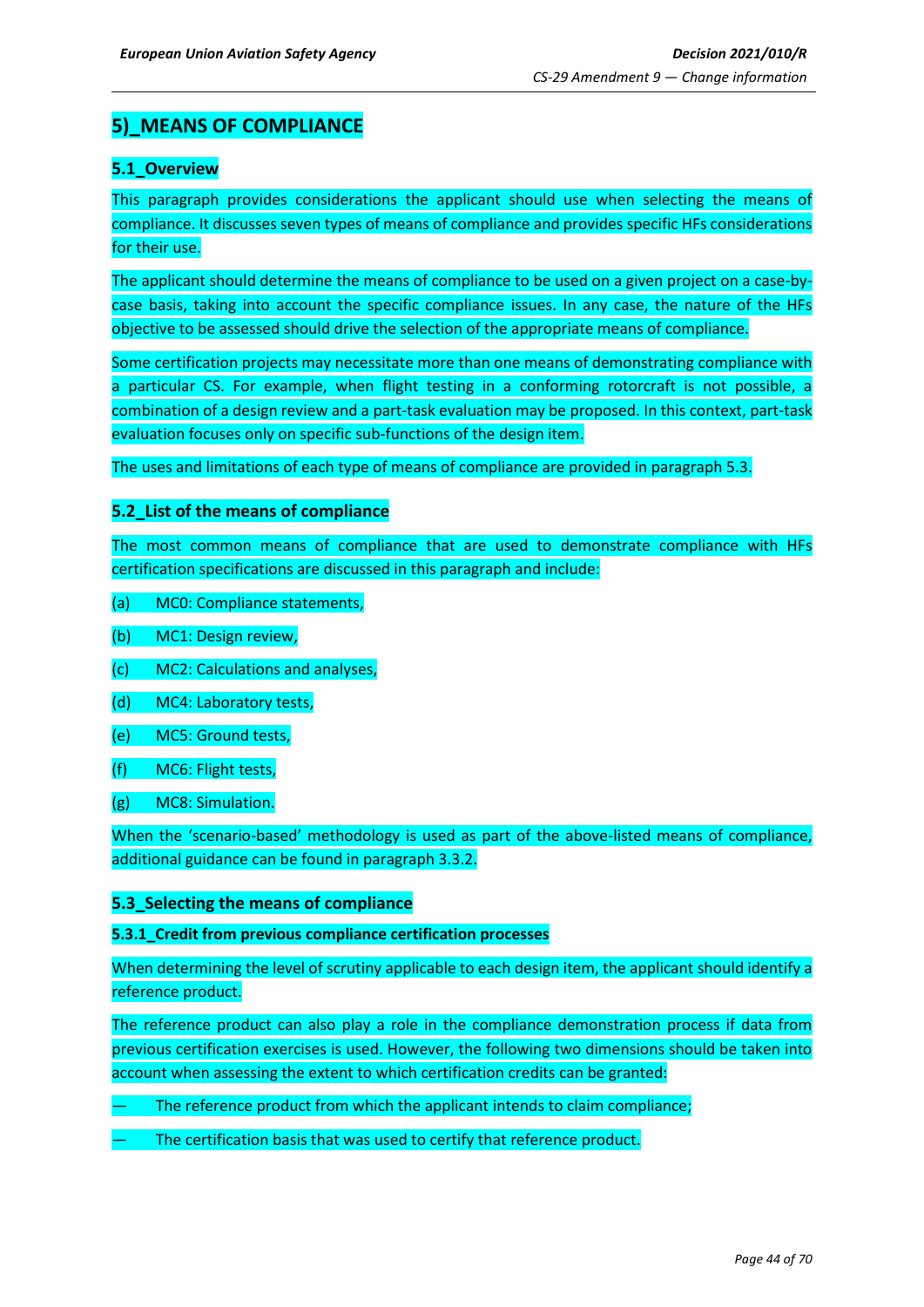The applicant is then expected to gain more certification credits from the equipment installed on one of its rotorcraft already certified under CS 27/29.1302.

Fewer certification credits can be requested when the equipment installed on a rotorcraft was certified by the applicant under a HFs regulatory material different from CS 29.1302. The acceptability of this approach will be evaluated on a case-by-case basis by assessing the compatibility of the reference regulatory material and the methods used at the time of the initial certification.

As a general principle, no certification credit can be claimed when the design item installed on a rotorcraft was certified by another design organisation or when it was not certified by EASA. However, in accordance with 3.3.1(d), the applicant might take credit for the activities carried out by an equipment supplier that performed certain HFs assessments on a voluntary basis.

## **5.3.2\_ Representativeness of the test article**

Means of compliance MC4, MC5, MC6 and MC8 require the use of a test article (benches, mock-ups, the actual rotorcraft, or a simulator).

As explained in paragraph 3.3.1, in order the achieve its objectives, the HFs assessment should be started in the early stage of the project and follow an iterative process. This iterative nature of the process may require the applicant to perform assessments in the early stage of the project when the design is still likely to change. On the other hand, test articles that are not fully representative of the final design can be available later on during the certification process and may be the only available ones to actually perform some assessments (for example, a bench or a simulator may be the only means to assess the behaviour for failures that cannot be simulated in flight).

Therefore, the verification of the test article's representativeness, with its deviations from the intended final standard, is a step of paramount importance for the HFs assessment. These deviations should be evaluated taking into account the objectives of the assessment.

## For example:

- If a ground test is carried out to assess the controls reachability, specific attention should be paid at the cockpit geometry being representative of the design under certification while the conformity of the avionics is not required.
- If a simulator is used, the required functional and physical representativeness of the simulation (or degree of realism) will typically depend on the configurations, design items, and crew tasks to be assessed.

As a general principle, as long as the deviations from the intended final standard are known and monitored and do not compromise the validity of the data to be collected, the lack of full representativeness should not prevent the use of a test article. In such cases, partial certification credits may still be granted, provided that the applicant can show that the deviations do not affect the test results.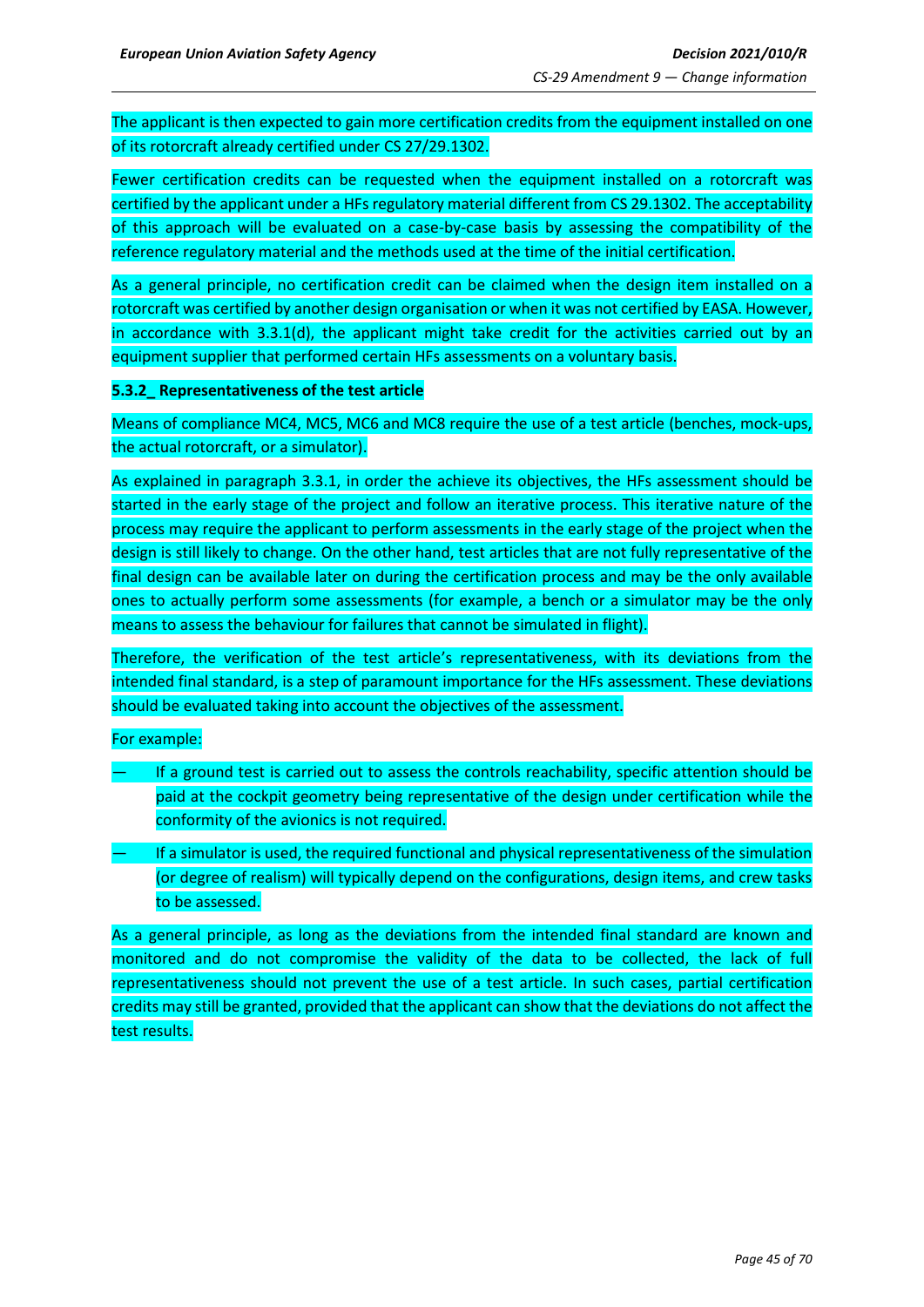## **5.3.3\_Presentation of the means of compliance**

#### (a) MC0 Compliance statement based on similarity

#### **Description**

A statement of similarity is a declaration of (full or partial) compliance based on a description of the system to be approved compared to a description of a previously approved system, detailing the physical, logical, and operational similarities relevant for the regulation the applicant wishes to demonstrate compliance with.

Use

A statement of similarity can be sufficient or used in combination with other means of compliance.

#### **Limitations**

A statement of similarity, for the purpose of compliance demonstration, should be used with care. The cockpit should be assessed as a whole, not merely as a set of individual functions or systems. Two design items previously approved on separate programmes may be incompatible when combined in a single cockpit. Also, changing one feature in the cockpit may necessitate corresponding changes in other features, to maintain consistency and prevent confusion.

#### Example

If the window design in a new rotorcraft is identical to that in an existing rotorcraft, a statement of similarity may be an acceptable means of compliance to meet CS 29.773.

#### (b) MC1 Design review

The applicant may elect to substantiate that the design meets the objectives of a specific paragraph by describing the design. The applicant has traditionally used drawings, configuration descriptions, and/or design philosophies to demonstrate compliance.

## (1) Drawings

#### **Description**

Drawings depicting the physical arrangement of hardware or display graphics.

Use

Applicants can use drawings for very simple certification programmes when the change to the cockpit is very simple and straightforward. Drawings can also be used to support compliance findings for more complex interfaces.

**Limitations** 

The use of drawings is limited to physical arrangements and graphical concerns.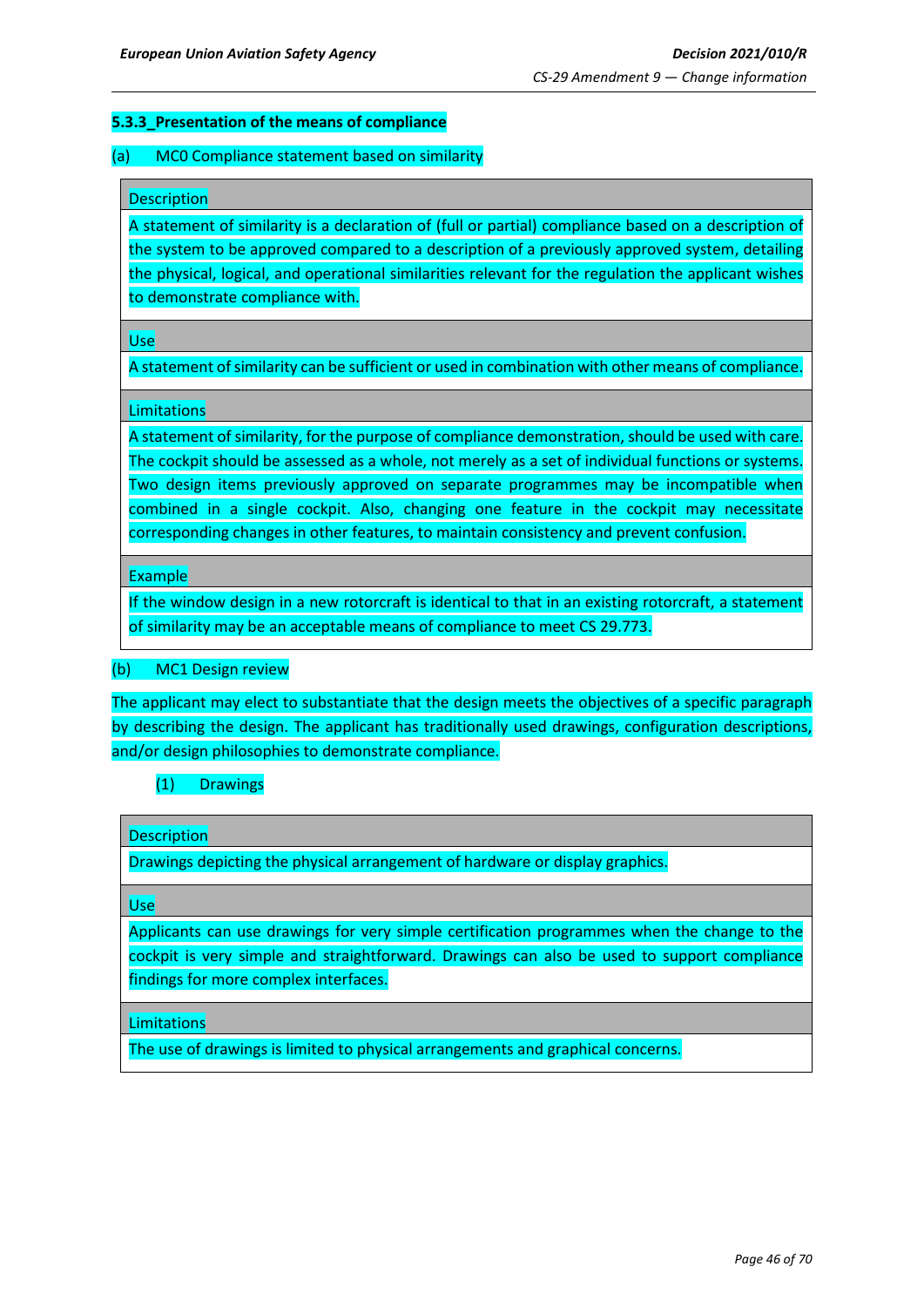## (2) Configuration description

#### Description

A configuration description is a description of the layout, general arrangement, direction of movement, etc., of a design item. It can also be a reference to documentation that provides such a description. It could be used to show the relative locations of flight instruments, groupings of control functions, the allocation of colour codes to displays and alerts, etc.

Use

Configuration descriptions are generally less formalised than engineering drawings. They are developed to point out features of the design that support a finding of compliance. In some cases, such configuration descriptions may provide sufficient information for a finding of compliance. More often, however, they provide important background information, while the final confirmation of compliance is found through other means, such as demonstrations or tests. The background information provided by configuration descriptions may significantly reduce the risk associated with demonstrations or tests. The applicant will have already communicated how a system works with the configuration description, and any discussions or assumptions may have already been coordinated.

#### **Limitations**

Configuration descriptions may provide sufficient information for a finding of compliance only with a specific requirement.

## (3) Design philosophy

#### **Description**

A design philosophy approach can be used to demonstrate that an overall safety-centred philosophy, as detailed in the design specifications for the product/system or cockpit, has been applied.

Use

It documents that the design qualifies to meet the objectives of a specific paragraph.

**Limitations** 

In most cases, this means of compliance will be insufficient as the sole means to demonstrate compliance.

#### Example

The design philosophy may be used as a means of compliance when a new alert is added to the cockpit provided the new alert is consistent with the acceptable, existing alerting philosophy.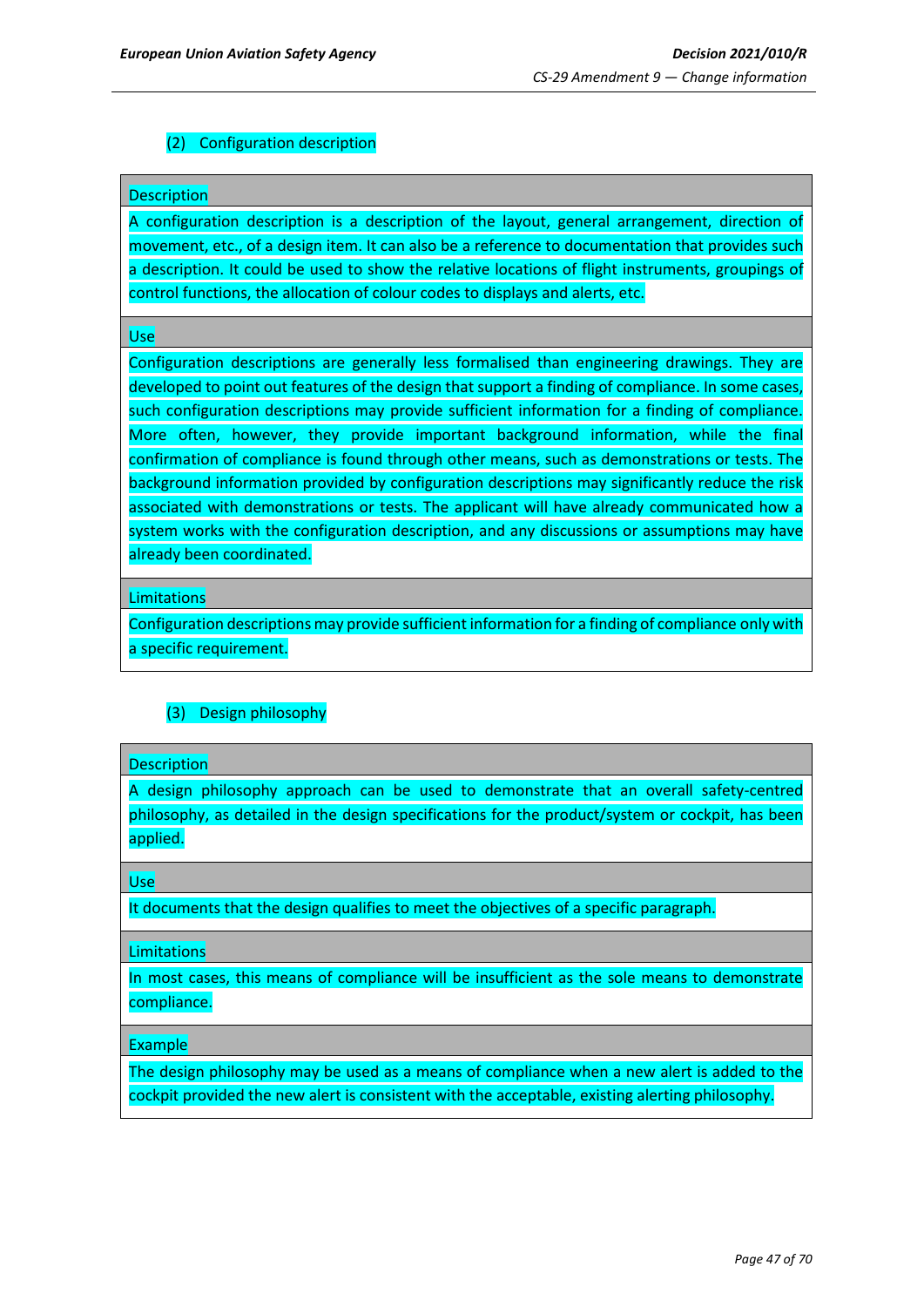### (c) MC2 Calculations/analyses

**Description** 

Calculations or engineering analyses ('paper and pencil' assessments) that do not require direct participant interaction with a physical representation of the equipment.

Use

Provides a systematic analysis of specific or overall aspects of the human interface part of the product/system/cockpit.

#### **Limitations**

The applicant should carefully consider the validity of the assessment technique if the analyses are not based on recognised industry standard methods. The applicant may be asked to validate any computational tools used in such analyses. If the analysis involves comparing measured characteristics with recommendations derived from pre-existing research (internal or public domain), the applicant may be asked to justify the applicability of the data to the project. While analyses are useful to start investigating the potential for design-related human errors, as well as the theoretical efficiency of the available means of protection, this demonstration should be complemented by observations through other means of compliance when required.

Analysis cannot be used to assess complex cognitive issues.

Example

An applicant may conduct a vision analysis to demonstrate that the crew member has a clear and undistorted view out of the windshield. Similarly, an analysis may also demonstrate that flight, navigation and power plant instruments are plainly visible from the crew member stations. The applicant may need to validate the results of the analysis in a ground or flight test, or by using a means of simulation that is geometrically representative. An applicant may also conduct an analysis based on evidence collected during similar previous HFs assessments.

## (d) MC4 Laboratory tests

**Description** 

An assessment made using a bench test representing the HMI. This can be conducted on an avionics bench when the purpose is to assess the information, or on a mock-up when the purpose is to assess the cockpit geometry.

Bench or laboratory assessment

The applicant can conduct an assessment using devices emulating crew member interfaces for a single system or a group of related systems. The applicant can use flight hardware, simulated systems, or combinations of these.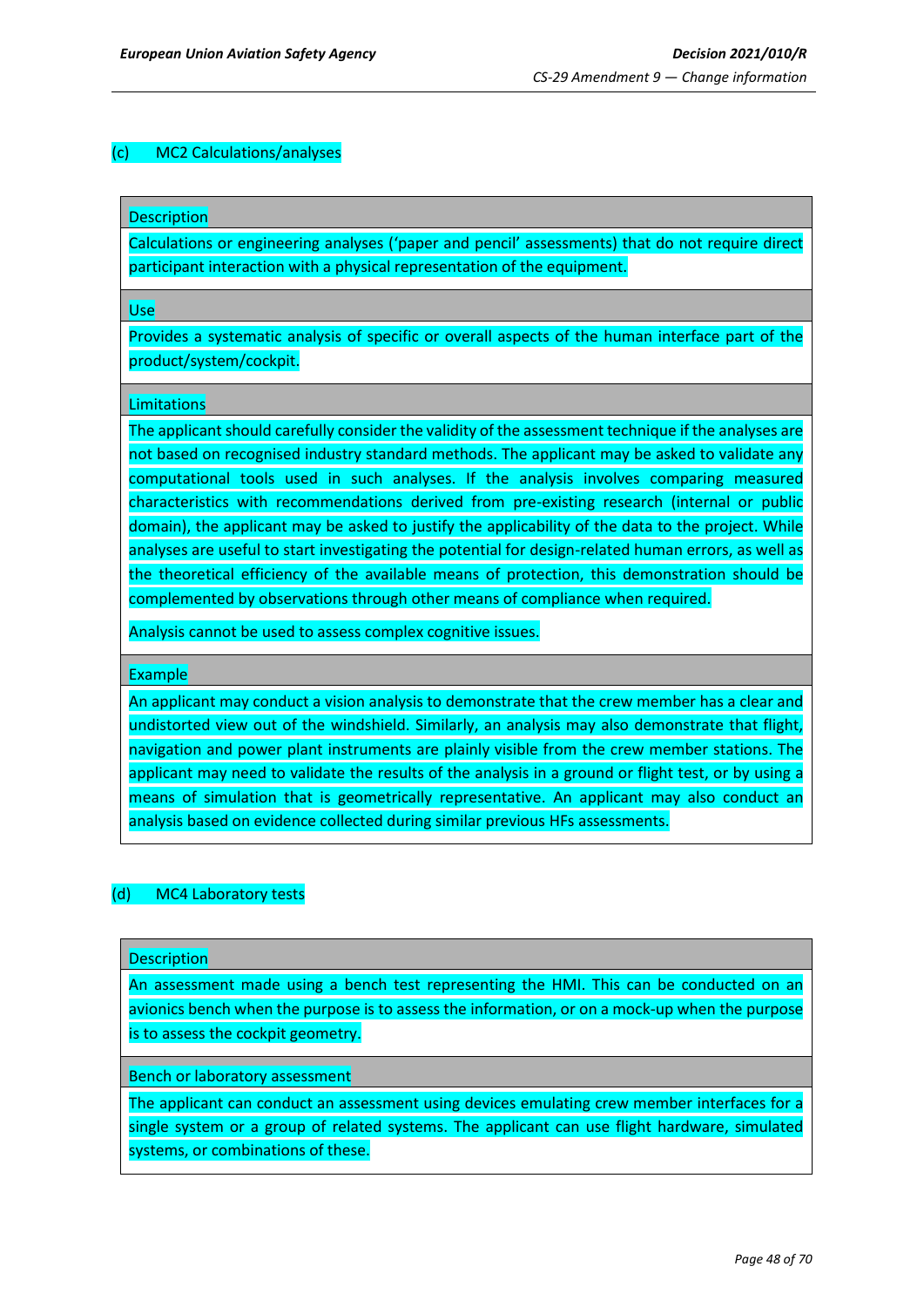Example of a bench or laboratory assessment

A bench assessment for an integrated system could be conducted using an avionics suite installed in a mock-up of a cockpit, with the main displays and autopilot controls included. Such a tool may be valuable during development and for making EASA familiar with the system. However, in a highly integrated architecture, it may be difficult or impossible to assess how well the avionics system will fit into the overall cockpit without more complete simulation or use of the actual rotorcraft.

Mock-up evaluation

A mock-up is a full-scale, static representation of the physical configuration (form and fit). It does not include functional aspects of the cockpit and its installed equipment.

Mock-ups can be used as representations of the design, allowing participants to physically interact with the design. Three-dimensional representations of the design in a CAD system, in conjunction with three-dimensional models of the cockpit occupants, have also been used as 'virtual' mock-ups for certain limited types of evaluations. Reachability, for example, can be addressed using either type of mock-up.

Example of a mock-up evaluation

An analysis to demonstrate that the controls are arranged so that crew members from 1.57 m (5 ft 2 in) to 1.8 m (6 ft) in height can reach all controls. This analysis may use computer-generated data based on engineering drawings. The applicant may demonstrate the results of the analysis in the actual rotorcraft.

**Limitations** 

Bench tests or mock-ups cannot be used to assess complex cognitive issues.

#### (e) MC5 Ground tests

**Description** 

An assessment conducted on a flight test article on ground.

**Limitations** 

Ground tests cannot be used to assess complex cognitive issues.

Example

An example of a ground test is the assessment of the displays' potential for reflections on the windshield and on the windows. Such an assessment involves covering the cockpit windows to simulate darkness and setting the cockpit lighting to the desired levels. This particular assessment may not be possible in a simulator because of differences in the light sources, display hardware, and/or construction of the windows.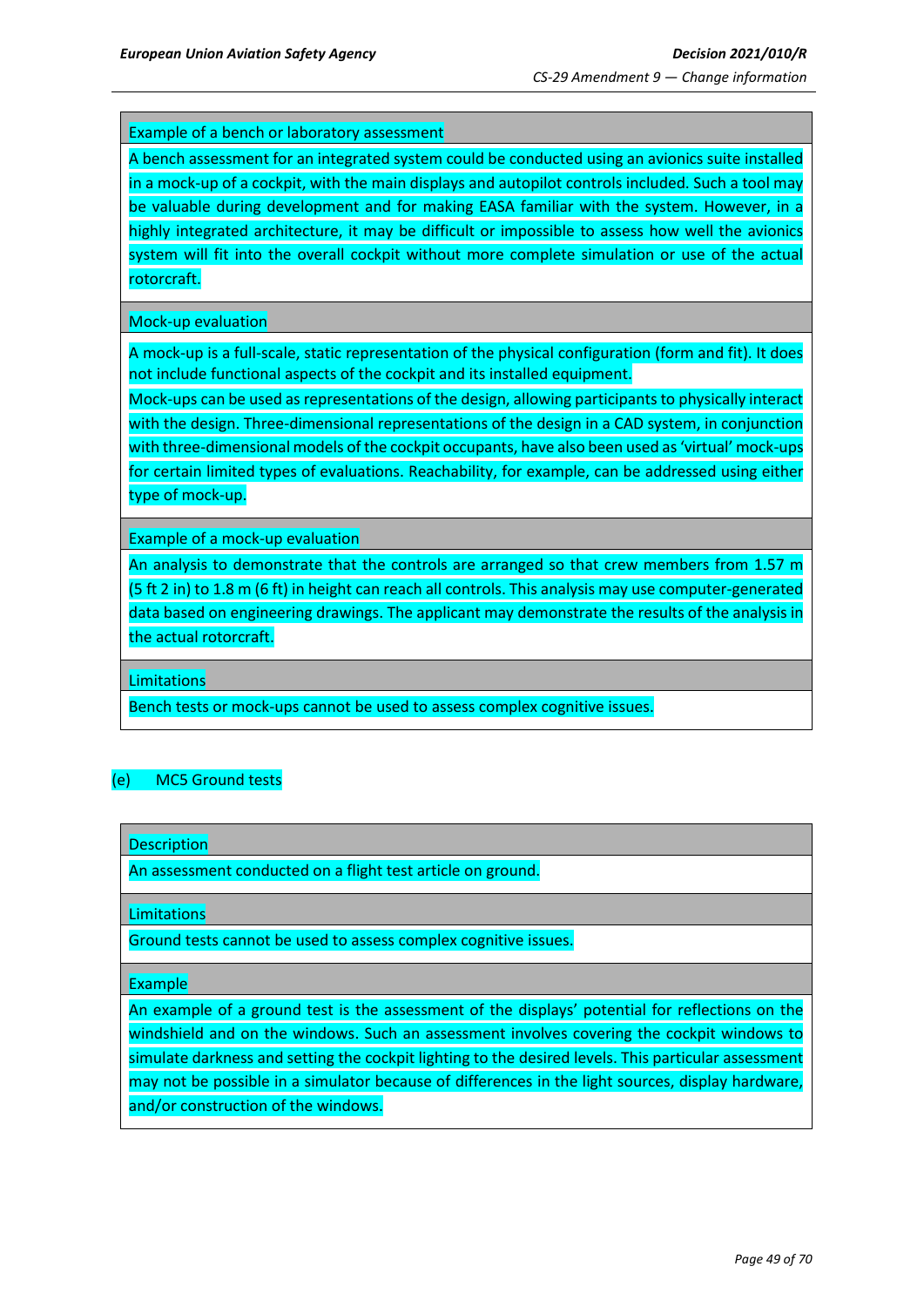## (f) MC6 Flight tests and MC8 Simulation

The applicant may use a wide variety of part-task to full-installation representations of the product/system or cockpit for assessment purposes. The representation of the HMI does not necessarily conform to the final design. The paragraphs below address both system- and rotorcraftlevel evaluations that typically make up this group of means of compliance.

## **Description**

As soon as the maturity of the design allows pilots to take part in the compliance demonstration, HFs assessments are conducted in a dynamic operational context. Depending on the HFs objectives to be addressed, and according to the HFs test programme, those assessments can be either conducted at the system level or the rotorcraft level. Both simulators and real rotorcraft can be used, but the selection of the MoC depends on the nature of the test objectives.

Use

Traditionally, these types of activities are part of the design process. They allow applicants to continuously improve their designs thanks to the application of an iterative approach.

## (f)(i) MC8 Simulation

## Simulator assessment

A simulator assessment uses devices that present an integrated emulation (using flight hardware, simulated systems, or combinations of these) of the cockpit and the operational environment. These devices can also be 'flown' with response characteristics that replicate, to some extent, the responses of the rotorcraft.

(f)(ii) MC6 Flight tests

#### In-flight assessment

Flight testing during certification is the final compliance demonstration of the design, and is conducted in a conforming rotorcraft during flight. The rotorcraft and its components (cockpit) are the most representative of the type design to be certified and will be the closest to real operations of the equipment. In-flight testing is the most realistic testing environment, although it is limited to those tests that can be conducted safely. Flight testing can be used to validate and verify other assessments previously conducted during the development and certification programme. It is often best to use flight testing as the final confirmation of data collected using other means of compliance, including analyses and assessments.

Flights tests carried out for areas of investigation outside the HFs scope can be given partial credit for demonstrating compliance with 29.1302. The acceptability of this approach has, however, to be assessed by EASA on a case-by-case basis. A prerequisite for acceptance by EASA is the respect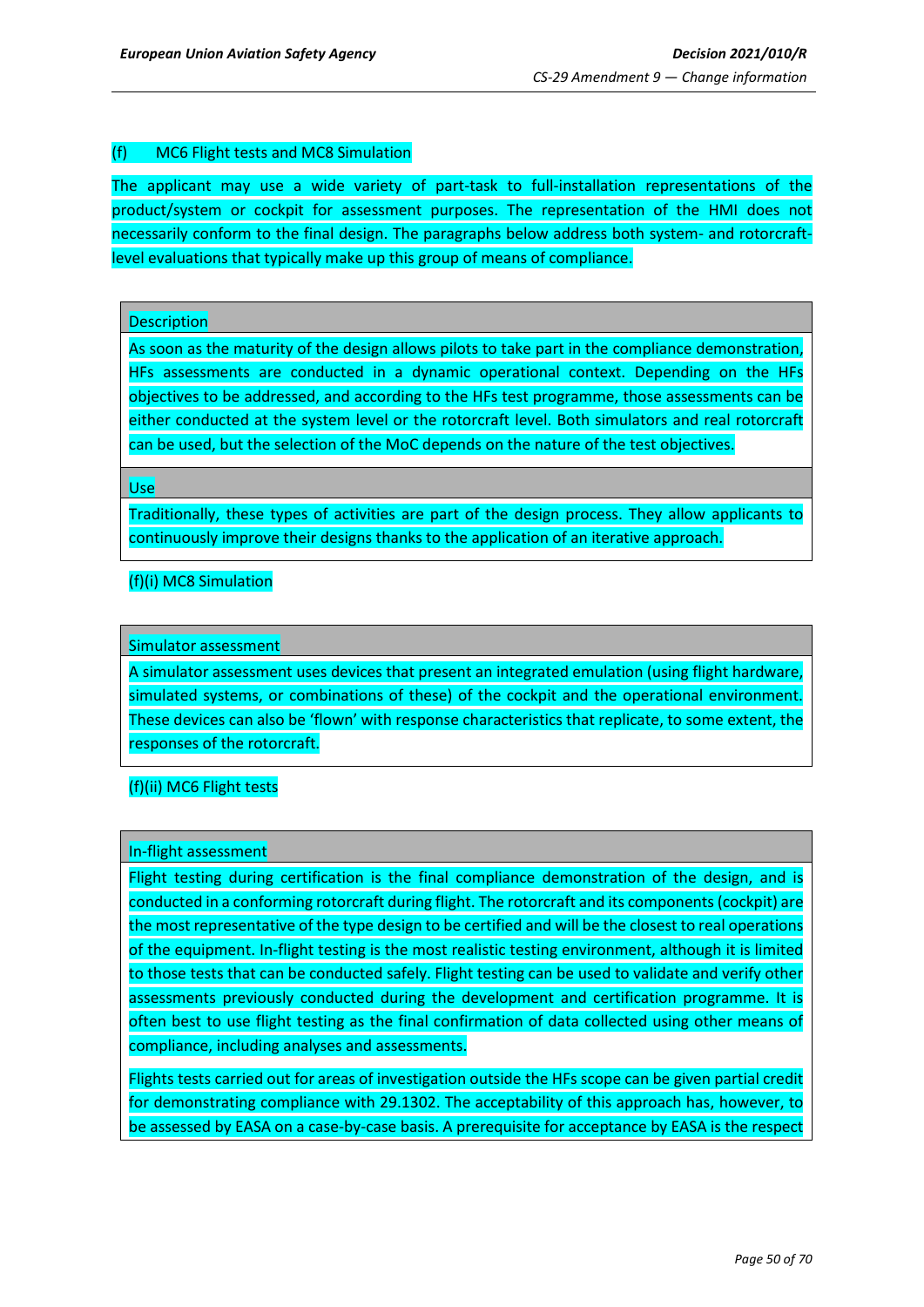of the basic HFs methodical principles for data collection and processing. These flight tests should only be used as a complementary approach to dedicated HFs assessments.

## (f)(iii) MC6 versus MC8

MC6 versus MC8:

The selection of the flight test as a means of assessment should not be exclusively motivated by the absence of any other available means, but should be duly justified, taking into account its inherent limitations:

- Due to safety reasons, the actual testing on a rotorcraft may be inappropriate for the malfunction assessment.
- Flight test does not normally allow the manipulation of the operational environment which may be needed to apply the scenario-based approach.
- HFs in-flight scenarios may be challenging to replicate due to the difficulty in reproducing the operational context. For example, events like ATC communications, weather, etc., which are expected to trigger a crew reaction to be tested may not be repeatable. This may hamper the collection of homogeneous data and may adversely affect its validity.

However, flight test is deemed adequate when the operational and/or system representativeness is a key driver for the validity of HFs data. For example, an in-flight assessment is typically more adequate when dealing with workload determination.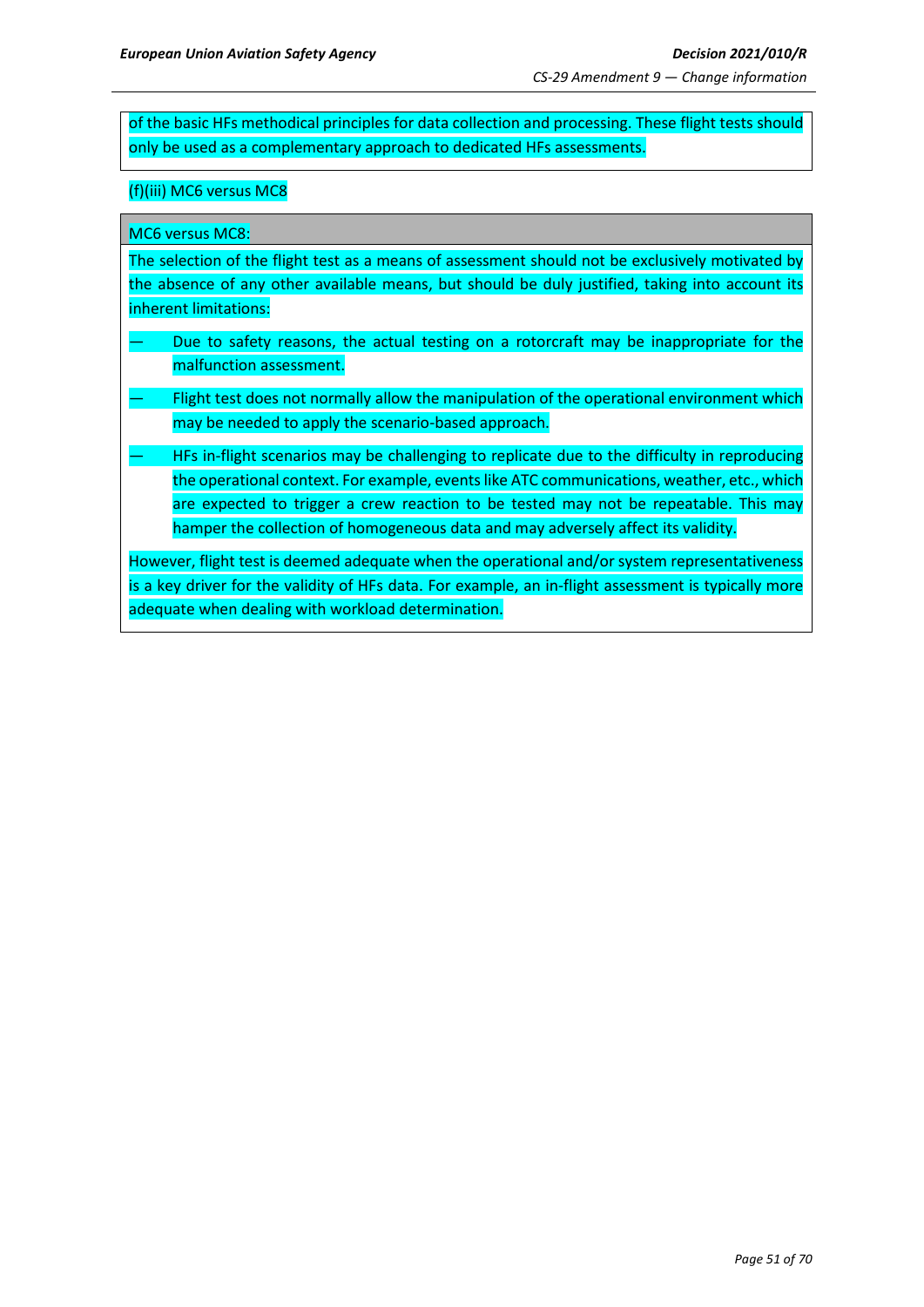# <span id="page-51-0"></span>**AMC 29.1302 APPENDIX 1: Related regulatory material and documents**

## EASA AMC:

- AC 29-2C Change 7 MG-19 *Electronic Display Systems* and MG-20 *Human Factors*
- PS-ANM100-01-03A, *Factors to Consider When Reviewing an Applicant's Proposed Human Factors Methods for Compliance for Flight Deck Certification*

### Other documents:

The following is a list of other documents relevant to cockpit design and crew member interfaces that may be useful when applying this AMC. Some are not aviation specific, such as International Standard ISO 9241-4, which, however, provides useful guidance. When using that document, applicants should consider environmental factors such as the intended operational environment, turbulence, and lighting, as well as cross-side reach.

- Policy Memo ANM-99-2, *Guidance for Reviewing Certification Plans to Address Human Factors for Certification of Transport Airplane Flight Decks*
- AMC 25-11, *Electronic Flight Deck Displays*, November 2018
- SAE ARP4033, *Pilot-System Integration*, August 1995
- SAE ARP5289A, *Electronic Aeronautical Symbols*
- SAE ARP4102/7, *Electronic Displays*
- SAE ARP4105C, *Abbreviations, Acronyms, and Terms for Use on the Flight Deck*
- ICAO Doc 8400, *Procedures for Air Navigation Services — ICAO Abbreviations and Codes*, Ninth Edition, 2016
- ICAO Doc 9683 AN/950, *Human Factors Training Manual*, First Edition, 1998
- International Standards ISO 9241-4, *Ergonomic Requirements for Office Work with Visual Display Terminals (VDTs)*
- FAA Human Factors Team report on: *The Interfaces Between Flight crews and Modern Flight Deck Systems*, 1996
- DOT/FAA/RD–93/5: *Human Factors for Flight Deck Certification Personnel*, 1993
- FAA AC 20-175 *Controls for Flight Deck Systems*, 2011
- FAA AC 00-74 *Avionics Human Factors Considerations for Design and Evaluation*, 2019
- DOT/FAA/TC-13/44 *Human Factors Considerations in the Design and Evaluation of Flight Deck Displays and Controls*, 2016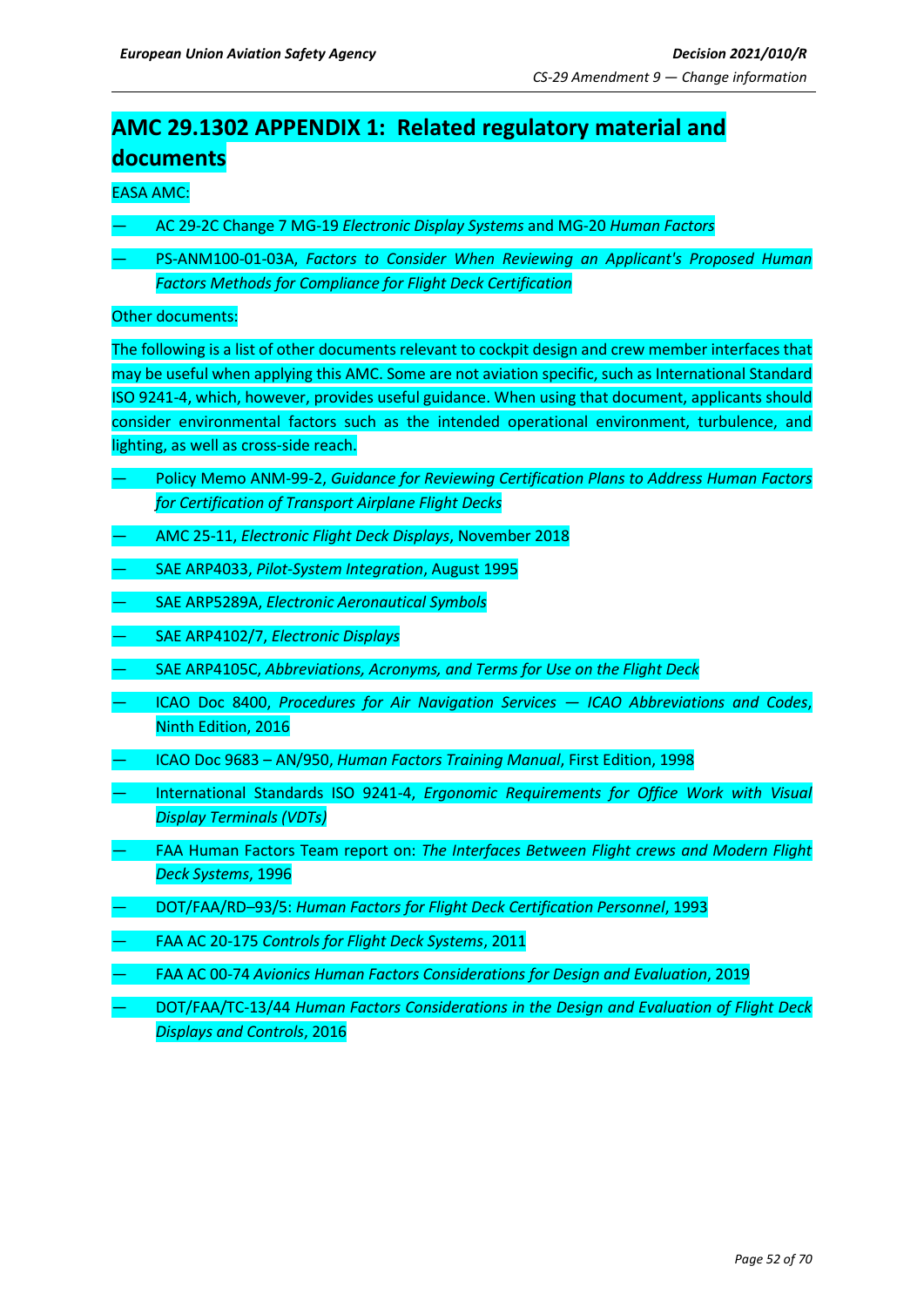## **GM1 29.1302 Explanatory material**

## **1\_Introduction**

- (a) Accidents most often result from a sequence or combination of different errors and safetyrelated events (e.g. equipment failures and weather conditions). Analyses show that the design of the cockpit and other systems can influence the crew's task performance and the occurrence and effects of some crew member errors.
- (b) Crew members make a positive contribution to the safety of the aviation system because of their ability to continuously assess changing conditions and situations, analyse potential actions, and make reasoned decisions. However, even well-trained, qualified, healthy, alert crew members make errors. Some of these errors may be induced or influenced by the designs of the systems and their crew interfaces, even with those that are carefully designed. Most of these errors have no significant safety effects, or are detected and mitigated in the normal course of events. However, some of them may lead or contribute to the occurrence of unsafe conditions. Accident analyses have identified crew member performance and errors as recurrent factors in the majority of accidents involving rotorcraft.
- (c) Some current requirements are intended to improve safety by requiring the cockpit and its equipment to be designed with certain capabilities and characteristics. The approval of cockpit systems with respect to design-related crew member error has typically been addressed by referring to system-specific or general applicability requirements, such as CS 29.1301(a), CS 29.771(a), and CS 29.1523. However, little or no guidance exists to show how the applicant may address potential crew member limitations and errors. That is why CS 29.1302 and this guidance material have been developed.
- (d) CS 29.1302 was developed to provide a basis for addressing the design-related aspects of the avoidance and management of crew member errors by taking the following approach.
	- (i) Firstly, by providing means to address the design characteristics that are known to reduce or avoid crew member error and that address crew member capabilities and limitations. CS 29.1302(a) to (c) are intended to reduce the design contribution to such errors by ensuring that the information and controls needed by the crew members to perform the tasks associated with the intended function of installed equipment are provided, and that they are provided in a usable form.

In addition, operationally relevant system behaviour must be understandable, predictable, and supportive of the crew's tasks. Guidance is provided in this paragraph on the avoidance of design-induced crew member errors.

(ii) Secondly, CS 29.1302(d) addresses the fact that since crew member errors will occur, even with a well-trained and proficient crew operating well-designed systems, the design must support the management of those errors to avoid any safety consequences. Paragraph 5.7 below on crew member error management provides the relevant guidance.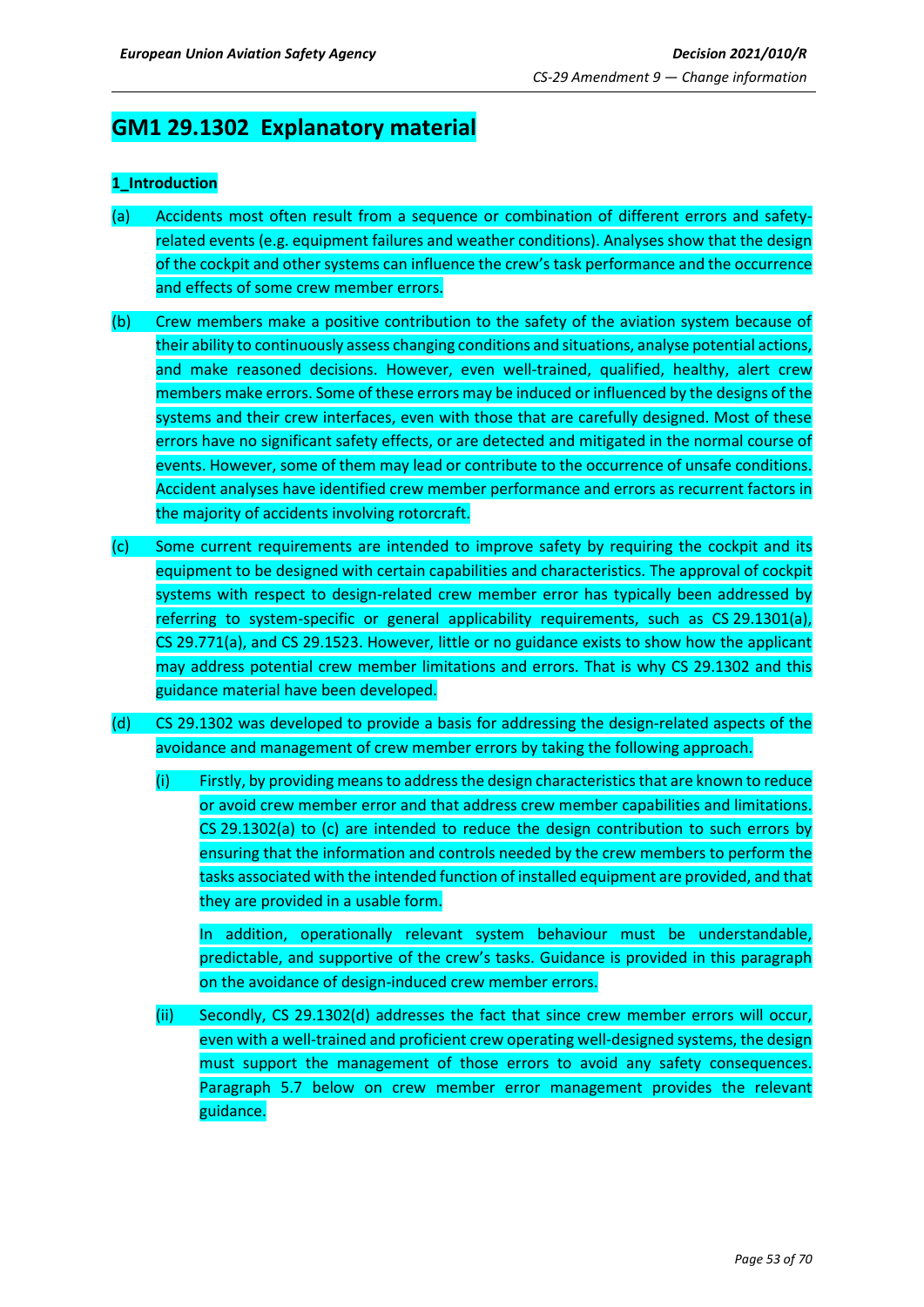- (e) EASA would like to bring the applicants' attention to the fact that the implementation of the CS 29.1302 process may require up to several years, depending on the characteristics of the project. However, STCs may require much less time.
- **2\_CS 29.1302: applicability and explanatory material**
- (a) CS-29 contains certification specifications for the design of cockpit equipment that is system specific (refer to AMC 29.1302, Table 1, in paragraph 2), generally applicable (e.g. CS 29.1301(a), CS 29.1309(c), CS 29.771(a)), and establishes minimum crew requirements (e.g. CS 29.1523). CS 29.1302 complements the generally applicable requirements by adding more explicit objectives for the design attributes related to the avoidance and management of crew member errors. Other ways to avoid and manage crew member errors are regulated through the requirements governing the licensing and qualifications of crew members and rotorcraft operations. Taken together, these complementary approaches provide an adequate level of safety.
- (b) The complementary approach is important. It is based upon the recognition that equipment design, training/licensing/qualifications and operations/procedures each provide safety contributions to risk mitigation. An appropriate balance is needed between them. There have been cases in the past where design characteristics known to contribute to crew member errors were accepted based upon the rationale that training or procedures would mitigate that risk. We now know that this can often be an inappropriate approach. Similarly, due to unintended consequences, it would not be appropriate to require equipment design to provide total risk mitigation.
- (c) A proper balance is needed between certification specifications in CS-29 and the requirements for training/licensing/qualifications and operations/procedures. CS 29.1302 and this GM were developed with the intent of achieving that appropriate balance.
	- (1) Introduction. The introductory sentence of CS 29.1302 states that 'this paragraph applies to installed systems and equipment intended to be used by the crew members when operating the rotorcraft from their normal seating positions in the cockpit or their operating positions in the cabin'.
		- (i) 'Intended to be used by the crew members when operating the rotorcraft from their normal seating positions in the cockpit or their operating positions in the cabin' means that the intended function of the installed equipment includes its use by the crew members when operating the rotorcraft. An example of such installed equipment would be a display that provides information enabling the crew to navigate. The term 'crew members' is intended to include any or all individuals comprising the minimum crew as determined for compliance with CS 29.1523. The phrase 'from their normal seating positions in the cockpit' means that the crew members are seated at their normal duty stations for operating the rotorcraft.
		- (ii) The phrase 'from their normal seating positions in the cockpit or their operating positions in the cabin' means that the crew members are positioned at their normal duty stations in the cabin. These phrases are intended to limit the scope of this requirement so that it does not address the systems or equipment that are/is not used by the crew members while performing their duties in operating the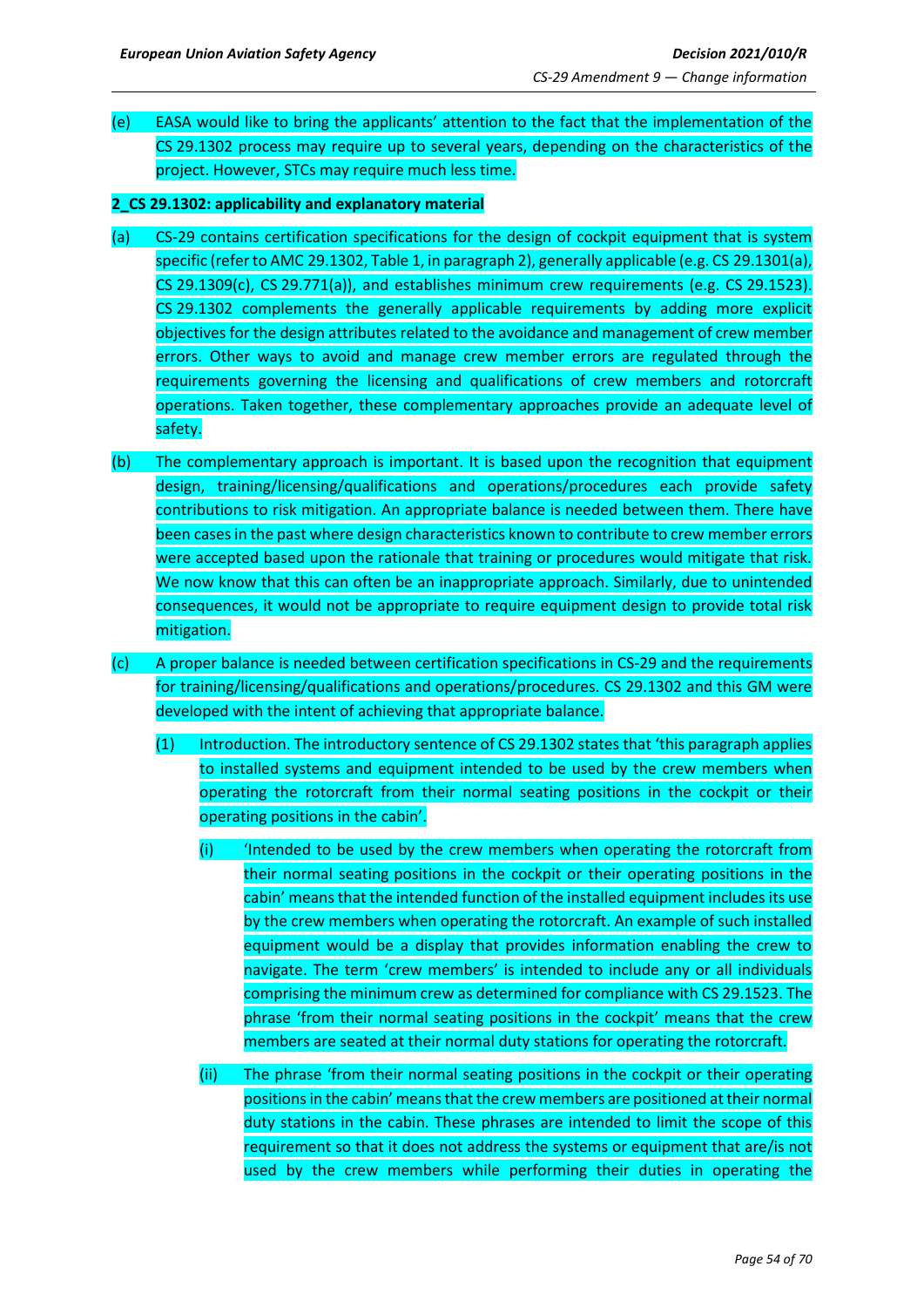rotorcraft in normal, abnormal/malfunction and emergency conditions. For example, this paragraph is not intended to apply to design items such as certain circuit breakers or maintenance controls intended for use by the maintenance crew (or by the crew when not operating the rotorcraft).

- (iii) The phrase 'The installed systems and equipment must be shown […]' in the first paragraph means that the applicant must provide sufficient evidence to support compliance determinations for each of the CS 29.1302 objectives. This is not intended to require a demonstration of compliance beyond that required by point 21.A.21(a) of Part 21. Accordingly, for simple design items or items similar to previously approved equipment and installations, the demonstrations, assessments or data needed to demonstrate compliance with CS 29.1302 are not expected to entail more extensive or onerous efforts than are necessary to demonstrate compliance with the previous requirements.
- (iv) The phrase 'individually and in combination with other such equipment' means that the objectives of this paragraph must be met when equipment is installed in the cockpit with other equipment. The installed equipment must not prevent other equipment from complying with these objectives. For example, applicants must not design a display so that the information it provides is inconsistent or is in conflict with information provided from other installed equipment.
- (v) In addition, this paragraph presumes a qualified crew member that is trained to use the installed equipment. This means that the design must meet these objectives for crew members who are allowed to fly the rotorcraft by meeting the qualification requirements of the operating rules. If the applicant seeks a type design or supplemental type design approval before a training programme is accepted, the applicant should document any novel, complex or highly integrated design items and assumptions made during the design phase that have the potential to affect the training time or the crew member procedures. The certification specification and associated material are written assuming that either these design items and assumptions or the knowledge of a training programme (proposed or in the process of being developed) will be coordinated with the appropriate operational approval organisation when assessing the adequacy of the design.
- (vi) The objective for the equipment to be designed so that the crew members can safely perform their tasks associated with the intended function of the equipment applies in normal, abnormal/malfunction and emergency conditions. The tasks intended to be performed under all the above conditions are generally those prescribed by the crew member procedures. The phrase 'safely perform their tasks' is intended to describe one of the safety objectives of this certification specification. The objective is for the equipment design to enable the crew members to perform their tasks with sufficient accuracy and in a timely manner, without unduly interfering with their other required tasks. The phrase 'tasks associated with its intended function' is intended to characterise either the tasks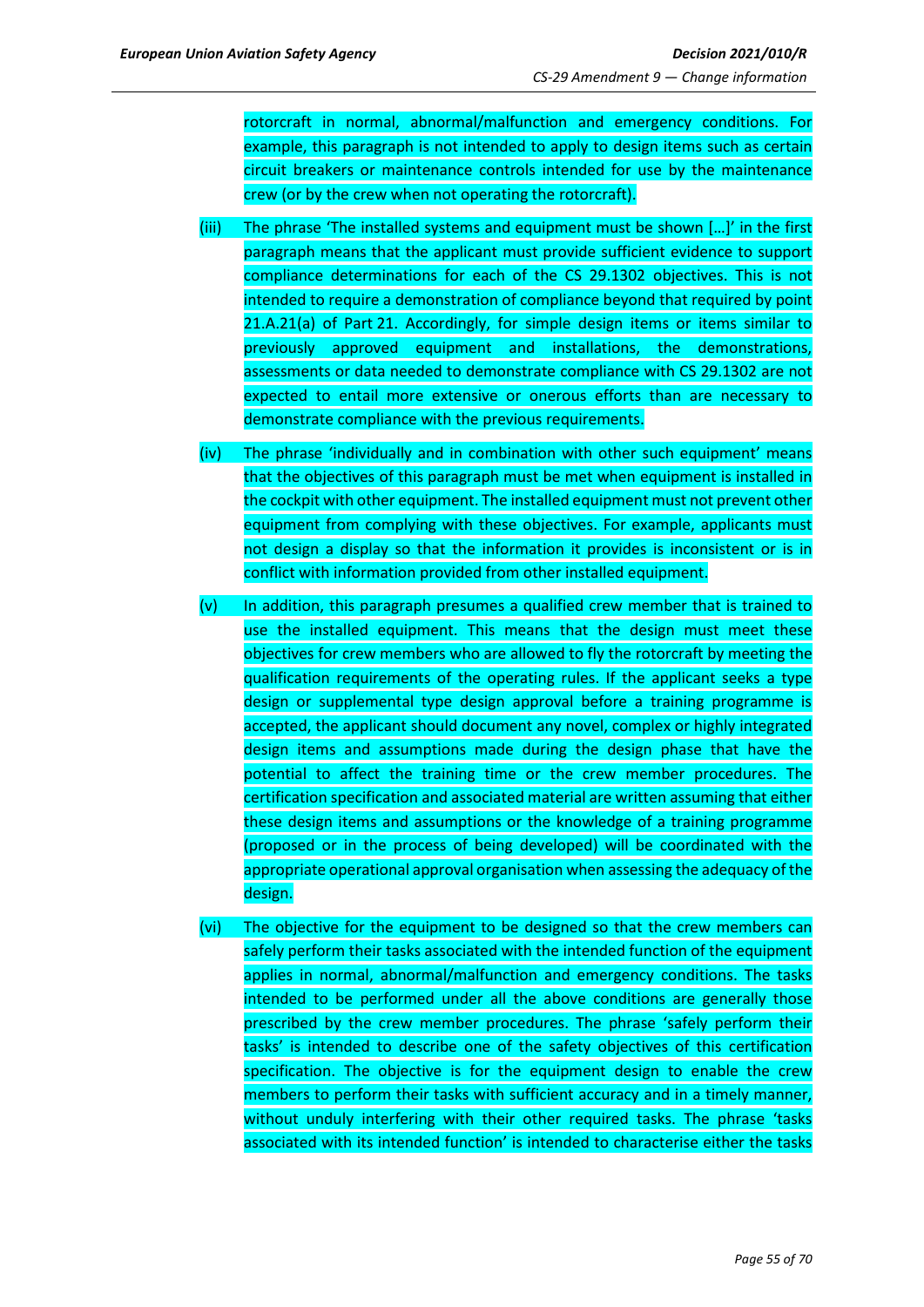required to operate the equipment or the tasks for which the intended function of the equipment provides support.

- (2) **CS 29.1302(a)** requires the applicant to install the appropriate controls and provide the necessary information for any cockpit equipment identified in the first paragraph of CS 29.1302. The controls and the information displays must be sufficient to allow the crew members to accomplish their tasks. Although this may seem obvious, this objective is included because a review of CS-29 on the subject of HFs revealed that a specific objective for cockpit controls and information to meet the crew member needs is necessary. This objective is not reflected in other parts of the rules, so it is important to be explicit.
- (3) **CS 29.1302(b)** addresses the objective for cockpit controls and information that are/is necessary and appropriate for the crew members to accomplish their tasks, as determined in (a) above. The intent is to ensure that the design of the controls and information devices makes them usable by the crew members. This subparagraph seeks to reduce design-induced crew member errors by imposing design objectives for cockpit information presentation and controls. Subparagraphs (1) through (3) specify these design objectives. The design objectives for information and controls are necessary to:
	- (i) properly support the crew members in planning their tasks;
	- (ii) make available to the crew members appropriate, effective means to carry out planned actions; and
	- (iii) enable the crew members to have appropriate feedback information about the effects of their actions on the rotorcraft.
- (4) **CS 29.1302(b)(1)** specifically requires controls and information to be designed in a clear and unambiguous form, at a resolution and precision appropriate to the task.
	- (i) As applied to information, 'clear and unambiguous' means that it can be perceived correctly (is legible) and can be comprehended in the context of the crew member tasks associated with the intended functions of the equipment, such that the crew members can perform all the associated tasks.
	- (ii) For controls, the objective for 'clear and unambiguous' presentation means that the crew members must be able to use them appropriately to achieve the intended functions of the equipment. The general intent is to foster the design of equipment controls whose operation is intuitive, consistent with the effects on the parameters or states that they affect, and compatible with the operation of the other controls in the cockpit.
	- (iii) 29.1302(b)(1) also requires the information or control to be provided, or to operate, at a level of detail and accuracy appropriate for accomplishing the task. Insufficient resolution or precision would mean the crew members could not perform the task adequately. Conversely, excessive resolution has the potential to make a task too difficult because of poor readability or the implication that the task should be accomplished more precisely than is actually necessary.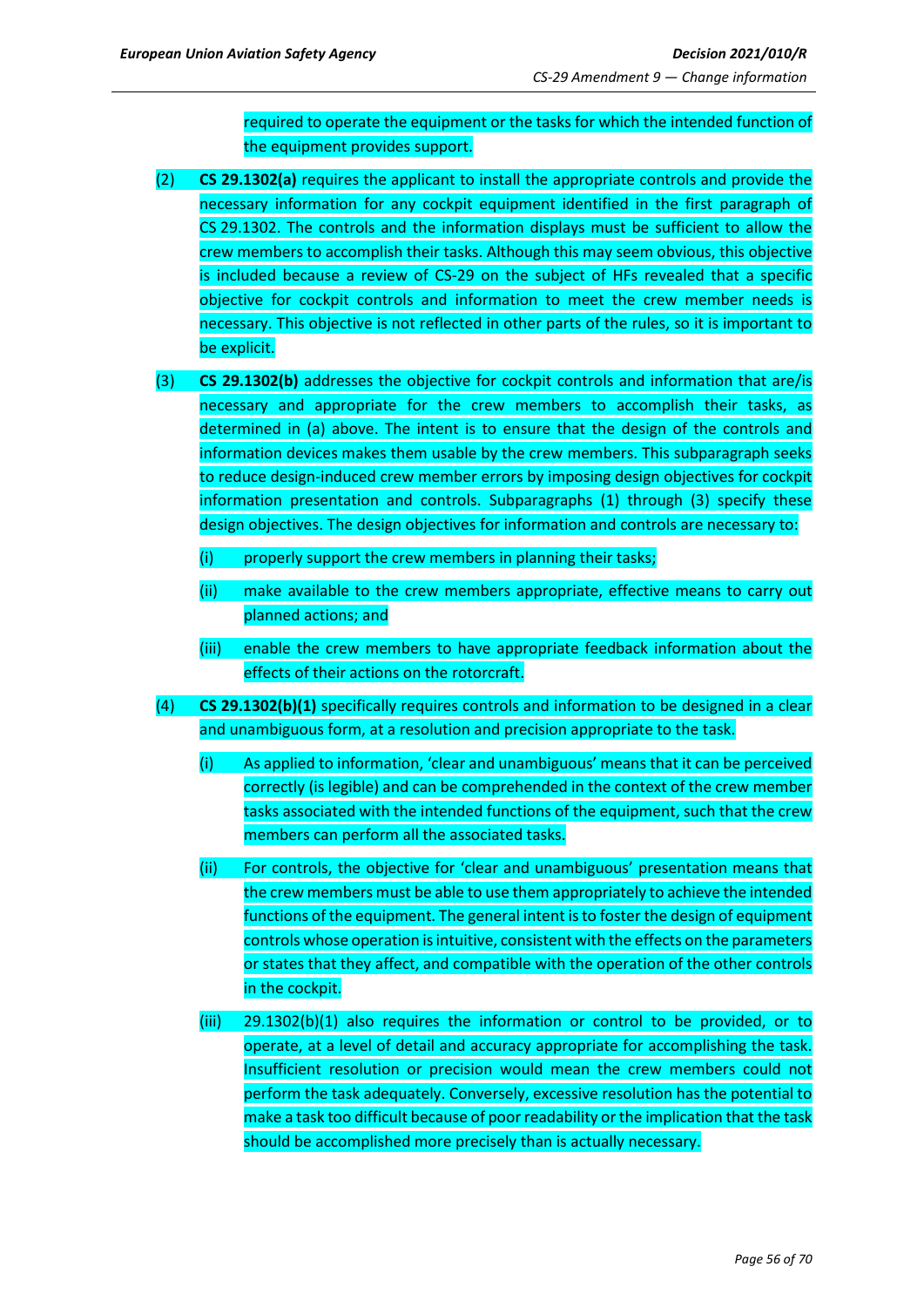- (5) **CS 29.1302(b)(2)** requires controls and information to be accessible and usable by the crew members in a manner appropriate to the urgency, frequency, and duration of their tasks. For example, controls that are used more frequently or urgently must be readily accessible, or require fewer steps or actions to perform the task. Less accessible controls may be acceptable if they are needed less frequently or less urgently. Controls that are used less frequently or less urgently should not interfere with those used more urgently or more frequently. Similarly, tasks requiring a longer time for interaction should not interfere with the accessibility to information required for urgent or frequent tasks.
- (6) **CS 29.1302(b)(3)** requires equipment to present information that makes the crew members aware of the effects of their actions on the rotorcraft or systems, if that awareness is required for the safe operation of the rotorcraft. The intent is for the crew members to be aware of the system or rotorcraft states resulting from crew actions, permitting them to detect and correct their own errors. This subparagraph is included because new technology enables new kinds of crew member interfaces that previous objectives did not address. Specific deficiencies of existing objectives in addressing HFs are described below:
	- (i) CS 29.771(a) addresses this topic for controls, but does not include criteria for the presentation of information;
	- (ii) CS 29.777(a) addresses controls, but only their location;
	- (iii) CS 29.777(b) and CS 25.779 address the direction of motion and actuation but do not encompass new types of controls, such as cursor-control devices. These requirements also do not encompass types of control interfaces that can be incorporated into displays via menus, for example, thus affecting their accessibility;
	- (iv) CS 29.1523 has a different context and purpose (determining the minimum crew), so it does not address these requirements in a sufficiently general way.
- (7) **CS 29.1302(c)** requires installed equipment to be designed so that its behaviour that is operationally relevant to crew member tasks is:
	- (i) predictable and unambiguous, and
	- (ii) designed to enable the crew members to intervene in a manner appropriate to the task (and intended function).

#### Other related considerations are the following:

- (iii) Improved cockpit technologies involving integrated and complex information and control systems have increased safety and performance. However, they have also introduced the need to ensure proper interactions between the crew and those systems. In-service experience has shown that some equipment behaviour (especially from automated systems) is excessively complex or dependent upon logical states or mode transitions that are not well understood or expected by the crew members. Such design characteristics can confuse the crew members and have been determined to contribute to incidents and accidents.
- (8) **CS 29.1302(c)(1)** requires the behaviour of a system to be such that a qualified crew member knows what the system is doing and why it is doing it. It requires operationally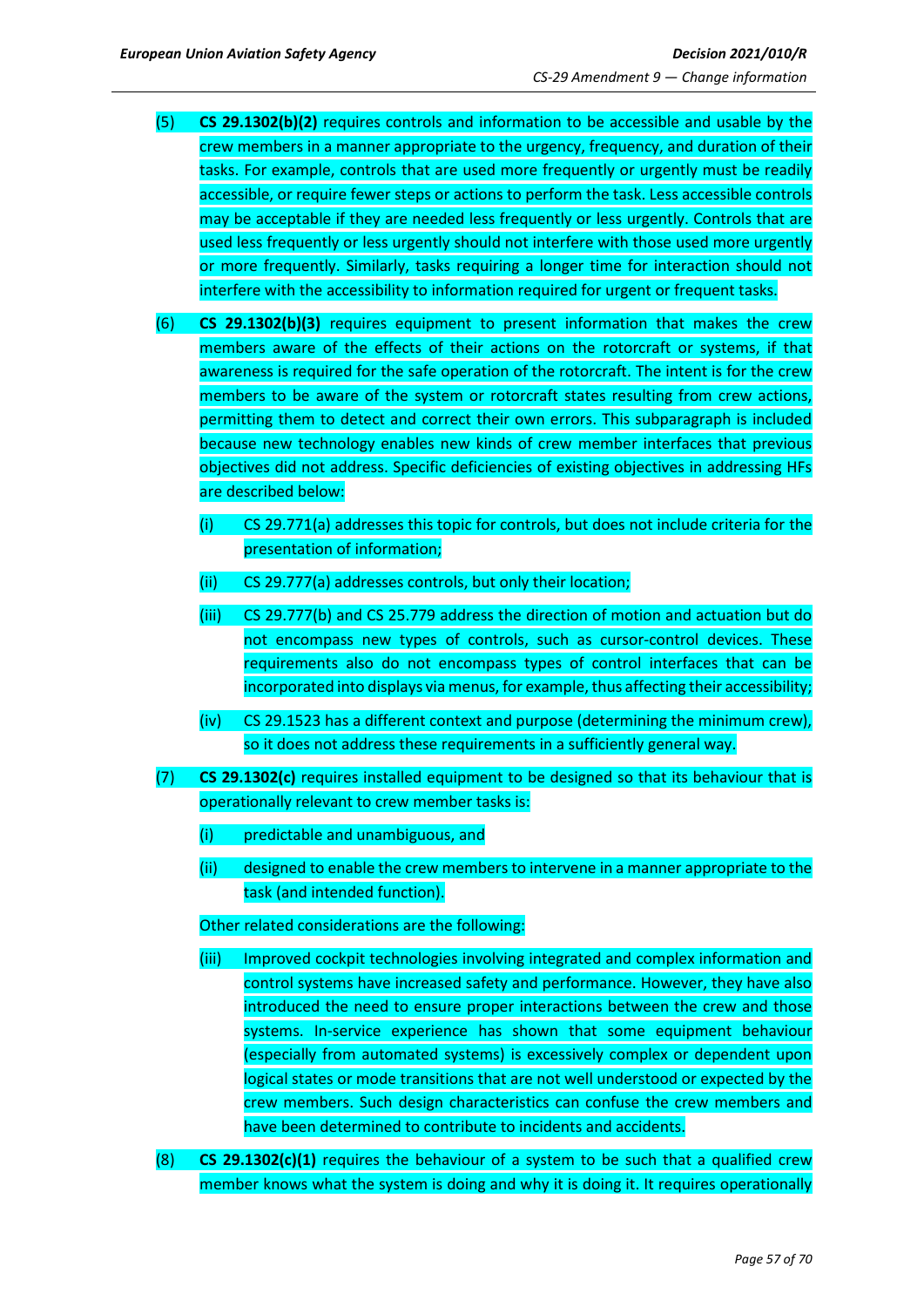relevant system behaviour to be 'predictable and unambiguous'. This means that a crew can retain enough information about what their action or a changing situation will cause the system to do under foreseeable circumstances, so they can operate the system safely.

The behaviour of a system must be unambiguous because the actions of the crew may have different effects on the rotorcraft, depending on its current state or operational circumstances.

- (9) **CS 29.1302(c)(2)** requires the design to be such that the crew members will be able to take some action, or change or alter an input to the system, in a manner appropriate to the task.
- (10) **CS 29.1302(d)** addresses the reality that even well-trained, proficient crews using well-designed systems will make errors. It requires the equipment to be designed such in order to enable the crew members to manage such errors. For the purpose of this CS, errors 'resulting from crew interaction with the equipment' are those errors that are in some way attributable, or related, to the design of the controls, the behaviour of the equipment, or the information presented. Examples of designs or information that could cause errors are indications and controls that are complex and inconsistent with each other or with other systems on the cockpit. Another example is a procedure that is inconsistent with the design of the equipment. Such errors are considered to be within the scope of this CS and the related AMC.
	- (i) What is meant by a design which enables the crew members to 'manage errors' is that:
		- (A) the crew members must be able to detect and/or recover from errors resulting from their interaction with the equipment; or
		- (B) the effects of such crew member errors on the rotorcraft functions or capabilities must be evident to the crew members, and continued safe flight and landing must be possible; or
		- (C) crew member errors must be prevented by switch guards, interlocks, confirmation actions, or other effective means; or
		- (D) the effects of errors must be precluded by system logic or redundant, robust, or fault-tolerant system design.
	- (ii) The objective to manage errors applies to those errors that can be reasonably expected in service from qualified and trained crews. The term 'reasonably expected in service' means errors that have occurred in service with similar or comparable equipment. It also means errors that can be predicted to occur based on general experience and knowledge of human performance capabilities and limitations related to the use of the type of controls, information, or system logic being assessed.
	- (iii) CS 29.1302(d) includes the following statement: 'This subparagraph does not apply to skill-related errors associated with the manual control of the rotorcraft.' That statement is intended to exclude errors resulting from the crew's proficiency in the control of the flight path and attitude with the primary roll, pitch, yaw and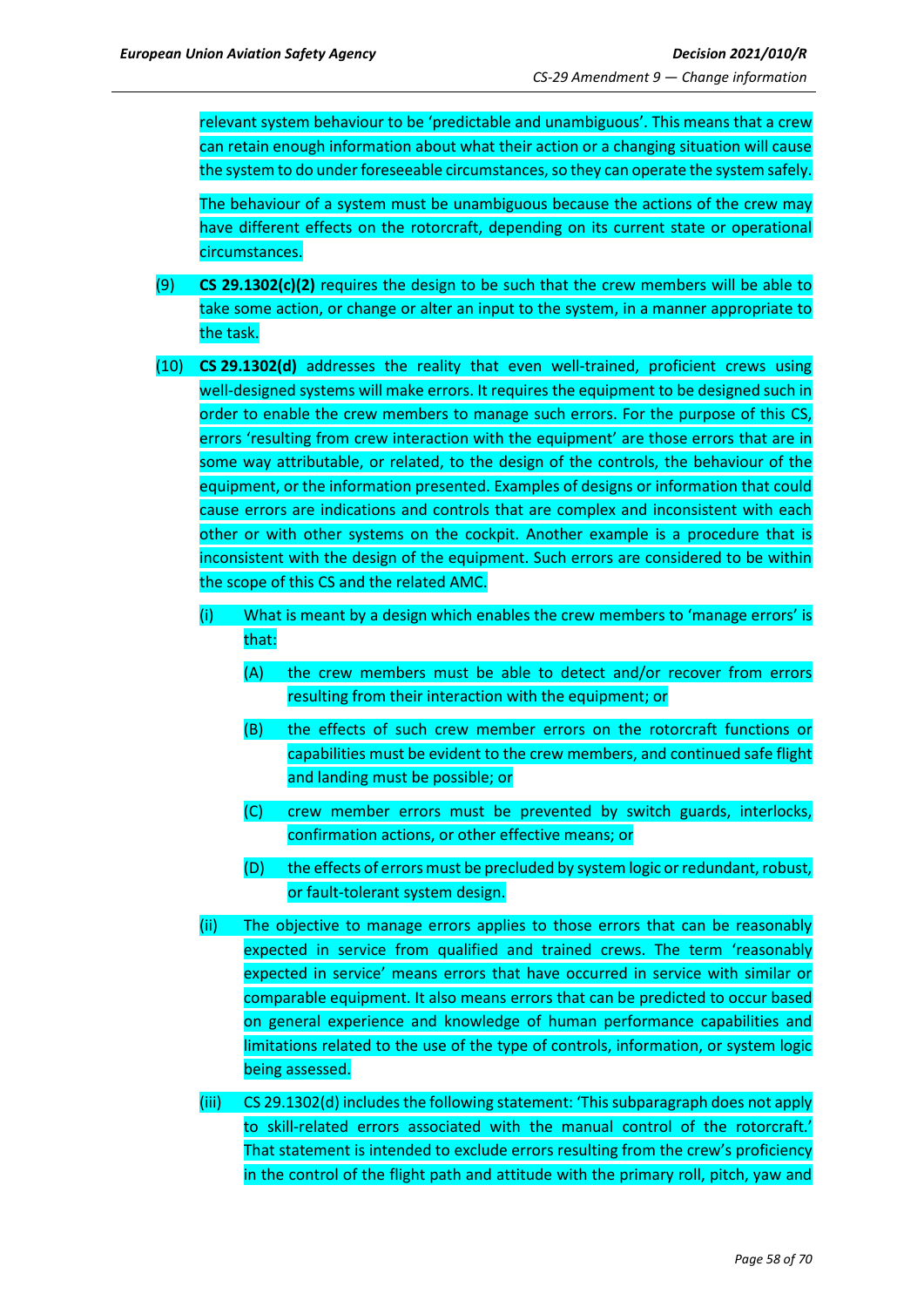thrust controls, and which are related to the design of the flight control systems. These issues are considered to be adequately addressed by the existing certification specifications, such as CS-29 Subpart B and CS 29.671(a). It is not intended that the design should be required to compensate for deficiencies in crew training or experience. This assumes at least the minimum crew requirements for the intended operation, as discussed at the beginning of paragraph 5.1 above.

(iv) This objective is intended to exclude the management of errors resulting from crew member decisions, acts or omissions that are not in good faith. It is intended to avoid imposing requirements on the design to accommodate errors committed with malicious or purely contrary intent. CS 29.1302 is not intended to require applicants to consider errors resulting from acts of violence or threats of violence.

This 'good faith' exclusion is also intended to avoid imposing requirements on designs to accommodate errors due to a crew member's obvious disregard for safety. However, it is recognised that errors committed intentionally may still be in good faith, but could be influenced by the characteristics of the design under certain circumstances. An example would be a poorly designed procedure that is not compatible with the controls or information provided to the crew members.

Imposing requirements without considering their economic feasibility or the commensurate safety benefits should be avoided. Operational practicability should also be addressed, such as the need to avoid introducing error management features into the design that would inappropriately impede crew actions or decisions in normal, abnormal/malfunction and emergency conditions. For example, it is not intended to require so many guards or interlocks on the means to shut down an engine that the crew members would be unable to do this reliably within the available time. Similarly, it is not intended to reduce the authority or means for the crew to intervene or carry out an action when it is their responsibility to do so using their best judgment in good faith.

This subparagraph is included because managing errors (which can be reasonably expected in service) that result from crew member interactions with the equipment is an important safety objective. Even though the scope of applicability of this material is limited to errors for which there is a contribution from or a relationship to the design, CS 29.1302(d) is expected to result in design changes that will contribute to safety. One example, among others, would be the use of 'undo' functions in certain designs.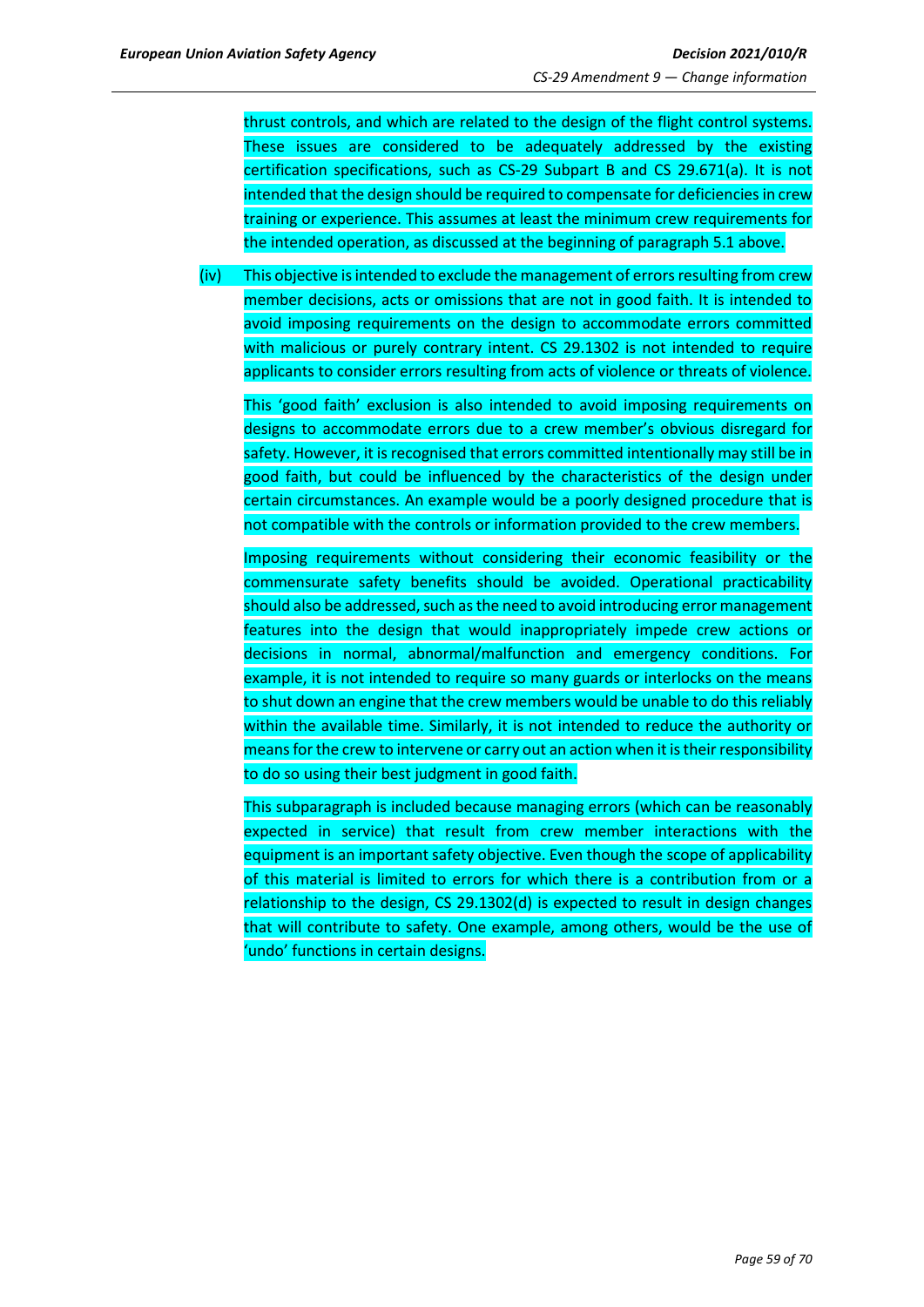## **GM2 29.1302 Examples of compliance matrices**

The compliance matrix developed by the applicant should provide the essential information in order to understand the relationship between the following elements:

- the design items,
- the applicable certification specifications,
- the test objectives,
- the means of compliance, and
- the deliverables.

The two matrices below are provided as examples only. The applicant might present the necessary information through any format that meets the above objectives.

## An example with a *design item* entry:

| <b>Function</b>                     | Sub-<br>function                   | <b>Focus</b>                                      | <b>CS reference</b>   | <b>CS description</b>                                                                                                                                                                                                                                                                                                                                                | <b>Assessed</b><br>dimension                                                                                                                       | <b>MoC</b>                                                                                                                             | <b>Reference to</b><br>the related                                                                 |
|-------------------------------------|------------------------------------|---------------------------------------------------|-----------------------|----------------------------------------------------------------------------------------------------------------------------------------------------------------------------------------------------------------------------------------------------------------------------------------------------------------------------------------------------------------------|----------------------------------------------------------------------------------------------------------------------------------------------------|----------------------------------------------------------------------------------------------------------------------------------------|----------------------------------------------------------------------------------------------------|
|                                     |                                    |                                                   |                       |                                                                                                                                                                                                                                                                                                                                                                      |                                                                                                                                                    |                                                                                                                                        | deliverable                                                                                        |
|                                     |                                    |                                                   |                       |                                                                                                                                                                                                                                                                                                                                                                      |                                                                                                                                                    |                                                                                                                                        |                                                                                                    |
| Electronic checklist (ECL) function | Display electronic checklist (ECL) | Electronic checklist quick access keys (ECL QAKs) | CS 29.777(a)          | The cockpit<br>controls must be:<br>(a) located so in<br>order to provide<br>convenient<br>operation<br>and to prevent<br>confusion and<br>inadvertent<br>operation;                                                                                                                                                                                                 | <b>Assess the</b><br><b>ECL QAKs</b><br>location for<br>convenient<br>operation<br>and<br>prevention<br>$\mathsf{of}$<br>inadvertent<br>operation. | MoC8<br><b>HFs</b><br>campaign<br>#2<br>Scenario #4                                                                                    | <b>HFs Test</b><br>Report<br><b>XXX123</b>                                                         |
|                                     |                                    |                                                   | CS29.777(b)           | The cockpit<br>controls must be:<br>(b) located and<br>arranged with<br>respect to the<br>pilot seats so that<br>there is full and<br>unrestricted<br>movement of<br>each control<br>without<br>interference from<br>the cockpit<br>structure or the<br>pilot clothing<br>when pilots from<br>1.57 m (5ft 2in) to<br>$1.8 \text{ m}$ (6 ft) in<br>height are seated. | <b>Assess</b><br>accessibility<br>to control<br>the ECL<br>QAKs.                                                                                   | MoC4<br><b>HFs</b><br>Reachability<br><b>Analysis</b><br>MoC5<br><b>HFs</b><br>Reachability<br>and<br><b>Accessibility</b><br>Campaign | <b>HFs</b><br>Reachability<br>and<br><b>Accessibility</b><br>Assessment<br>Report<br><b>XXX123</b> |
|                                     |                                    |                                                   | $\left[\ldots\right]$ | []                                                                                                                                                                                                                                                                                                                                                                   | []                                                                                                                                                 | []                                                                                                                                     | []                                                                                                 |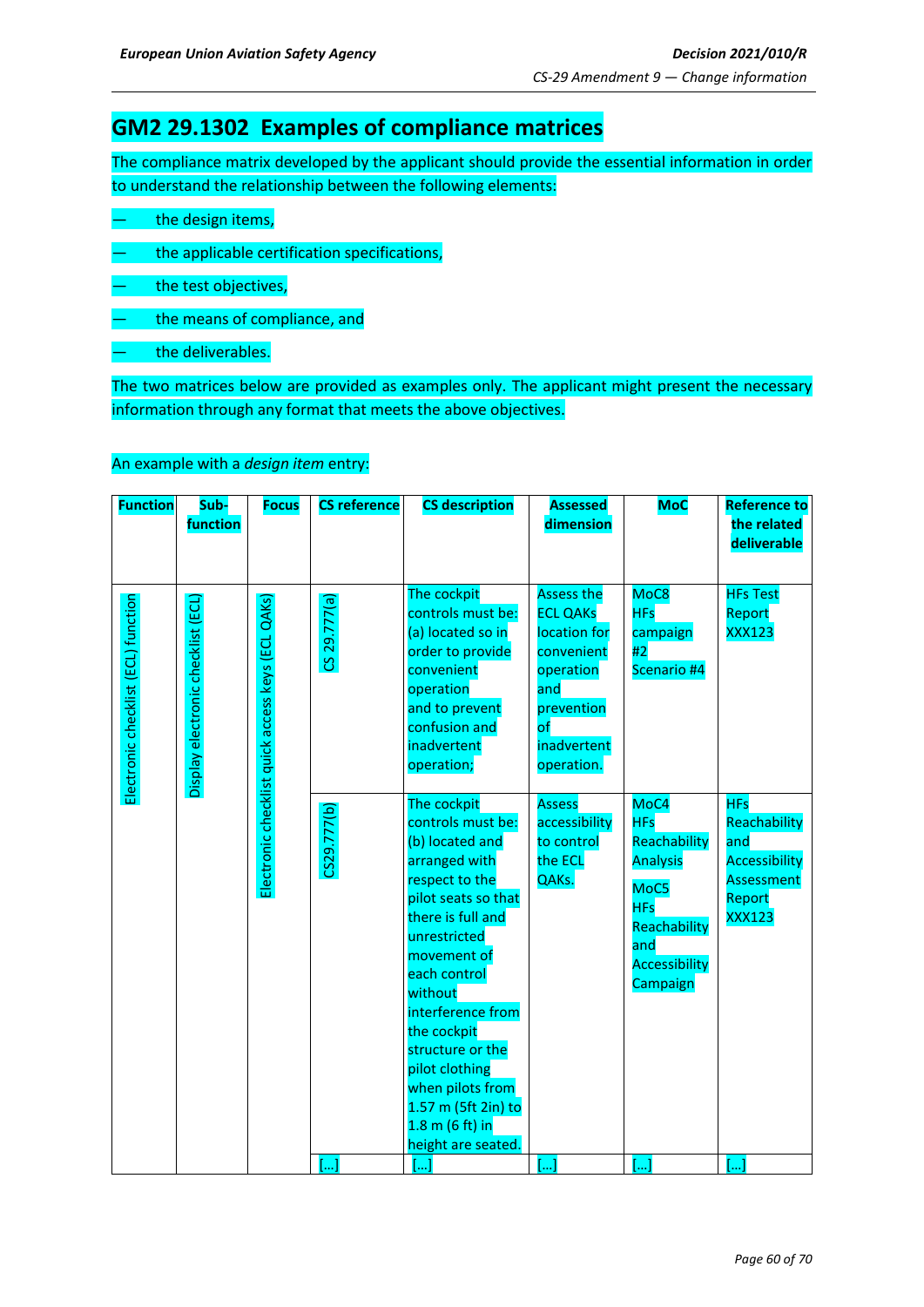| <b>Function</b> | Sub-<br>function | <b>Focus</b> | <b>CS reference</b> | <b>CS description</b>                                                                                                                                                                                                                                                              | <b>Assessed</b><br>dimension                                                                 | <b>MoC</b>                                                          | <b>Reference to</b><br>the related<br>deliverable                       |
|-----------------|------------------|--------------|---------------------|------------------------------------------------------------------------------------------------------------------------------------------------------------------------------------------------------------------------------------------------------------------------------------|----------------------------------------------------------------------------------------------|---------------------------------------------------------------------|-------------------------------------------------------------------------|
|                 |                  |              | CS 29.1302(a        | All the controls<br>and information<br>necessary to<br>accomplish these<br>tasks must be<br>provided;                                                                                                                                                                              | <b>Assess that</b><br>appropriate<br>controls are<br>provided in<br>order to<br>display ECL. | MoC1<br><b>ECL</b><br>implementa<br>tion<br>description<br>for XXXX | <b>ECL</b><br>implementa<br>tion<br>description<br>document<br>for XXXX |
|                 |                  |              | CS 29.1302(b)(1     | (b) All the controls<br>and information<br>required by<br>paragraph (a),<br>which are<br>intended for use<br>by the crew<br>members, must:<br>(1) be presented<br>in a clear and<br>unambiguous<br>form, at a<br>resolution and<br>with a precision<br>appropriate to the<br>task; | <b>Assess the</b><br>appropriat<br>eness of<br>the ECL<br><b>QAKs</b><br>labels.             | MoC8<br><b>HFs</b><br>campaign<br>#4<br>Scenario #1                 | <b>HFs Test</b><br>Report<br><b>XXX345</b>                              |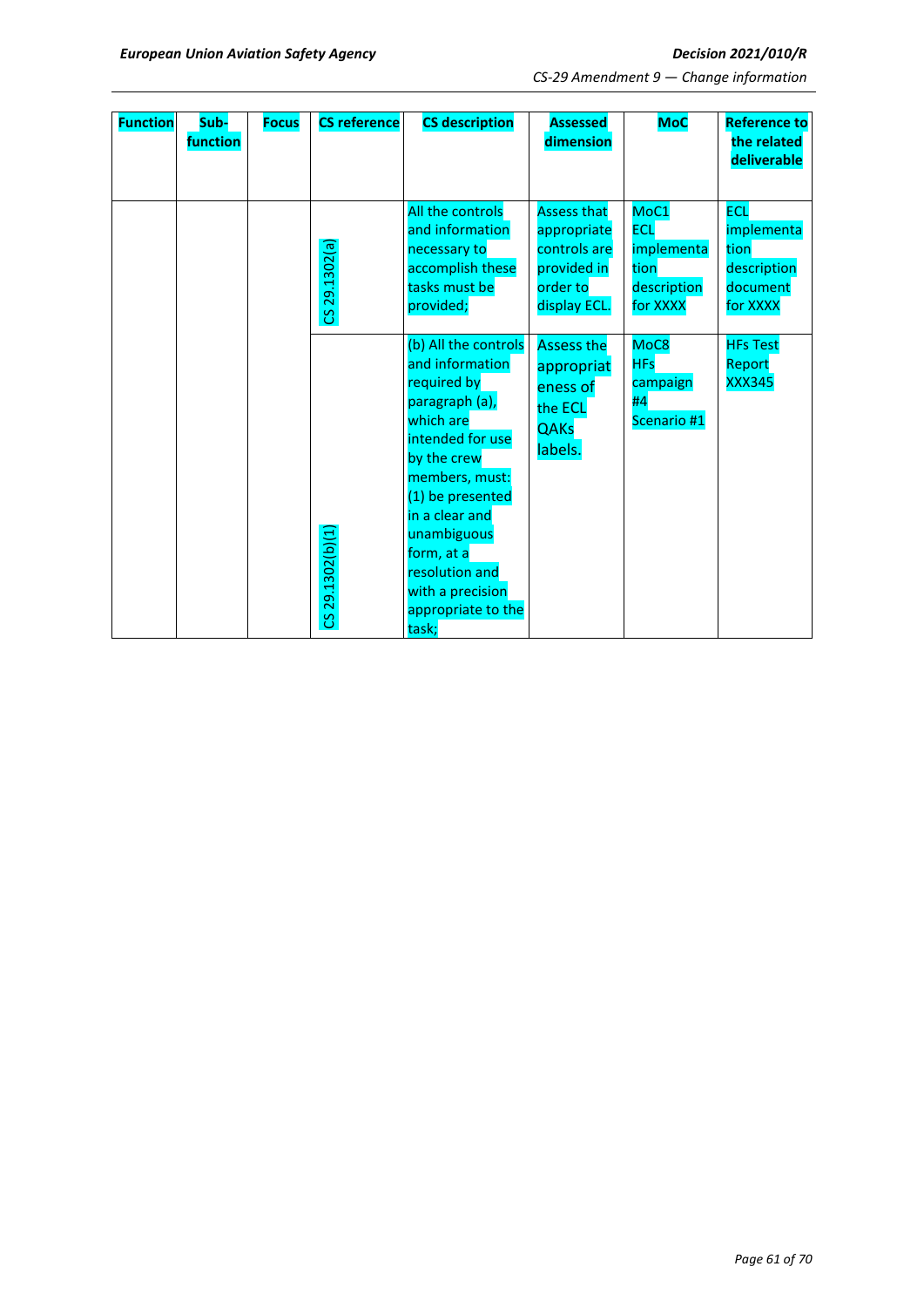## Another example with a *certification specification* entry:

| <b>CS reference</b>  | <b>CS description</b>                                                                                                                                                                                                                                           | <b>Focus</b>                   | <b>Assessed</b>                                                                                                                            | <b>MoC</b>                                                                                                                      | <b>Reference to</b>                                                                                    |
|----------------------|-----------------------------------------------------------------------------------------------------------------------------------------------------------------------------------------------------------------------------------------------------------------|--------------------------------|--------------------------------------------------------------------------------------------------------------------------------------------|---------------------------------------------------------------------------------------------------------------------------------|--------------------------------------------------------------------------------------------------------|
|                      |                                                                                                                                                                                                                                                                 |                                | dimension                                                                                                                                  |                                                                                                                                 | the related<br>deliverable                                                                             |
| CS 29.777(a)         | The cockpit controls<br>must be: (a) Located so<br>in order to provide<br>convenient operation<br>and to prevent confusion<br>and inadvertent<br>operation;                                                                                                     | <b>All cockpit</b><br>controls | <b>Assess the</b><br>locations of all<br>cockpit controls<br>for convenient<br>operation and<br>prevention of<br>inadvertent<br>operation. | MoC8<br><b>All HFs</b><br>simulator<br>evaluations                                                                              | <b>HFs Test</b><br>Reports<br><b>XXX123</b><br><b>XXX456</b><br><b>XXX789</b>                          |
|                      |                                                                                                                                                                                                                                                                 | <b>ECL QAKs</b>                | <b>Assess the</b><br>location of the<br><b>ECL QAKs for</b><br>convenient<br>operation and<br>prevention of<br>inadvertent<br>operation.   | MoC8<br><b>HFs</b><br>campaign<br>#2<br>Scenario #4                                                                             | <b>HFs Test Report</b><br><b>XXX123</b>                                                                |
| CS 29.777(b)         | The cockpit controls<br>must be:<br>(b) located and arranged<br>with respect to the<br>pilot seats so that there<br>is full and unrestricted<br>movement of each<br>control without<br>interference from<br>the cockpit structure or<br>the pilot clothing when | All cockpit<br>controls        | <b>Assess the</b><br>accessibility of<br>all cockpit<br>controls.                                                                          | MoC4<br><b>HFs</b><br>Reachability<br><b>Analysis</b><br>MoC5<br><b>HFs</b><br>Reachability<br>and<br>Accessibility<br>Campaign | <b>HFs</b><br>Reachability<br>and<br><b>Accessibility</b><br><b>Assessment</b><br><b>Report XXX123</b> |
|                      | pilots from 1.57 m<br>(5ft 2in) to 1.8 m (6ft) in<br>height are seated.                                                                                                                                                                                         | <b>ECL QAKs</b>                | <b>Assess the</b><br>accessibility to<br>control<br>the ECL QAKs.                                                                          | MoC4<br><b>HFs</b><br>Reachability<br><b>Analysis</b><br>MoC5<br><b>HFs</b><br>Reachability<br>and<br>Accessibility<br>Campaign | <b>HFs</b><br>Reachability<br>and<br><b>Accessibility</b><br><b>Assessment</b><br><b>Report XXX123</b> |
|                      | $\lceil \dots \rceil$                                                                                                                                                                                                                                           |                                |                                                                                                                                            |                                                                                                                                 |                                                                                                        |
| CS 29.1302(a)        | All the controls and<br>information necessary to<br>accomplish these tasks<br>must be provided;                                                                                                                                                                 |                                |                                                                                                                                            |                                                                                                                                 |                                                                                                        |
| CS 29.1302(b)<br>(1) | (b) All the controls and<br>information required by<br>paragraph (a), which are<br>intended for use by the<br>crew members, must:<br>(1) be presented in a clear<br>and unambiguous form, at                                                                    |                                |                                                                                                                                            |                                                                                                                                 |                                                                                                        |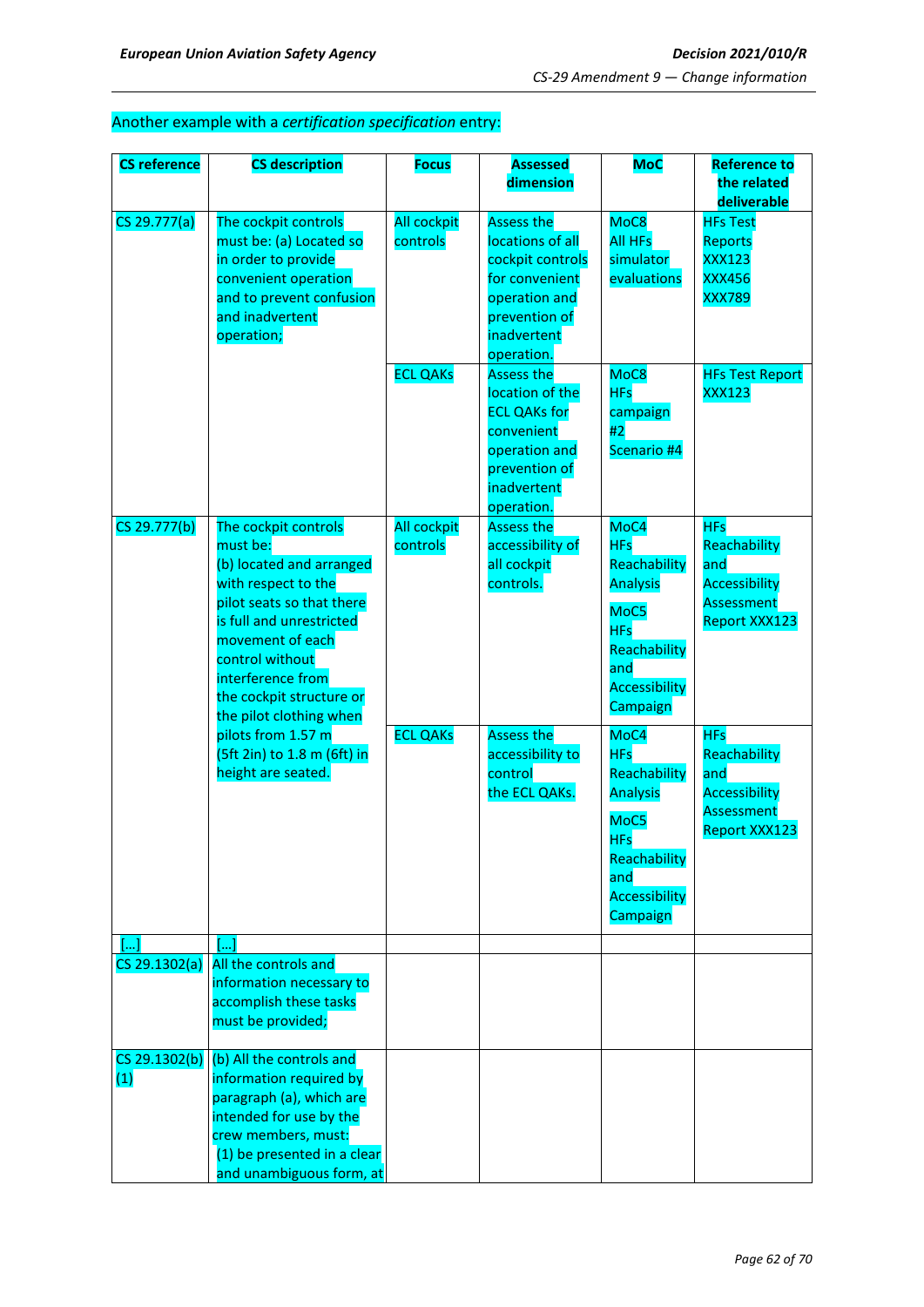| <b>CS reference</b> | <b>CS description</b>                                            | <b>Focus</b> | <b>Assessed</b><br>dimension | <b>MoC</b> | <b>Reference to</b><br>the related<br>deliverable |
|---------------------|------------------------------------------------------------------|--------------|------------------------------|------------|---------------------------------------------------|
|                     | a resolution and with a<br>precision appropriate to<br>the task: |              |                              |            |                                                   |

# **AMC 29.1457 Cockpit Voice Recorders**

[…]

1. General

The installation of a recorder with an ETSO authorisation against ETSO-C123c (or equivalent standard accepted by EASA) satisfies the approval requirement in CS 29.1457(a).

In showing compliance with CS 29.1457, the applicant should take into account EUROCAE Document No ED 112A 'MOPS for Crash-Protected Airborne Recorder Systems' or a later revision.

'CVR system' designates the cockpit voice recorder (CVR) and its dedicated equipment (e.g. dedicated sensors or transducers, amplifiers, dedicated data buses, dedicated power source).

[…]

#### 6. Evaluation of the CVR recording

The following acceptable means of compliance with CS 29.1457(b) is provided to demonstrate that the performance of a new or modified CVR system is acceptable and that the quality of the CVR recording is acceptable. Inspections of the CVR recording that are part of the instructions for continued airworthiness (ICAs) are not within the scope of this paragraph.

- a. The CVR system should be installed in accordance with the recommendations made in EUROCAE Document ED-112A, in particular:
	- Chapter 2-5 'Equipment installation and installed performance', and
	- Part I 'Cockpit Voice Recorder System', Chapter I-6.1.1 'Interface design', I-6.1.2 'Recorder Operation' and I-6.1.3 'Bulk Erasure Interlocks'.

Particular attention should be given to the location of the cockpit area microphone (CAM). ED-112A, Chapter I-6.2. 'Equipment location', provides guidance on this topic.

It should be noted that the CVR may record on more than four channels, and that this may help to avoid superimposition between signal sources recorded on the same CVR channel.

- b. To ensure that the CVR system is properly installed, and to verify that the audio signals recorded on all channels achieve the acceptable level of quality, the applicant should conduct a flight test. The recording obtained should be evaluated to confirm an acceptable level of quality during all normal phases of flight (including taxi-out, hover, take-off, climb, cruise, descent, approach, landing, taxi-in) and autorotation. ED-112A provides guidance for testing a new CVR installation (refer to Chapter I-6.3).
- The evaluation of the CVR recording should include: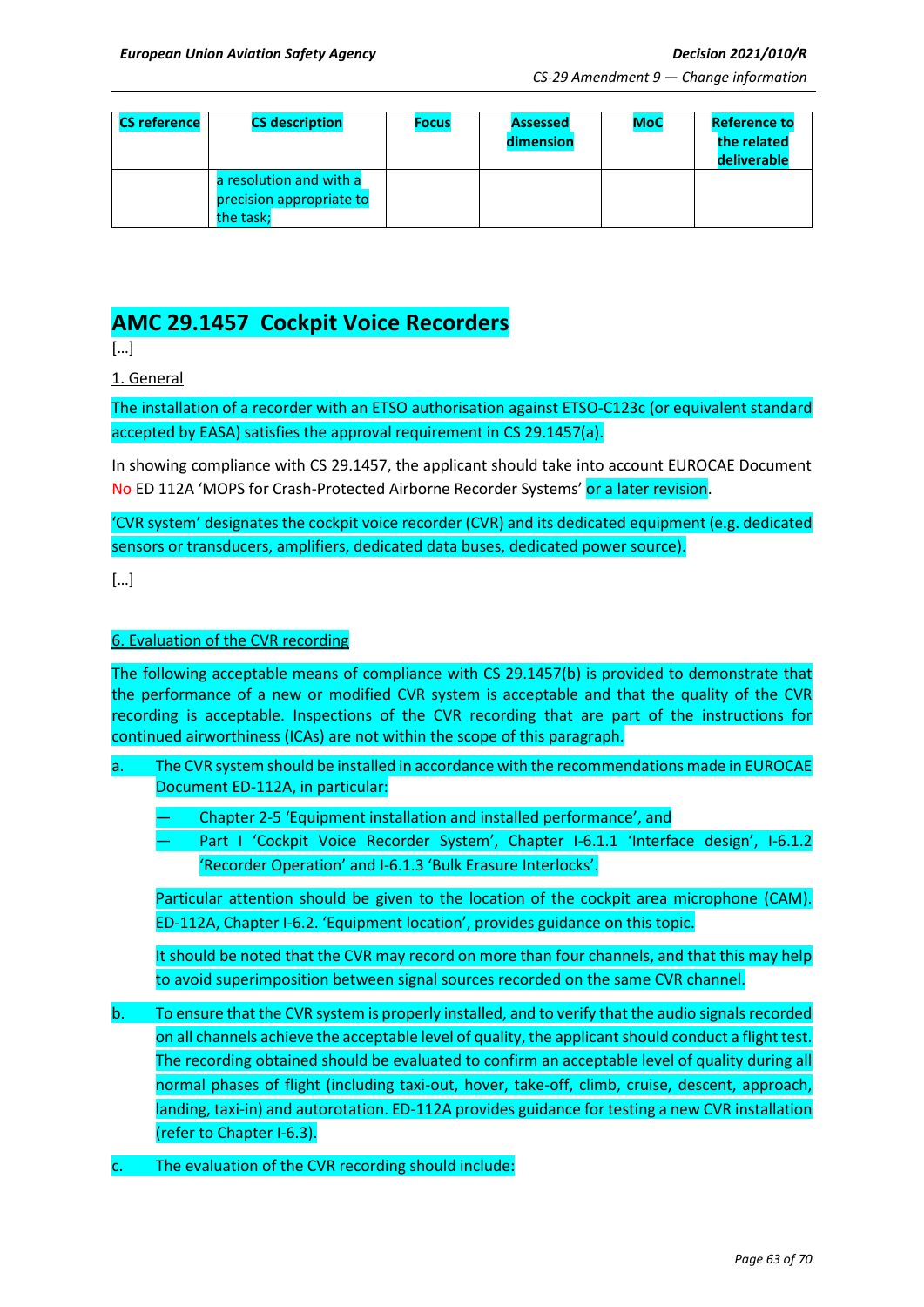- the tasks described in ED-112A, Annex I-A, Chapter I-A.3;
- ii. checking that the vocal signal sources are intelligible and that non-vocal alerts on headsets or speakers can be identified;
- iii. checking that the levels of side tone signals (e.g. radio) and public address (PA) are adjusted so that these signals are audible and do not mask the signals from the flight crew microphones (refer to ED-112A, Part I, Chapter I-6.1.1);
- iv. checking the start-and-stop function of the CVR system. The CVR should begin to operate no later than when power from sources other than from the alternate power source is available and the pre-flight checklist is started. The CVR should continue to operate either until the completion of the final post-flight checklist or until 10 minutes after power is lost on all engines; and
- v. checking for the presence of any fault in the memory of the built-in test feature of the CVR, if applicable.
- d. The evaluation of the CVR recording should fulfil all of the conditions below:
	- i. The equipment used for the CVR recording replay should meet the specifications of Chapter I-A.2 of Annex I-A of ED-112A, or a higher standard;
	- ii. The replay and evaluation of CVR recordings should be performed by personnel with adequate knowledge of CVR systems and aircraft operations, and who have the appropriate experience with the techniques used to evaluate recordings;
	- iii. The observations from the evaluation should be documented in an evaluation report. An example of an evaluation report is provided in ED-112A, Annex I-A; and
	- iv. The evaluation report should indicate the quality of each audio signal that is required to be recorded by CS 29.1457(c) according to defined criteria. For example, the following audio quality rating scale may be used:

#### GOOD:

- 1. When considering a vocal signal source (crew voice, radio reception, radio side tone, interphone, public address, synthetic voice in call-outs, warnings and alerts) recorded on a channel other than the CAM channel, the signal is intelligible without using any signal post-processing techniques, and no significant issue (e.g. saturation, noise, interference, or inadequate signal level of a source) affects the quality of this signal;
- 2. When considering non-vocal alerts recorded on a channel other than the CAM channel, the sounds are accurately identifiable in the recording without using any signal post-processing techniques, and no significant issue affects the quality of the sound recording;
- 3. When considering the CAM, the recording is representative of the actual ambient sound, conversations and alerts as if an observer were listening in the cockpit, and no significant issue affects the quality of the signal; and
- 4. No 'medium' or 'major' issue is identified on any channel (see Table 1 below for examples).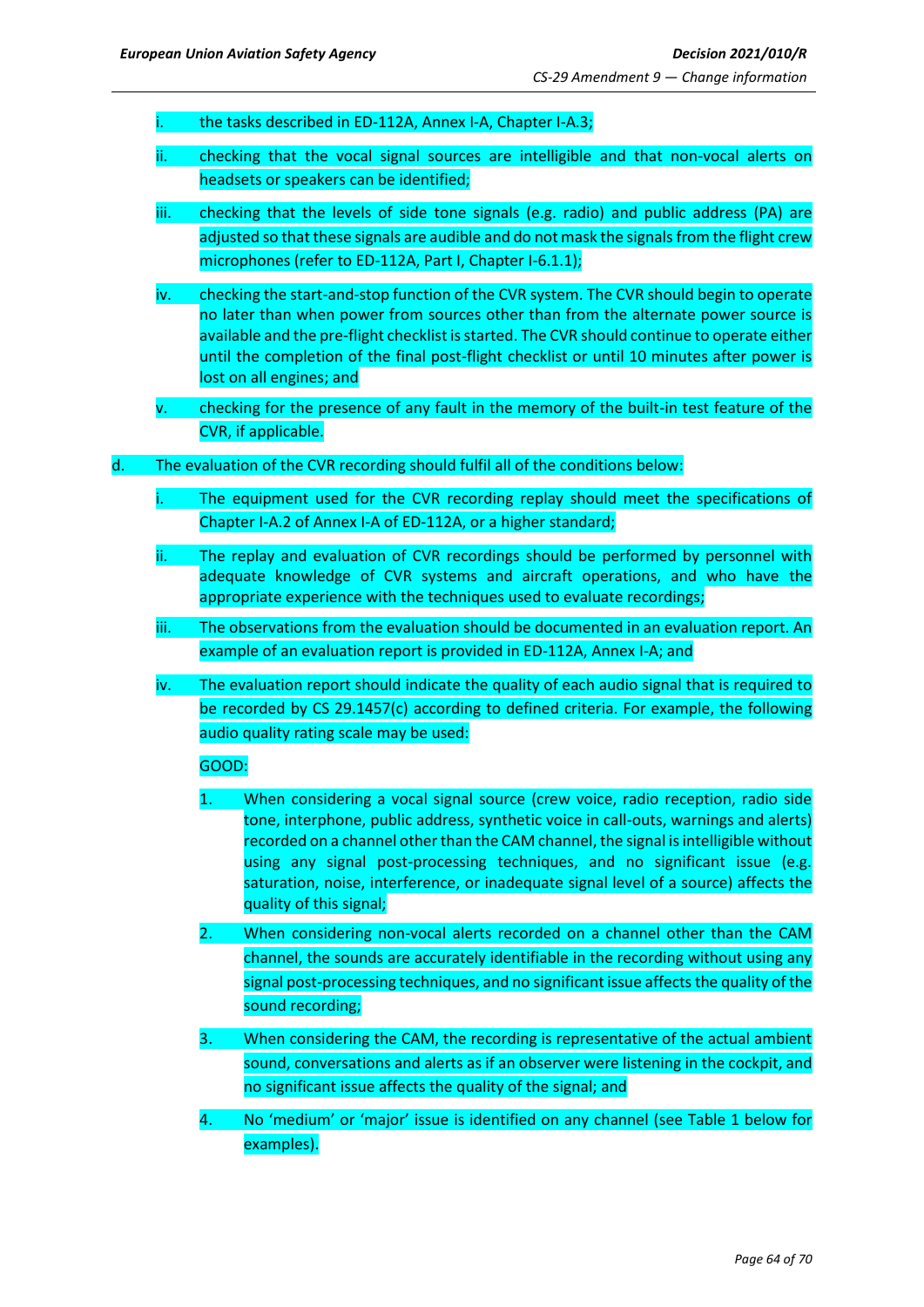- FAIR: A significant issue affects the signal source being considered. However, the related signal can still be analysed without signal post-processing, or by using signal postprocessing techniques provided by standard audio analysis tools (e.g. audio level adjustment, notch filter, etc.). The severity of the identified issues is not rated higher than 'medium' (see Table 1 below for examples).
- POOR: The signal source being considered is not intelligible or not identifiable, and this cannot be corrected even with the use of signal post-processing techniques. The severity of the identified issues is not necessarily rated as 'major'; it may also be rated as 'medium' depending on the consequence for the required signal sources (see Table 1 below for examples); and
- v. the audio quality rating of a CVR channel required by CS 29.1457(c) should be the same as the worst audio quality rating among the signal sources to be recorded on this channel.
- e. The performance of the CVR system should be considered acceptable by the applicant only if, for none of the signal sources required by CS 29.1457(c) or by the applicable operating rules, the audio quality of the recording was rated as 'POOR'. In addition, if the CVR system is part of a new aircraft type, the performance of the CVR system should be considered acceptable by the applicant only if for all of the signal sources required by CS 25.1457(c) and by the applicable operating rules, the quality of the audio recording was rated as 'GOOD'.

| <b>Issue severity rating</b>                          | <b>Examples of issues</b>                                                                                   |
|-------------------------------------------------------|-------------------------------------------------------------------------------------------------------------|
| <b>MAJOR-</b>                                         | One or more warnings or call-outs are not recorded                                                          |
|                                                       | Uncommanded interruption of the CAM signal                                                                  |
| leading to a 'POOR' rating for<br>the affected signal | Unexplained variation of the CAM dynamic range                                                              |
|                                                       | Hot-microphone function not operative                                                                       |
|                                                       | <b>CVR time code not available</b>                                                                          |
|                                                       | CAM saturation (due to low-frequency vibration)                                                             |
|                                                       | Radio side tone is missing                                                                                  |
|                                                       | One required signal source is missing from the recording (e.g.                                              |
|                                                       | one microphone signal not recorded)                                                                         |
|                                                       | Poor intelligibility of one microphone source (e.g. speech<br>through oxygen mask microphone)               |
|                                                       | Quasi-permanent physical saturation of the CAM due to its<br>excessive sensitivity                          |
|                                                       | Quasi-permanent electrical saturation of a CVR channel                                                      |
|                                                       | Mechanical and/or electrical interference making<br>the<br>transcription of signals difficult or impossible |
|                                                       | <b>Insufficient CAM sensitivity</b>                                                                         |
|                                                       | Fault in the start/stop sequence                                                                            |

## **Table 1: Examples of issues affecting a signal source and of the associated severity**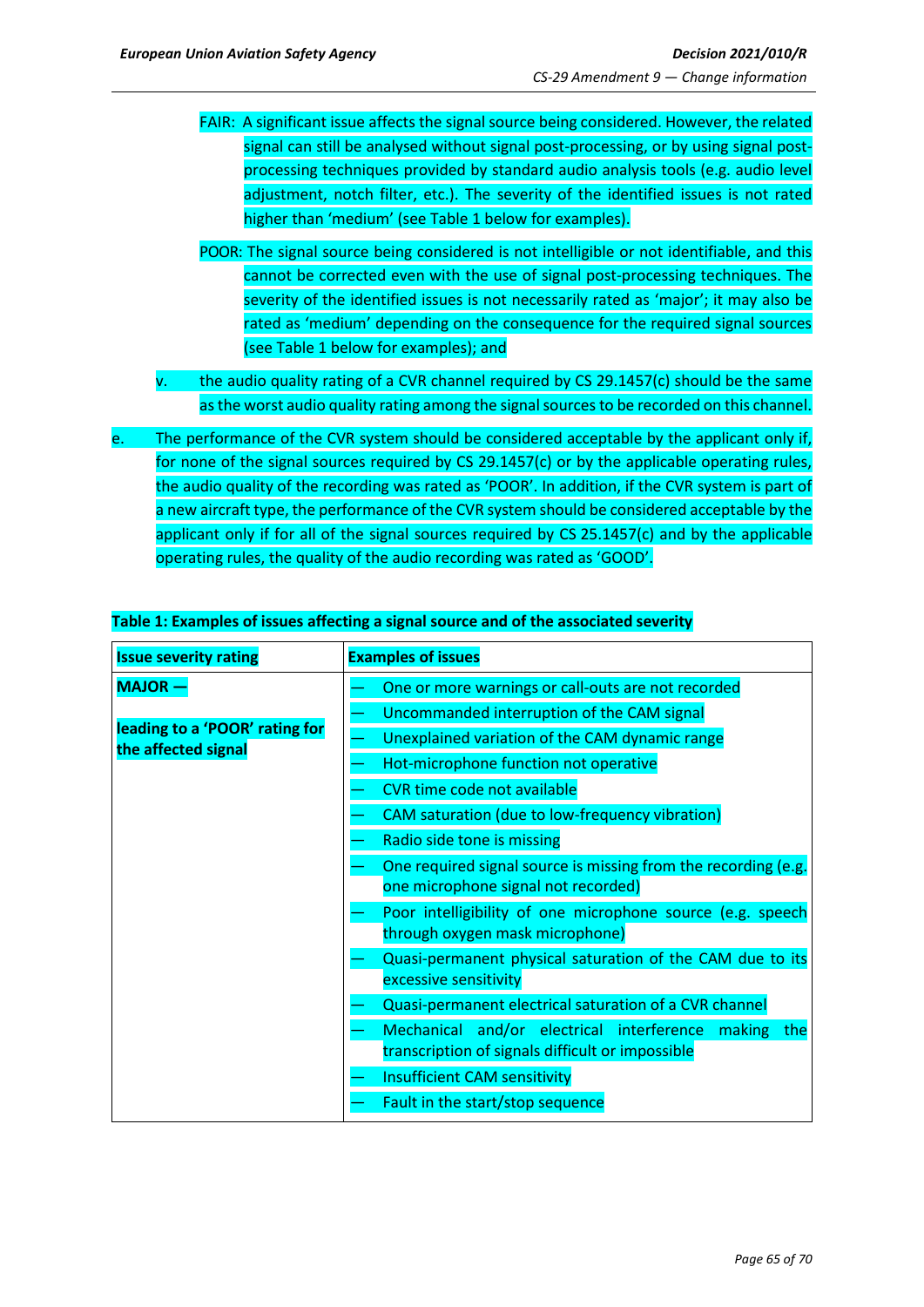| <b>MEDIUM</b><br>leading to a 'POOR' or 'FAIR'                                                                   | Inappropriate level balance between signal sources on a CVR<br>channel, which results in a signal source masking other signal<br>sources                                                                                                                                                                                      |
|------------------------------------------------------------------------------------------------------------------|-------------------------------------------------------------------------------------------------------------------------------------------------------------------------------------------------------------------------------------------------------------------------------------------------------------------------------|
| rating for the affected signals,<br>depending on the duration and<br>the occurrence rate of the<br><b>issues</b> | Electrical interference caused by either the aircraft or the<br>recorder power supply<br>Low dynamic range of the recording on a CVR channel<br>Low recording level of alert and/or call-out<br>Oversensitivity of the CAM line* to electromagnetic<br>interference in the HF, UHF or EHF domain (Wi-Fi, GSM, 5G,<br>$etc.$ ) |
|                                                                                                                  | Oversensitivity of the CAM line* to electrostatic discharge<br>(ESD) phenomena                                                                                                                                                                                                                                                |
|                                                                                                                  | Oversensitivity of the CAM to air flow or air-conditioning<br>noise (bleed air)                                                                                                                                                                                                                                               |
|                                                                                                                  | Phasing anomaly between CVR channels                                                                                                                                                                                                                                                                                          |
|                                                                                                                  | Side tone recorded with low level<br><b>Transitory saturation</b>                                                                                                                                                                                                                                                             |

*\*CAM line: microphone+control or preamplifier unit+wiring to the CVR*

#### 7. Instructions for continued airworthiness (ICAs)

When developing the ICAs for the CVR system, required by CS 29.1529 and its Appendix A, the applicant should address all failures that may affect the correct functioning of the CVR system or the quality of the recorded audio signals.

Examples of failures (indicative and non-exhaustive list):

- The loss of the recording function or of the acquisition function of the CVR.
- Any communication or audio signal (required by  $CS$  29.1457(c) or by the applicable air operations regulations) is missing, or is recorded with an audio quality that is rated 'POOR' (refer to the example of audio quality rating provided in Section 6 of this AMC).
- The failure of a sensor, transducer or amplifier dedicated to the CVR system (e.g. failure of the cockpit area microphone).
- The failure of a means to facilitate the finding of the CVR recording medium after an accident (e.g. an underwater locating device or an emergency locator transmitter attached to the recorder).
- The failure of any power source dedicated to the CVR (e.g. dedicated battery).
- The failure of the start-and-stop function.
- The failure of a means to detect a crash impact (for the purpose of stopping the recording after a crash impact, or for the purpose of deploying the recorder if it is deployable).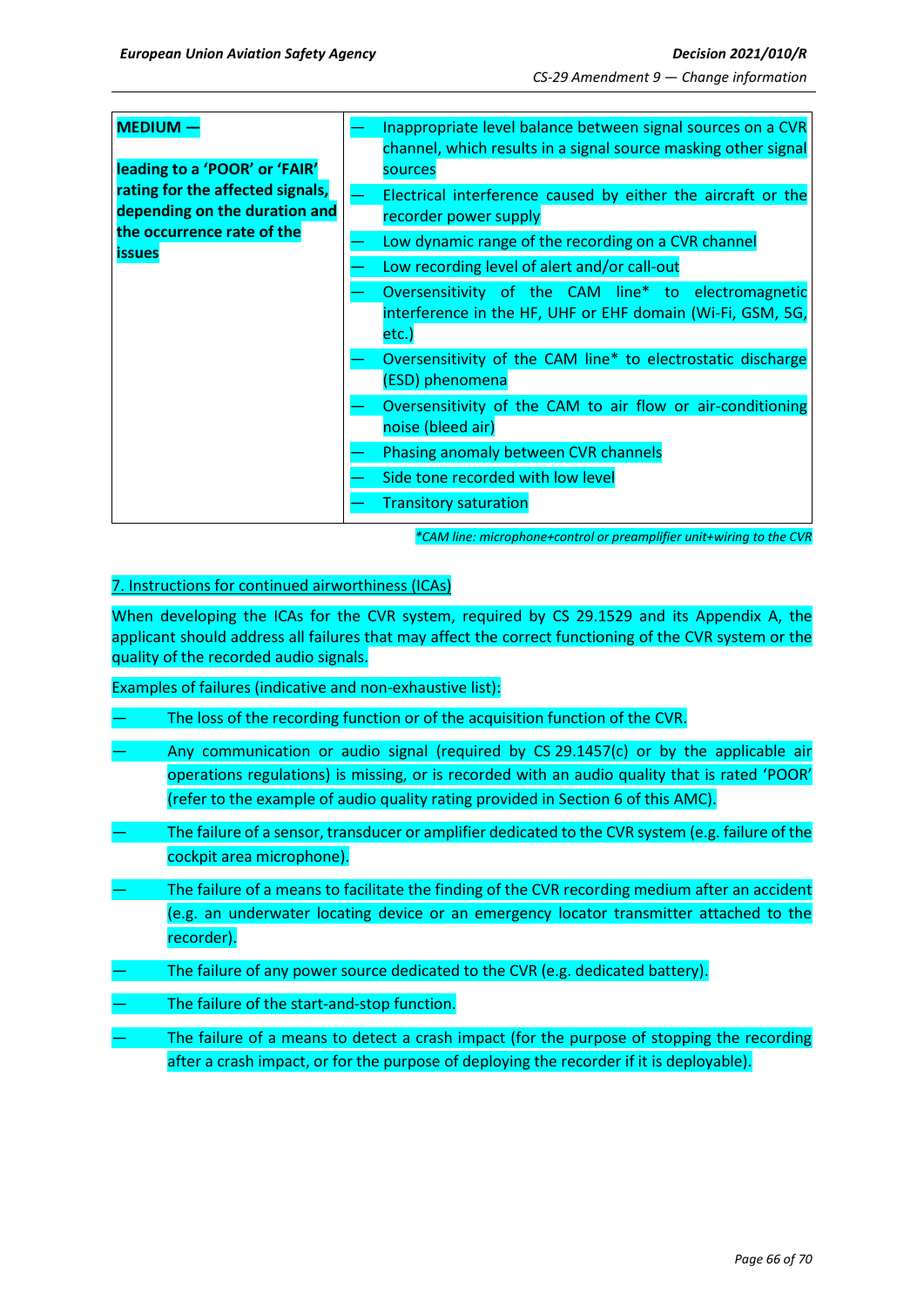## **AMC 29.1459 Flight Data Recorders**

[…]

1. General

The installation of a recorder with an ETSO authorisation against ETSO-C124 (or equivalent standard accepted by EASA) satisfies the approval requirement in CS 29.1459(a).

In showing compliance with CS 29.1459, the applicant should take into account EUROCAE Document ED 112A 'MOPS for Crash-Protected Airborne Recorder Systems' or a later revision.

'FDR system' designates the flight data recorder (FDR) and its dedicated equipment. It may include the following items as appropriate to the aircraft:

a. Equipment necessary to:

i. acquire and process analogue and digital sensor signals;

- ii. store the recorded data in a crash-survivable recording medium; and
- iii. when necessary, support dedicated sensors.
- b. Digital data buses and/or networks providing communications between the elements of the system.

[…]

#### 4. Instructions for continued airworthiness (ICAs)

When developing the ICAs for the FDR system, required by CS 29.1529 and its Appendix A, the applicant should address all failures that may affect the correct functioning of the FDR system or the quality of the recorded data.

Examples of failures (indicative and non-exhaustive list):

The loss of the recording function or of the acquisition function of the FDR.

Any parameter (required by CS 29.1459(a)(1) or by the applicable air operations regulations) is missing or is not correctly recorded.

- The failure of a sensor dedicated to the FDR system.
- The failure of a means to facilitate the finding of the FDR recording medium after an accident (e.g. an underwater locating device or an emergency locator transmitter attached to the recorder).
- The failure of the start-and-stop function.
- The failure of a means to detect a crash impact (for the purpose of stopping the recording after a crash impact, or for the purpose of deploying the recorder if it is deployable).

In addition, the ICAs should include the following items, unless the applicant shows that this is not applicable:

— Calibration checks of the parameters from sensors dedicated to the FDR to verify the accuracy of these parameters; and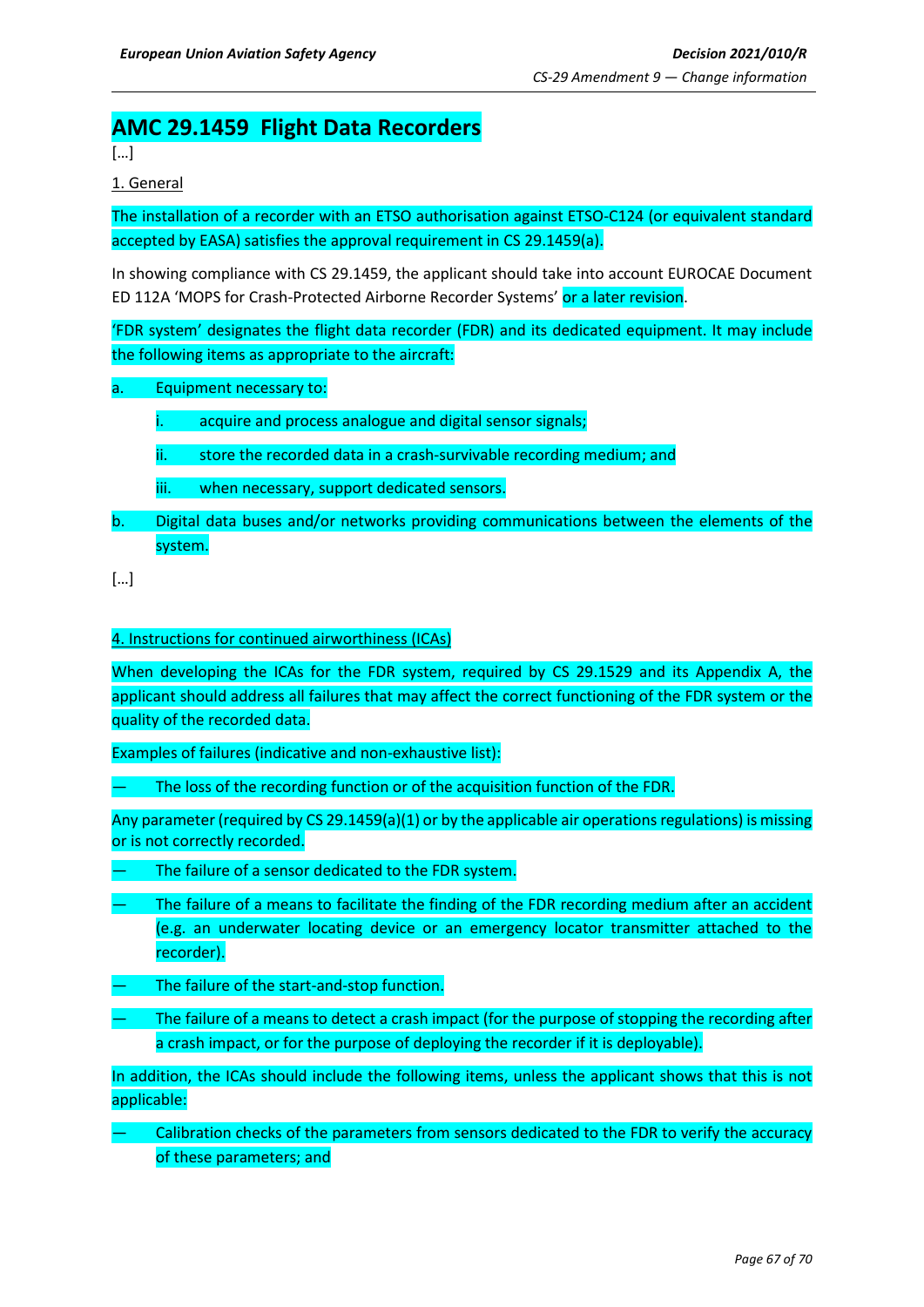## FDR decoding documentation:

#### **Definitions**

*FDR decoding documentation*: a document that presents the information necessary to retrieve the raw binary data of an FDR data file and convert it into engineering units and textual interpretations.

*Fixed frame recording format*: a recording format organised in frames and subframes of a fixed length and that are recorded chronologically. ARINC specifications 573 and 717 provide an example of a fixed frame recording format.

*Variable frame recording format*: a recording format based on recording frames which are individually identified and time stamped, so that their order in the recording file is not important. ARINC specification 767 provides an example of variable frame recording format.

#### ii. Content of the FDR decoding documentation

The FDR decoding documentation should at least contain information on the following:

- the aircraft make and model;
- the document modification date and time;
- in the case of a fixed-frame recording format:
	- the sync pattern sequence;
	- the number of bits per word, of words per subframe and of subframes per frame; and
	- the time duration of a subframe;
- in the case of a variable-frame recording format, the list of frames, and for each frame:
	- its identification;
	- information on whether the frame is scheduled or event triggered;
	- the recording rate (for a scheduled frame);
	- the frame event condition (for an event-triggered frame); and
	- the list of parameters, by order of recording;
- for every parameter:
	- the identification: name (and mnemonic code or other identification if applicable);
	- the sign convention and the units of the converted values (if applicable);
	- the location of each parameter component in the data frame;
	- instructions and equations to assemble the parameter components and convert the raw binary values into engineering units (if applicable); and
	- the conversion to text or the discrete decipher logic (if applicable).
- iii. Format of the FDR decoding documentation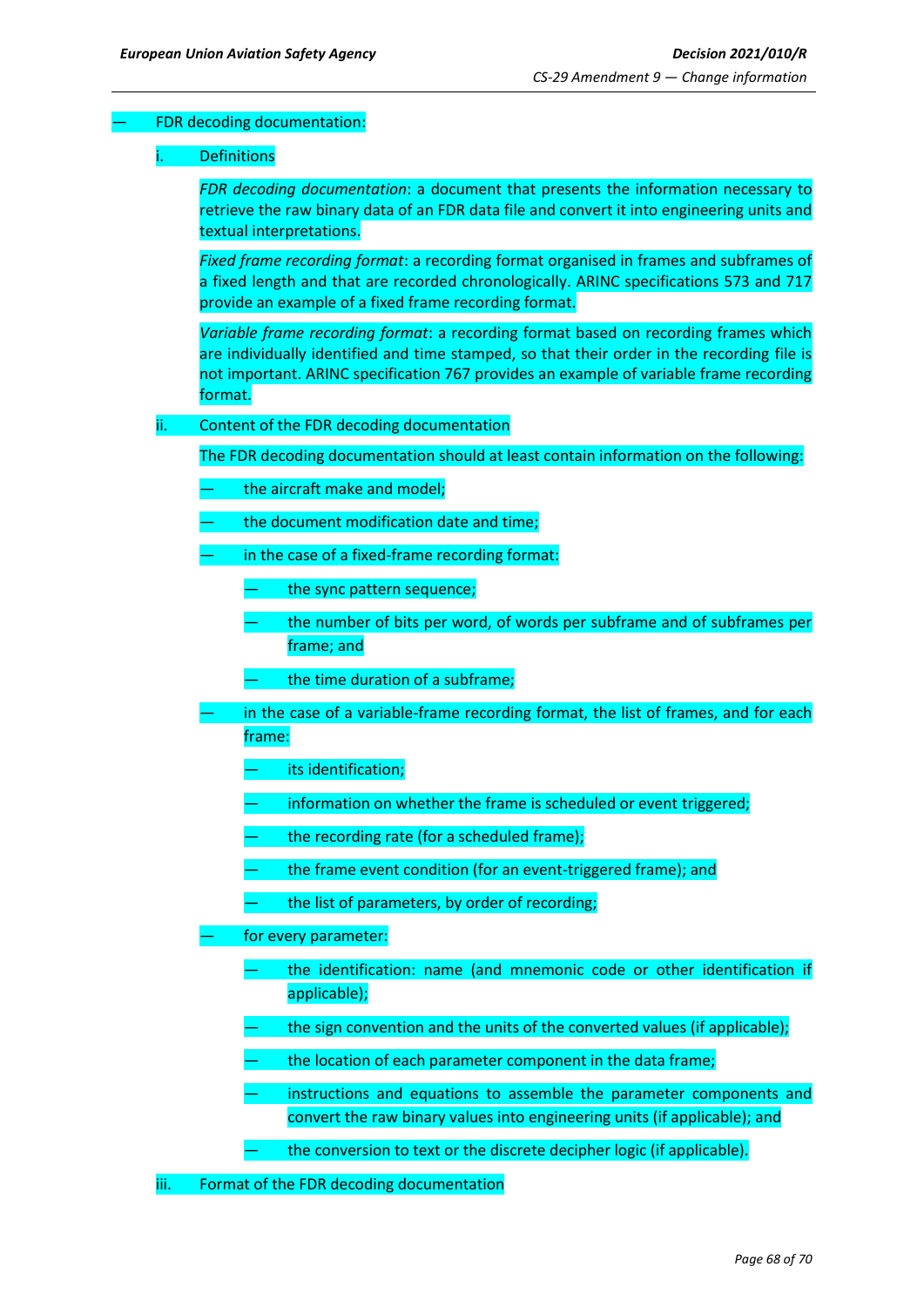The FDR decoding documentation should:

- be provided in an electronic format;
- contain all the information described in paragraph (ii) above; and
- comply with the standard of ARINC Specification 647A or a later equivalent industry standard.

## **AMC 29.1460 Data link recorders**

## 1. General

The installation of a recorder with an ETSO authorisation against ETSO-C177 (or equivalent standard accepted by EASA) satisfies the approval requirement in CS 29.1460(a).

In showing compliance with CS 29.1460, the applicant should take into account EUROCAE Document ED-112A, 'Minimum Operational Performance Specification for Crash Protected Airborne Recorder Systems', dated September 2013, or standard later revision.

'DLR system' designates the data link recorder (DLR) and its dedicated equipment. It may include the following items as appropriate to the aircraft:

#### a. A crash-protected recorder.

- b. Digital interface equipment suitable for converting a data link communication message into a format which is to be recorded.
- c. Digital data buses and/or networks providing communications between the elements of the system.

The data link recording function may be performed by:

- a. a cockpit voice recorder;
- b. a flight data recorder;
- c. a flight data and cockpit voice combination recorder; or
- d. a dedicated data link recorder.
- 2. Combination recorders

Refer to the paragraph of AMC 29.1457 titled 'Combination recorder'.

#### 3. Recorded data

The recorded data should be sufficient to allow investigators, in the framework of an accident or incident investigation, to accurately reconstruct the sequence of data link communications between the aircraft and the air traffic service units, other aircraft and other entities. For this purpose, the data link recording should comply with the following: